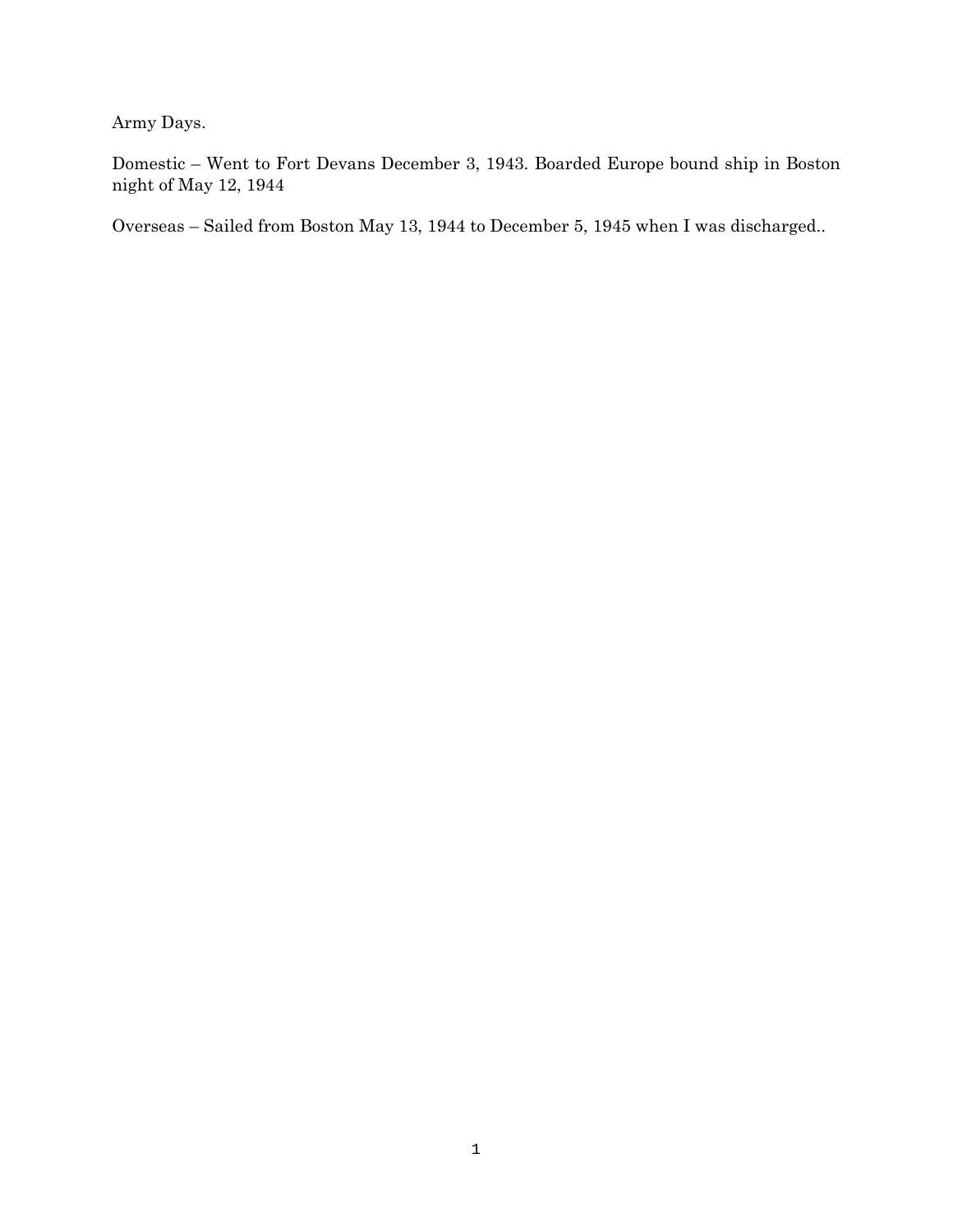#Undated, but postmarked 6, 1943. Probably Dec. 4 since I left for the Army on Dec. 3. Company E, Fort Devens, Mass.

Dear Mum,

After we left Braintree we took an Ayre train and were there almost before we knew it. A train from here to Boston takes only about 50 minutes. We then got our uniformS and what a mess of clothing. There is almost everything. After that the whole bunch had to lug those heavy duffle bags about ½ mile and were our shoulders tired.

In the afternoon, they gave us 3 tests. One was a mechanical ability test, another was used to test a person's ability to recognize differences in sounds. They used Morse code. A series of dots and dashes was played on a record and then another series immediately followed. Then we had to tell whether the first was exactly the same as the second. What a job. I'm not a telegrapher. After this, came the main part of the test which was the I.Q. test. In this, wrong answers counted against you but problems not answered did not count. So out of the test, I left out about 10 and got about ¾ finished but we were told not to expect to finish. Boy! Was I tired.

Bertram Anderson and I went to a store down the way and they had everything. Imagine having jewelry which is worth \$23 for only \$16 or \$17. Then we went to a movie which lasted about  $1 \frac{1}{2}$  hours. The price was only 15 cents.

What a racket in the place my first night. Two men in the barracks snored and about 1 o'clock a soldier came in drunk and woke everyone up with his noise so they kicked him out.

The next morning we had a little marching drill and some didn't know their left from the right. Then we all went to the classification center where, I suppose, they now know what I am to be and do in the future. If only I knew but I suppose I will soon know. They interviewed me and was I nervous. I don't know why. When I had to sign my name, I could hardly do it. As I mentioned on the telephone, they sort of discouraged me in photography and classified me as a student.

Last night I worked from 6 to 12 o'clock typing. I would rather do that than wash millions of dishes or dig a ditch. All I did was type a list of the men in Company E which is my company. After that I filed some cards.

I slept until about 8:30 o'clock but all the rest had to get up at 6, and then took my time until time for church. After church we went right to dinner where they had ham and all the fixings. Anderson is smaller than me but ate about twice as much as I did.

Right after, Anderson and I went to the telephone office where they take your name and the number you are calling. Then we waited and after an operator in the room announced my name and told me to go in a certain booth as there was l8 in all. After the call was completed, I paid them at the desk.

I have been enjoying myself so far although it has been such a short time in which to draw an opinion. I cannot be sure but I imagine I will like the Army I am so glad that you acted sensibly about everything instead of fretting as some mothers would have done. Although I knew how you felt. Some good will come out of being here.

I will write again very soon.

With much love,

Harold

P.S. Has Brooks-Skinner started to build the new building?

I believe I have done well in writing such a long letter.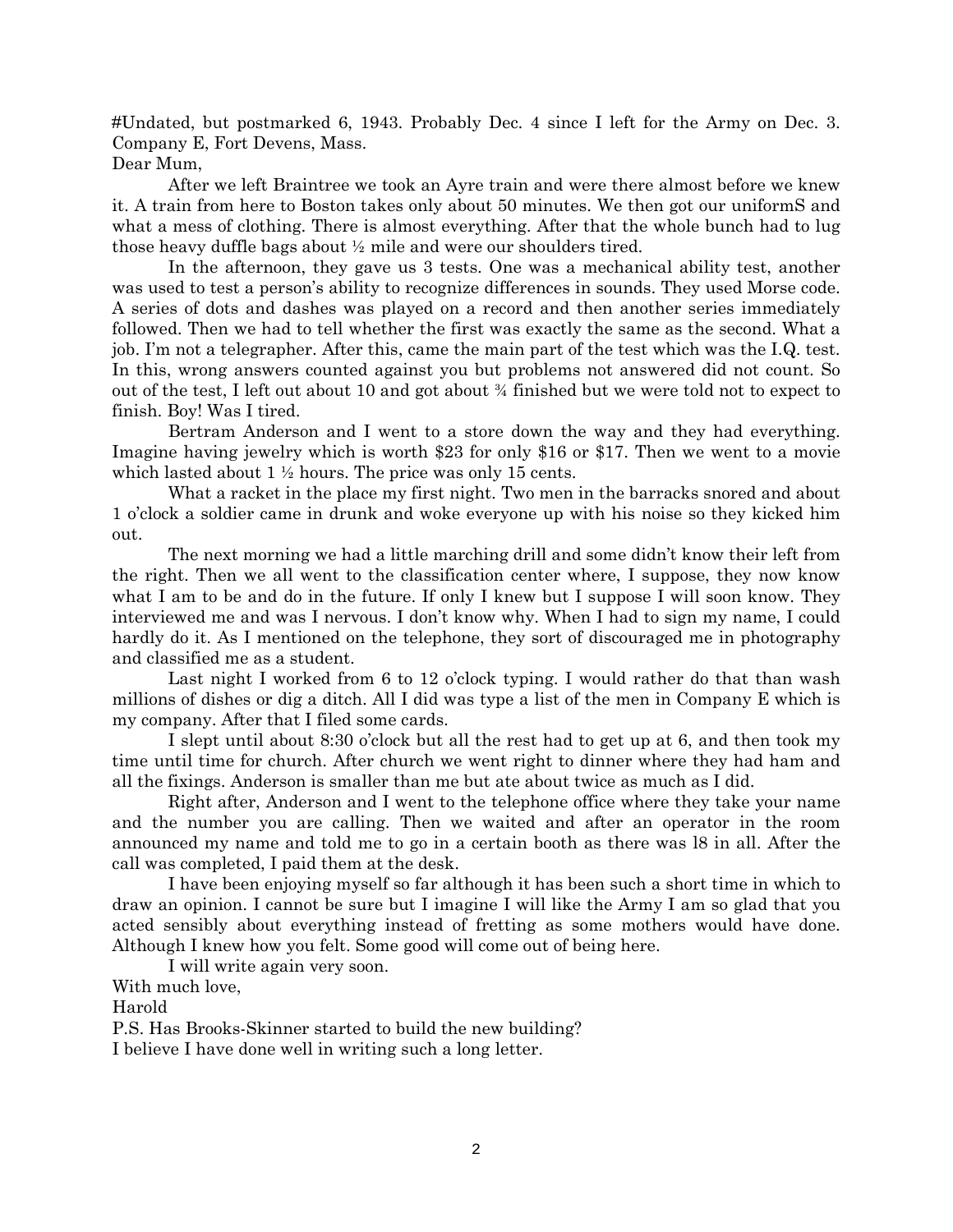#December 9, 1945, 27 I.T.B. Co. D, Camp Croft, So Carolina, U.S. Army Dear Mum,

As you can see from the return address, I have been sent to South Carolina. The thing that strikes me is the awful red soil that is everywhere. You cannot believe what I have been put in but it turns out to be a bugler. I am almost sure for this company is for cooks, bakers, and buglers and I eliminated the cooks and bakers. It is so hot down here compared to up north that I can hardly believe the difference.

When I woke up Tuesday in Fort Devens, some of us were informed that we were to be shipped. At two in the afternoon, the train pulled out and we reached Camp Croft about 1:30 the next night. What a night trying to sleep on the train and in 2 days I have had about 5 hours sleep. When we reached here at 1:30 a.m. we had to walk about 5 miles to the barracks and they detained us so long that we did not get to sleep until 3 o'clock. But still I haven't minded it so terribly much. This morning we had marching drill. I've heard of tough sergeants but is this corporal tough. But I imagine that he is all right once you know him.

We are to be here for 17 weeks for certain and then, they claim, we are to be reclassified which I hope to be true. Some boys, who has been here for awhile, said that Camp Croft is less than 30 miles from the N. Car. border. The train went in an indirect way at first for it went north, then turned west up near the border of N.H. and then to Albany. From there, we went down the further side of the Hudson and down to Philadelphia. From their [*sic*] we passed through Washington where I saw the capitol, the Washington Monument and other things. Then we went down through Va. which I think is a discredit to our country. The shacks are only fit to house animals rather than people.

Not one person that I knew at Fort Devens or on the train is with me now but the new ones seem to be fine. Most of them are from New England and New York. I haven't seen a newspaper since I came in so I wouldn't know what is going on. How is everybody and how are the Army boats getting along? I wrote most of the news in the first letter for not much has happened yet. Please forgive the pencil for my pen ran dry and it is easier to write in pencil and please forgive the way I am rambling on but I am not going to bother to organize it. I'll be sure to write very soon again and tell Betty I'll write and tell her my address.

With love, Harold P.S. How did my color film turn out? I have an awful long address. In case you cannot make it out on this envelope it is: Pvt. Harold G. Simms Army Serial No. 31425998 27th I.T.B., Co. D. Camp Croft, So. Carolina, U.S. Army (The I.T.B.stands for Infantry training battalion.)

I'm sending my automatic pencil home so you can have it repaired. Two sections of it came apart. I noticed that even boys with glasses have to go through this training and they are on limited service so there may be a chance for me after all.

I am still writing although I stopped and signed my name long ago Phew, is it hot here – Christmas in the tropics. I have been talking to some boys who have been here for a few weeks and find that this is the only specialized company in this whole camp. They claim to get here requires a good I.Q. Let's hope so. The food here is twice as good as at Fort Devens or at the College. It is not served in cafeteria style as in the two latter places but dishes are set on tables and everything. The sergeant who brought us down on the train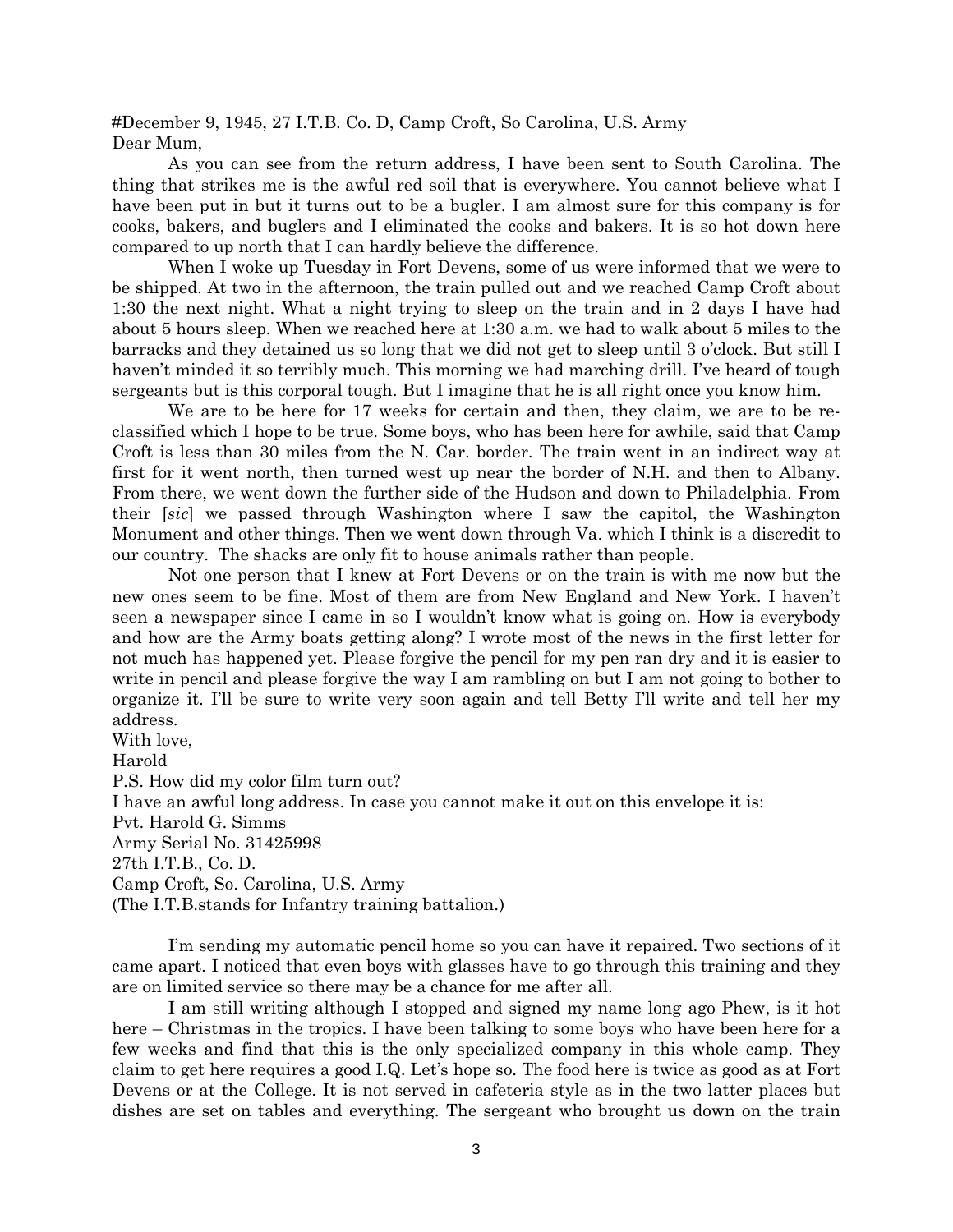said it is one of the best camps in the country. Some of the other sergeants have said the same.

If you look on my atlas, you will find the camp located near Spartanburg, S.C. It is nice in some ways to be in a warm climate but still with all the equipment that has been issued, I would much rather be in the cold. We weren't told where we were going but the word "down" gave the general direction anyway.

Please send me some coat hangers. All we can get here is wooden ones which are no good.

I'm still rambling on not organizing it but to I try to tell you everything. Don't forget those hangers and to tell me about the color portraits and about the launching. Has it happened yet?

I have told you most of the things that I can think of at the present.

With much love again,

#### Harold

P.P.S. I'll write again very soon. Don't I do good at writing a long letter. I have done better at length than ever before.

#### #December 16, 1943. Camp Croft, Spartanburg, S.C.

Dear Mum, [note: I wrote only to my mother at the time, not to Dad]

I have been trying to write this letter for 2 days but every time I start we are called out. Since calling you up Sunday, Robert delVecchio, who is a boy from Back Bay, and I went to evening church service. There were only four in the church at the service. I should not use this term "service' but rather more like a young people's meeting. The chaplain explained that most of the regular boys were on maneuvers and could not attend. He also explained that the Sunday night movie competes for the men. The Protestant chaplain who is chaplain of my battalion, comes from Kansas and was a Baptist minister.

The hours for sleep are quite reasonable around here for we go to sleep at 10 o'clock and get up at 6:30. Someone in our barracks grinds his teeth every night but I haven't heard him yet. Most of the boys and men here are from the north and the majority are married and have children. There are two Jews sleeping on either side of me and they seem like nice men. There is another man who is only 5 feet tall and the tallest is about 6 feet 4 inches. Some contrast!! The little one comes not quite to my shoulder and has to take 2 steps to my one.

The barracks in this camp are kept very clean and do some have trouble making their beds. They take almost twice as long as I. One thing that surprised me most is that very few swear around here. At Fort Devens, a man could not say 2 words without using one swear word. I forgot to mention that there is a boy my age from Kentucky. One day he was talking to me about the large "heels' in Washington State and I never knew what he meant for two minutes after when it came to me all of a sudden. He meant "hills." People from different sections of the country certainly talk differently.

The commissioned officers of our battalion are nice men and are not too tough so as to be nasty and hateful. The lieutenant who commands our company is certainly fit and in condition. On Monday, we had physical training and the lieutenant who must be 45 or 50 kept right up with us. We then ran around the block and almost everyone had to drop out although I ran the whole distance. The first man to drop out was Shorty who took 2 steps to my one. All day we either drilled or saw movies on close order drill and chemical warfare.

Yesterday we were given instruction as to how to take a rifle apart and assemble it. They certainly do rush us for we only have 7 weeks basic in contrast to 17 week for those who are not specialists. We were then taken to a building where we were interviewed again. Imagine, they had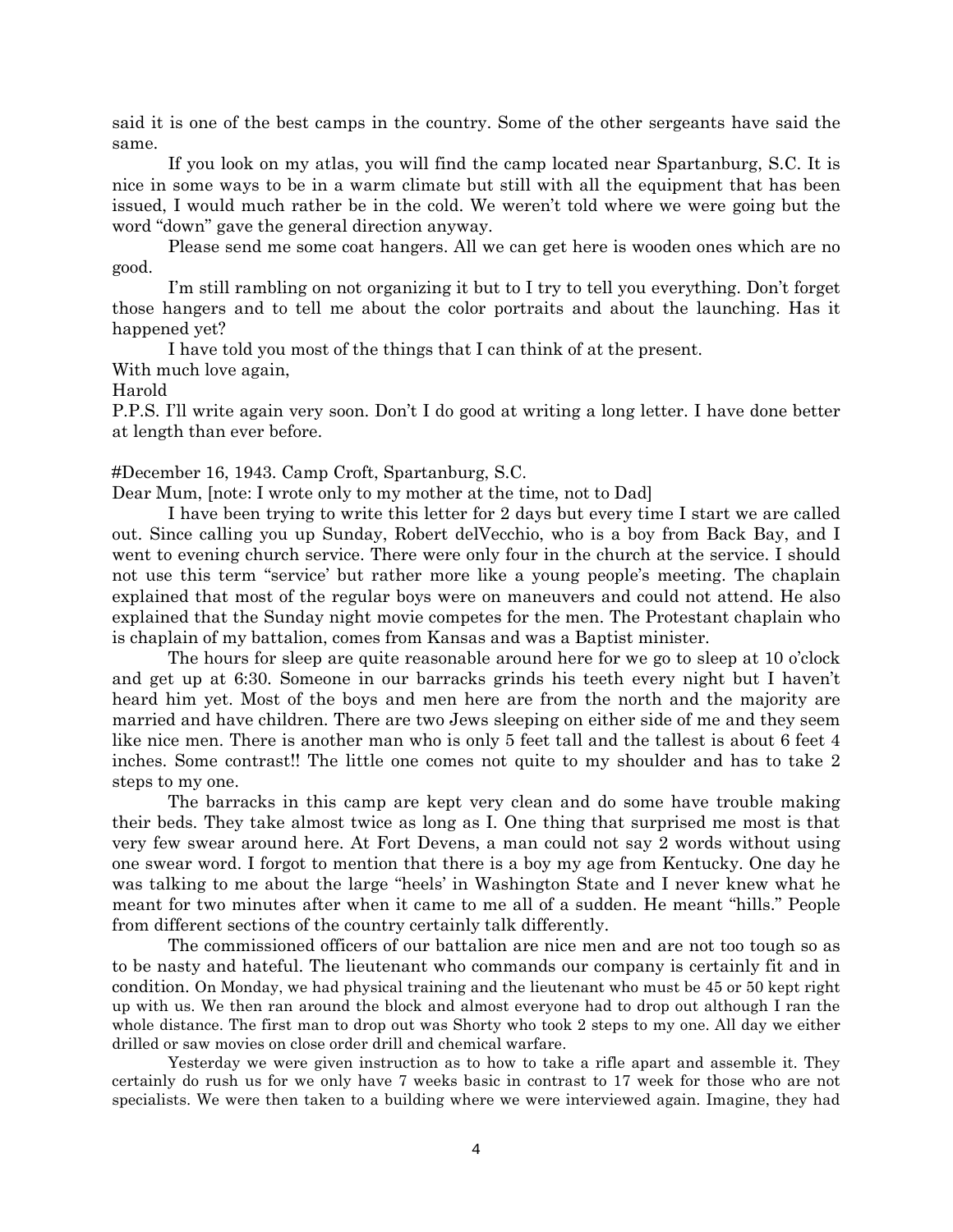me down as a high school student so the interviewer had to make out a whole new sheet. He took twice the time with me as ordinarily. I told him that I passed the V-12 as I had forgotten in my first interview so he put me down as an A.S.T.P. [Army Specialized Training Program] possibility. Later he asked me questions on photography and were they simple. I'm sure I got a perfect score. He then put me down as a darkroom man and after my basic, it is possible I might go into either photography or A.S.T.P.

You asked me what I received in my I.Q. When interviewed, I looked at my mark which was 118. My mechanical ability was 128 and my dot-dot-dash test was only 98. I'm not so good at that. But the last score doesn't mean as much as the first two. If 118 is not good it was because I was very tight. I forgot to mention that I received your letter and package today but never received the one from Fort Devens.

When I wrote last I mentioned that it was so hot but now it is terribly cold. I never believed that the weather in the South could be so cold. We've been shivering around here every morning. Imagine having snow here. There wasn't much but enough to cover the ground and make it slippery.

Monday night, two boys and I went to the movies and saw "Happy Land." It certainly was very sad. The theater is called no. 1 theatre and what a nice place. Later we went to the P.X. which is the post-exchange. It is a store where we can get everything. I got a pint of milk, sometimes for breakfast it is the only time milk is on the table.

Last night I finally had time to write a letter to Mr. Marsell. The time is so limited but we can get a good night sleep. I have been trying to write you but every time I sit down, they call us out.

Today, I certainly got a great laugh. We had to turn out with full field pack. That is a pack full of necessities. What messes. As we marched someone had to get behind us so as to pick up the things that fell. We then proceeded to the large field here and learned how to pitch a tent. After this, we were told to repack the pack as quickly as possible and in any manner. We held them to their word and on the way home, things fell right and left and when we arrived at the barracks, we were worn out.

Tonight, we cleaned our rifles and some of us couldn't get it back together. After some hard work, I finally got it together. Then a boy inspected them. We call him the "little general" for he thinks he knows everything. He is only a buck private but went to a military academy

You asked how the barracks are. As I mentioned, everything is kept in good order. It is about 30 x 75 (approximately) and has two stories. Altogether there are about 50 men. They all seem of good character. We each have a place to hang all our clothes and things such as toilet articles are kept in a locker placed near the bed. For the last few nights, I have been sleeping with 3 heavy woolen blankets on and have just been comfortable. Before we leave in the morning, everything must be in good order and does everything sparkle.

We had a lesson on how to put on a gas mask and what horrors we were. They certainly are delicate instruments. We must have looked like men from Mars.

Everyone this evening seems to be writing letters for we have some extra time this evening. The camp is certainly a nice place and is 100% better than Fort Devens. The landscape is sort of hilly so we might be in the hills of So. Carolina (the Appalachian chain) (I forget how to spell this word but you can probably guess what I mean)

The mail today was certainly extra heavy and was I glad to get a letter from you for I have been expecting one since Tuesday. The coat hangers arrived at the same time and are certainly wonderful. I forgot to mention that I wrote to Grandma (you see I call her this now) and told her a few things. Lately we have been given some sulfa drug pills which are supposed to clean out our blood. They certainly keep tabs on our physical health. Yesterday,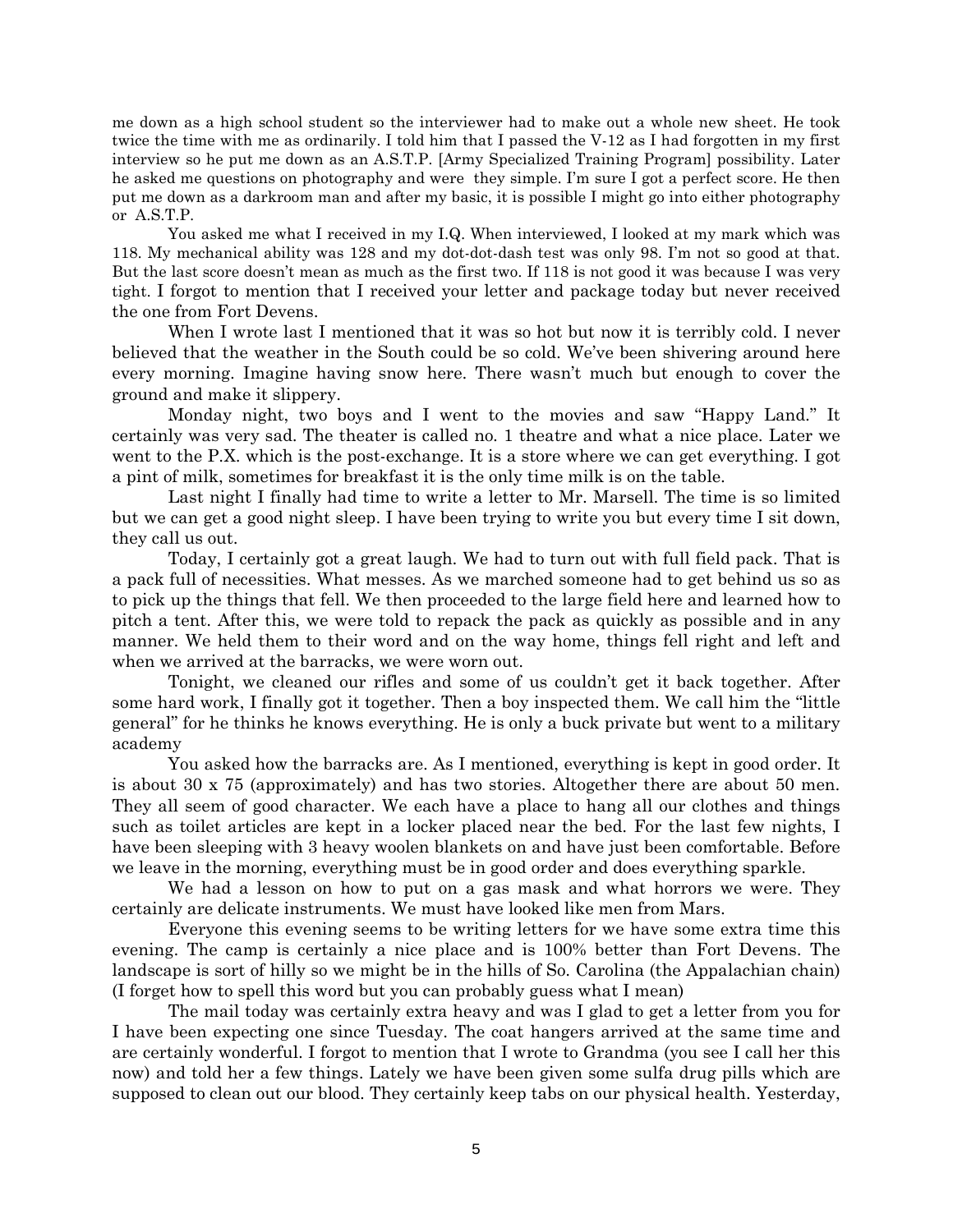they checked our teeth but I don't know whether I need fillings or not. Around here, we get the latest news almost faster than the newspapers.

I didn't know it was so cold up North. Have you had any snow yet? Some of the boys' parents in other parts say there has been quite a little snow. I'm so glad that you are going to Montreal for you will certainly enjoy yourselves. Down here it doesn't seem like Christmas. Lately I have had large breakfasts compared to at home for I eat bacon, eggs and other things. I'm positive Arthur Foster came down here but is not in the 27th battalion.

You mentioned about underwear and I have both winter and summer underwear. They call the winter ones superman drawers. Quite an appropriate name for they look like Dad's. We have both summer and winter clothing so I'm all set.

Thank Emily for the hangers for they give me much more room. I must be sure and write myself. .I'm so glad that the boat was launched so well and it must have been comical to see Mrs. Wambaugh practicing on a tree. A few days ago, I got a haircut and did they cut out an awful lot although I did not get a whiffle. The barber said that my hair is very thick. I noticed in some lights that my hair has a slight reddish cast. Imagine that!

We have three corporals in charge of us and all three are tough but not mean so they are well liked. The first corporal we had was not well liked but he is now on maneuvers.

I had better get this letter off now for I might not have time for a little while. I'll be sure to write again soon.

With loads of love,

Harold

P.S. Even though it was the V-12, I understand that if my score is high enough, they might accept me. I'm getting good at writing long letters.

I forgot to mention that I should get about \$35 a month, \$6.40 for insurance, \$6.25 for bonds, and \$1.50 or so for laundry. I've spent about \$6 so have enough.

#December 21, 1943. Camp Croft, Spartanburg, So. Caroline

Dear Dad,

I certainly was surprised to have a letter from you of all people. I don't ever remember you writing more than one letter in about five years.

This might be an odd thing to say but I didn't believe you took such as interest in me. .I know that isn't nice to say. You seemed to have such an air of indifference some times. But now I know the truth and know you take great interest and love me very much. I suppose that idea was brought about because you used to come home very tired and did not bother with anything.

I have addressed my letters to Mum so I must address one to you. From now on, I'll be sure to address it to both.

There is a boy in our barracks whose name is Robert Richardson. They have nicknamed him "Kentucky" because he came from there. He is just 18 and might get a medical discharge because he has had 4 hernia operations within four months. There is another boy here from Tennessee who appears to be a real hillbilly. His speech is so hard to understand. About 8 or 10 boys, after reclassification were sent to the  $31<sup>st</sup>$  and  $38th$  where Arthur Foster is. And some of the boys from there have come into our barracks. Somebody said that I spoke more like an Englishman than any of them.

A couple of days ago we learned how to pitch tents. We each had to carry a full field pack – that includes almost everything essential. There was one boy who made such a messy pack that the lieutenant told me, because I was behind that man, to pick up all the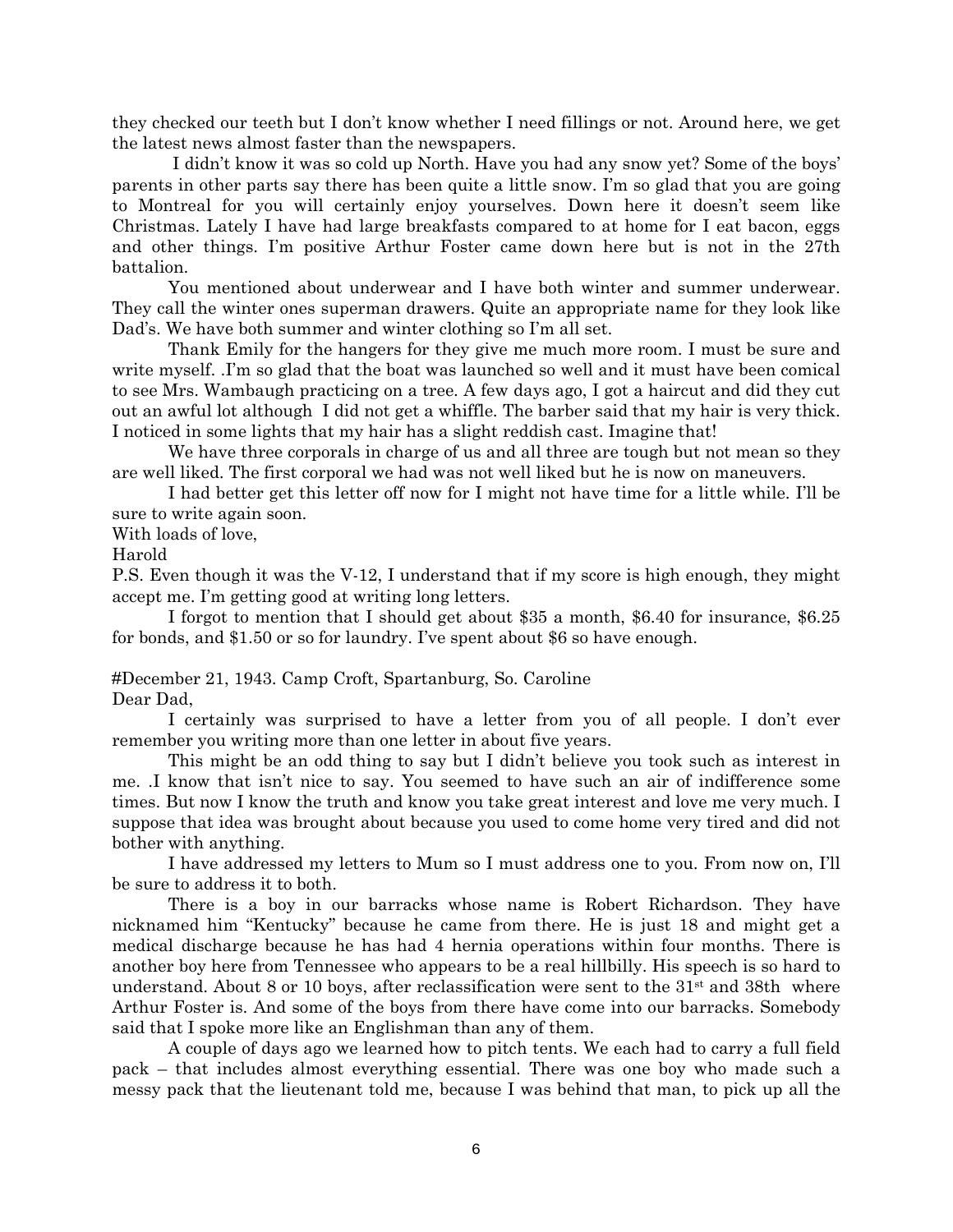things that fell. What a mess! We all had a great laugh over it. Then we went to the parade grounds and there a group of two would pitch a tent. Was the ground hard for it was frozen.

Later, we were shown how to administer first aid and the man who was used as a guinea pig. He certainly looked like Charlie Chaplin. They made him lie down and the officers certainly bandaged him up.

Yesterday we marched and later went on a 6 or 7 mile hike and were we tired. The pack and rifle weighed so much that it seemed like 60 or 70 pounds but we are lucky the weather is cold rather than hot. The countryside is certainly nice looking and the pines or spruces give a look of the north. There is more evergreens than hardwood. You mentioned about colored girls and I haven't seen one. Only a few colored boys. I noticed that you are certainly English in your way of spelling for you spell it "coloured" instead of "colored."

Today we just slept and could get up at anytime we felt like. At dinner, this noon, the head chef, who has a voice like a fog horn, asked us if we had enough to eat and wanted to know if we wanted soup. Nobody wanted it so he said that we [could] get it. They certainly give us plenty of food. Our company gives the best food in the camp so everyone says. Most don't give a second helping but here we can get even a fourth helping.

On Sunday, we all hung around and wrote letters. I wrote one to the Hendries, to Aunt Gert and to Almon. A couple of days ago, the mail coming into the camp was exceptionally large and believe it or not the very least two were for me. I have received Christmas cards from Miss Martin, Mr & Mrs. Hendrie, Mrs. Foster and Mr. and Mrs. Ackerson. It was nice of them to think of me. I have received a letter from Betty today and does good at writing an interesting letter. I do want to thank you for your Christmas card, and it certainly is appropriate. Well, so far I haven't been homesick at all. That is probably due to the fact that I was away this summer. Of course, I miss you both but I don't let it get me down. Boy, did the cooks feed us well today. I never saw so much food at one time. There was meat loaf, ham, milk, cocoa, bread and butter, potatoes, onions, jello, and apple sauce. You could have as much as you wanted.

This letter might take about 4 days to write because we certainly are being rushed. Last night, which we usually have free, was taken because we went on a hike. From 9:30 to 11:00 and was I tired. Almost the second my head touched the pillow I went sound asleep. When we returned, the cooks gave us cocoa, toast and an apple. Later the lieutenant inspected our feet for blisters but I didn't have any!

This morning (Dec.21), after breakfast, I was called down to the orderly room. That is where the company commander and the first sergeant are located. I was wondering if I had done anything wrong. When I got there, it had to do with the A-12. I mentioned that when I was re-classified I told them about passing the V-12 and they noted that down. The first sergeant had to fill out a form which stated my name, home address, and place where I took the test. There were three of us there and because of a meeting of the noncommissioned officers, we had to go into the next room for a short time We could hear the commanding officer getting awfully mad at them. He is new and did not like the way things were being run. I don't know if anything will come of it.

Our company is quite lucky that it doesn't have to drill at night. The sergeant in charge of us doesn't believe in night drilling. The other three companies in our battalion have night drilling and aren't as good as us. We certainly see plenty of training films on almost every subject. We certainly get terribly sick of them. The heat is turned on full blast and almost put us to sleep. Tonight we had to really scrub our barracks and it seemed as if the place had never been cleaned for a long time. Boy! We certainly rush around and at times don't know if we are coming or going.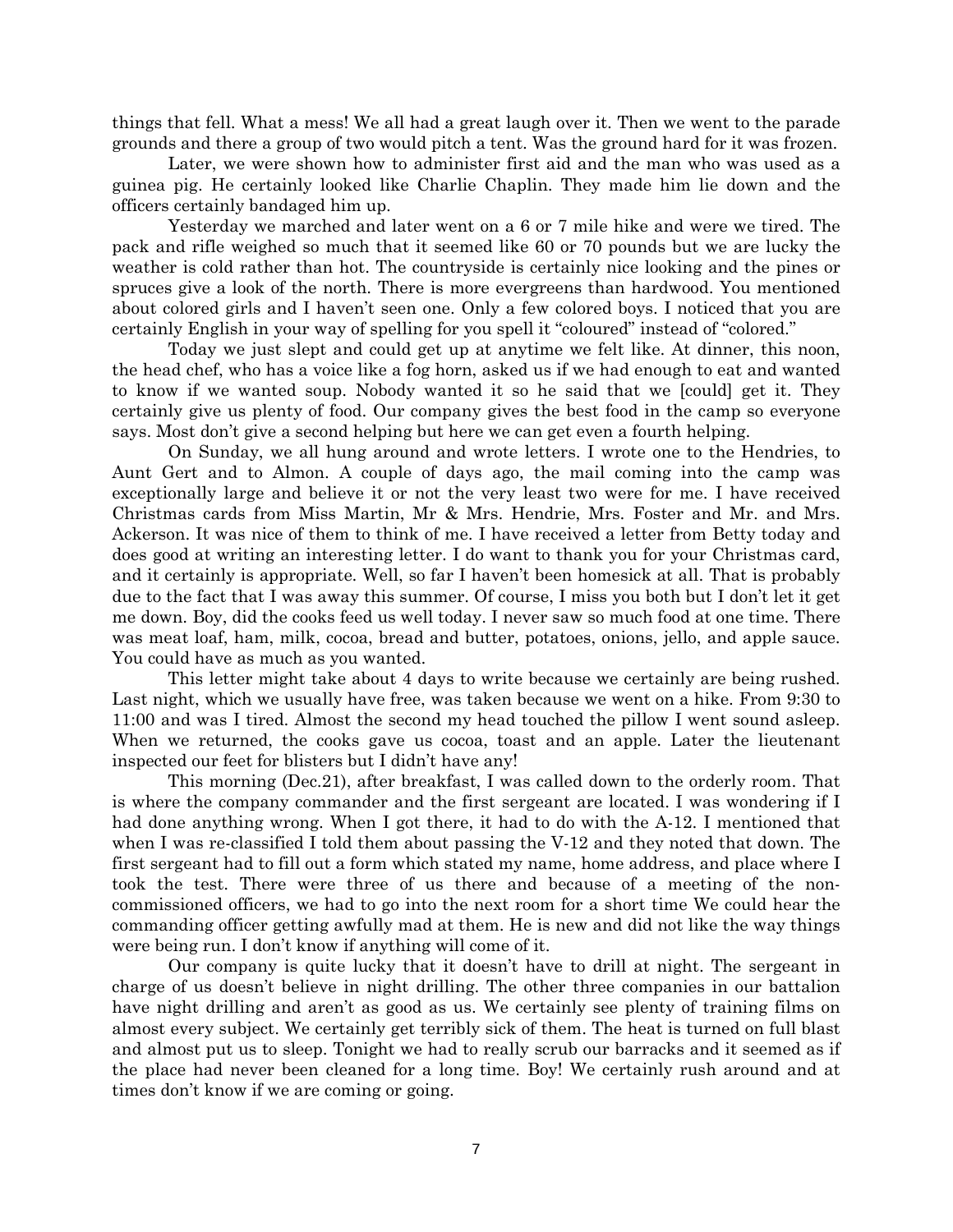There is a Christmas tree in the mess hall all decorated but the tree isn't like our kind. .That is about the only sign of Christmas so far. The weather for the past two days has been nice and cool. Just right. Today the whole barracks sent their coats to the cleaners because they were so dirty. Whatever one does, all have to do so the clothes worn are worn. Either all have to wear gloves or all don't. That shows how the clothes must be uniform.

Today, I received a Christmas card from Eric and Lillian. I have received letters or cards from a lot of people as I have mentioned. I get at least one letter at each mail-call. The postman who is private first class, brings up the mail and the whole group assemblies around him. Then he calls the names. It is quite a fast system for he scales them almost the whole length of the barracks if the man is down there.

I suppose I had better write to others and therefore must close soon. You asked me if my watch is running well. It certainly is taking a beating from shock but it is standing up well. The money is holding out well. If I want anything I'll be sure to write. Monday everyone sent their clothes to the laundry and I sent quite a few handkerchiefs. I am using up an awful lot because of my cold. It is now getting better and have decided to use Kleenex.

Well, I'll be sure to write soon and am planning to write a letter to Betty and others. With loads of love,

### Harold

P.S. I started this letter Sunday night and here it is Tuesday night and just finishing.

I forgot to mention that I'm not getting paid for 2 months and we don't get paid from the day of induction but from the day of arriving at the reception center.

# #December 26 1943. Camp Croft, Spartenburg, So.Carolina

Dear Mum and Dad,

I suppose when I write this letter you will be up in Canada but probably when this letter arrives you will be home. The weather here was awful Christmas day for it rained. The temperature was cool enough that when the rain hit the ground, it froze. It was terribly slippery. I was going down the walk and slipped. I did a somersault and landed on my side. Everybody was sliding around. I had to wait on tables all day Christmas but I did not mind it. I would rather be busy than to hang around. We (there were 5 of us) were kept quite busy setting the table for dinner and keeping up with all they ate. I never saw so much food in my life and was a lot of things wasted. It is a shame for the civilian population must do without while the army wastes. How are you off for coupons and are you able to get along or does Mr. Richardson get you some things sometimes. I have been eating excellent lately for the fresh air makes me as hungry as a bear. The breakfasts we get are certainly large.

I don't know whether I told you but I was called down to the orderly room. I was wondering if I had done anything wrong. But it turned out that I had to fill out a form pertaining to the A-12. The  $1<sup>st</sup>$  sergeant who had me fill out the form had an argument with the sergeant in charge of our platoon. The sergeant said that I should be with the rest of the group because they were going to practice something. But the first sergeant said he didn't care for the forms had been sent from headquarters and must be filled out. So he won and I stayed a few minutes. The 1st sergeant asked where I took the test, my home address, serial number, etc. I would like to get in that program if possible.

The other night we went on another night hike and tramped and tramped. The next day we went through the gas chamber – a single room house in which there is tear gas. We each went in three times. The first time we had our gas masks on so the gas did not bother anyone. The second time we went into the chamber and once in took off the masks and then walked out. We certainly cried. The third time we went in without our gas masks and once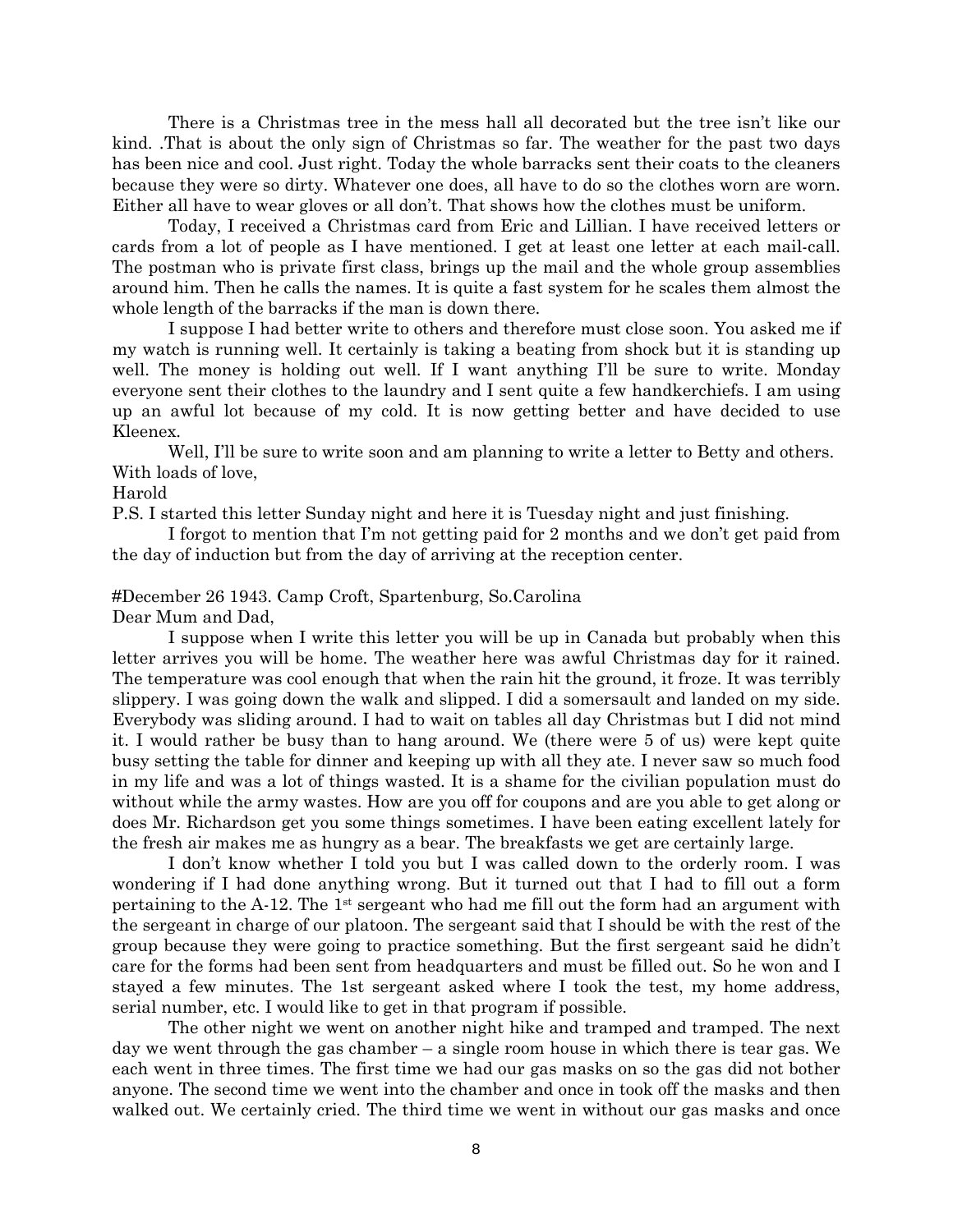in put them on. After this, we went to dinner. About halfway through the meal everyone in the mess hall began to cry – even the cooks. It seems that the gas had lodged in our clothes and after being in a warm room, the heat liberated the gas. We certainly had a crying good time.

A couple of nights ago, the officers took us on a night hike and then we pitched tents in the dark woods. The job of pitching takes two men. The man with me and I started to pitch but couldn't find anything to drive in the stakes so I took the little shovel from my pack and began. What a noise. One of the officers yelled at me because of the noise so I went and finally located a stone. And what a size! I could hardly lift it for it was so heavy and because it was so large I could hardly get my hand around it. Finally we got the tent pitched (one of the last) and found that the tent had been buttoned up wrong thus making it terribly wrinkly. But the order to strike tents came (that is to take it apart) and we were one of the first to have our pack all packed.

Friday, we went into a large field where we learned about booby traps and landmines. They asked for a volunteer who picked up a land mine. It was of course a dummy, but it was hitched up to a booby trap located quite a distance away. It certainly was some explosion.

I forgot to tell you about us throwing hand grenades. The instructor told us he had a real grenade in his hand. All of a sudden he yelled, "My God, I've dropped it. Run for your life." I never ran so fast in my life. The real grenades are painted a greenish color and this was of the same color so we thought it was real but it turned out to be a practice grenade which just pops. What a scare we all got.

One day some of us were talking and many of the men thought I was older than I was. Some said I looked about 25. It appears that I'm going to follow Dad in that he was old looking for his age.

I have about everything I need but if something turns up I'll be sure and let you know. The other day, the watch got christened. I forgot to take it off when I took a shower but the watch is all right. I forgot to mention that the cooks made two cakes for Christmas and were they huge. They must have been 2 feet by 1 foot and were all made by hand and what icing with petals that look like real roses.

I must tell you the people who have written to me or at least sent me a Christmas card – Miss Ring, Mr & Mrs. Ackerson, Eric and Lillian, Mrs. Foster, Mr. and Mrs. Hendrie, Almon and Emily and Miss Martin. Mrs. Bolton sent me a card and a letter in the same envelope. She tells me that Aggie is now going to work in the civil service. She (Mrs.Bolton) seems quite pleased.

She said that Nick failed the V-12 so he quit school and went into the Army Air Force. She also says that Dick is getting out of hand for he is pounding on the wall some nights. She explains that Mrs. McDonald is deaf so her husband has to yell. This annoys Dick so he pounds on the wall so they will stop. He certainly is bold and never thinks of the other person. It is too bad that she doesn't get rid of him. Grandma sent me a nice letter and also enclosed a money order for \$2.00 as you probably know. That certainly was nice of her. Uncle Don sent me a cribbage set but I don't know how to play. I should have Mr. Richardson here to teach me. But one of the boys knows how to play so sometime I'll learn. Mrs. Newell wrote and told me Mary Lou was sick with chicken pox. She wrote:

Oh gee! Oh gash! What do you know

Mary Lou has chicken pox. Oh! Oh! Oh!

Of all the children on the street

Why was she so indiscreet.

Quite cute don't you think! She is really good at writing little jingles.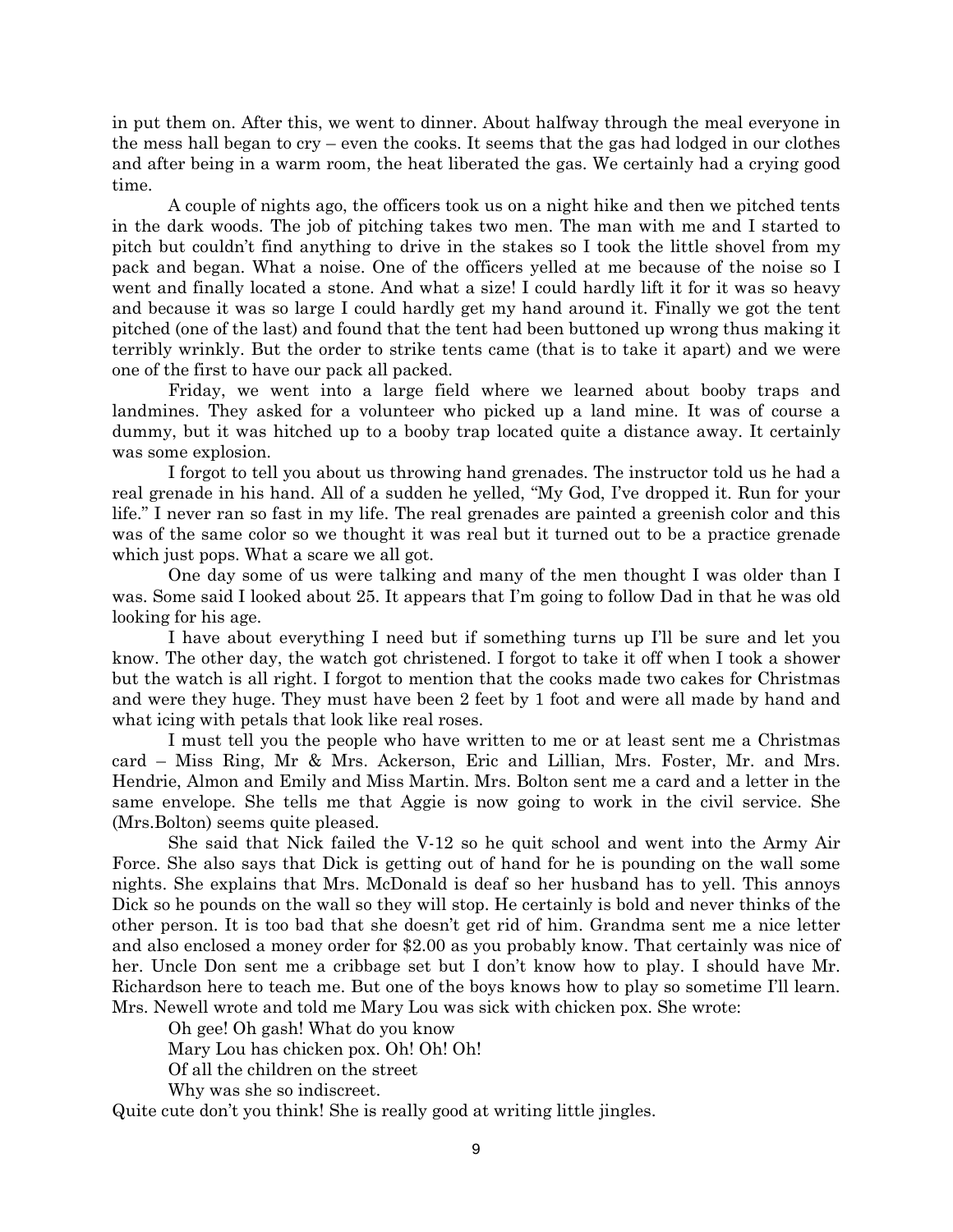Miss Martin wrote and told me you and Dad had your pictures taken with the sponsor. But you didn't come out. She says you never are as good looking in pictures as you really are. Betty wrote and I thought she did a splendid job for a person her age. Emily wrote that she was sending me a package but as yet have not received any packages except from Uncle Don. I am writing back to people as quickly as possible but Sunday is really the only day I have much time. I want to know what day is best to call you up if I want to. I don't want to wait 3 hours and then not have you there.

The laundry job done here is quite good. It gets back quite fast for it leaves Monday morning and gets back Wednesday morning. The other day everyone sent their field jacket[] to the cleaners and when they came back, everyone had a different one. But as it happened I got back a size 36 which was just my size. We had both summer and winter clothes issued to us and we have to use both because of the varying temperature.

The money is holding out quite well for I've still got 17 dollars left. I've used most of it for essential things such as shoe polish, face clothes, and other things We've got to go without pay for two month so if I get stuck, I'll let you know.

I'll write again as soon as I possibly can but sometimes our evenings are taken up and I can't write.

With loads of love,

Harold

P.S. I started to say "with the best of luck" but that isn't what I mean.

#January 1, 1944. Camp Croft, Spartkanburg, S.C.

Dear Mum and Dad,

I received your letter yesterday and it seems that you had quite a time in Montreal. How did Dad like Aunt Frances? I suppose he teased Uncle Don about the neckties for he always does. I received your package two day ago and it is really nice. I would like you to send a package like that once in awhile. But be sure to pack it better for when I received it, the box was quite torn but nothing was harmed inside.

You told me to write to Mrs. Newell and I have done that. When you see her again, tell her that I'll write a longer letter next time but am trying to catch up on my correspondence. Miss Martin sent me another letter and I enjoyed reading it very much. It certainly was funny. I also received a letter from Warren Scott today and he said there isn't much doing around now. He is working at the Armstrong Cork company now but he moves around so quickly I doubt if he'll stay there long. I want Dad to write me another letter even if Mum does all the time.

I mentioned a boy, named Richardson, from Kentucky. He went to town Christmas eve and went A.W.O.L. He never appeared for 5 days. Upon returning, he was courtmartialed but got off easy. He was only restricted to the Camp for a week and \$18 forfeit. Some boys get 6 months in the guard house.

The other night we went up to a hill quite a distance from the camp and had a demonstration as to how sound and light can travel at night. I never realized a lighted cigarette could be seen from such a long distance. The next night we went into the woods and found out how to use a compass at night. Some don't get the idea of using a compass, the kind used in the army, but I think it is boring. Some seem as though they don't have any brains at all. One boy has a name of "Blank" and that fits him to a tee for he certainly has a blank mind. There is a boy here who, when touched from behind, acts just like Mr. Comeau, the painter except this boy doesn't swing, He only swears and jumps. One day he jumped right into the lieutenant and was his face red.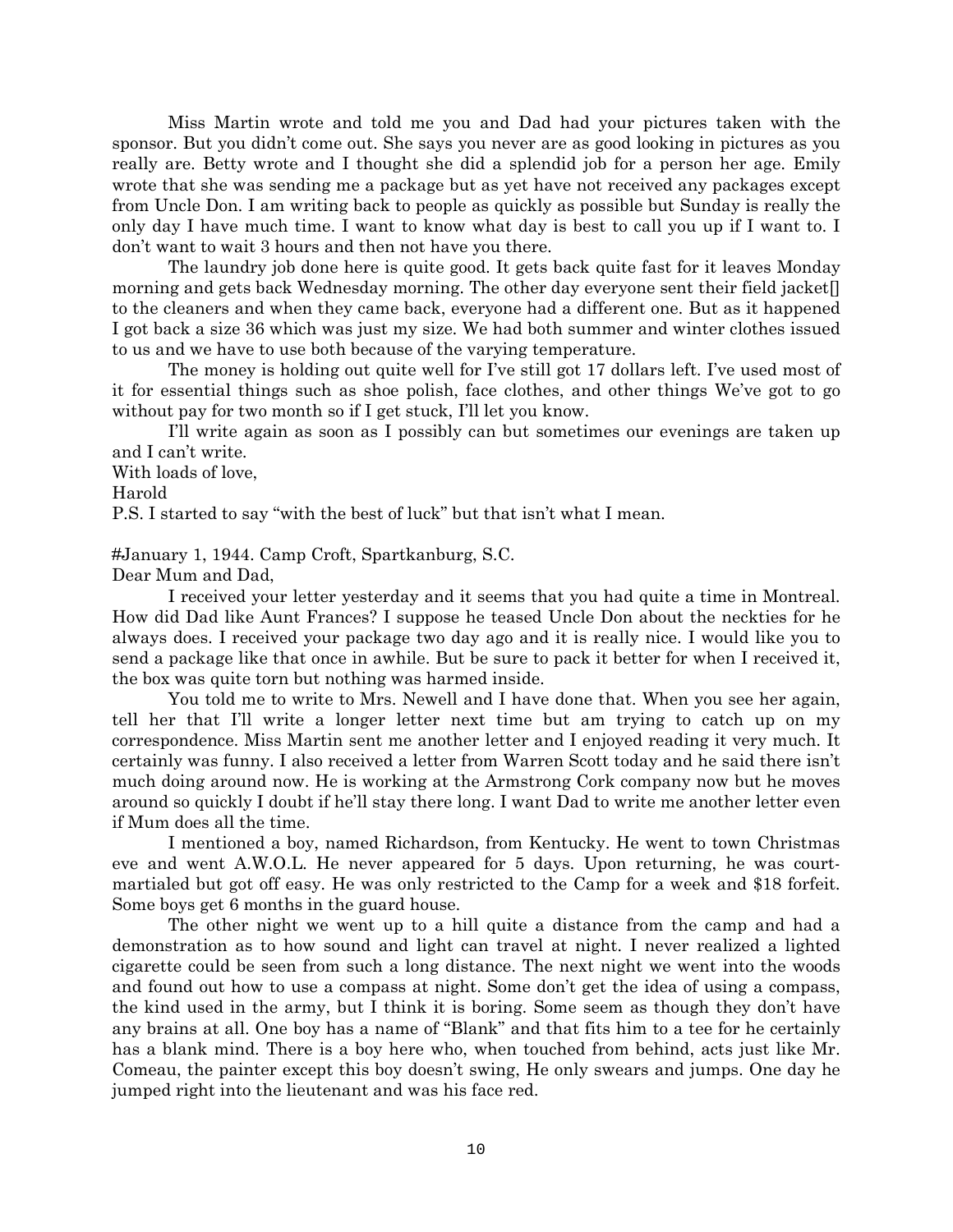Today we had a demonstration on booby traps. The traps were harmless but they just wanted to show us how innocent looking things can be a trap. One boy picked up a box to sit on and he set off a trap which was placed quite a few feet from the man. Another picked up an innocent looking dollar bill and set one off. The non-coms (non-commissioned officers) played a trick on the lieutenant. As he touched a demonstration board the noncoms set off a charge of dynamite. I don't think I ever saw a man jump so. But he took it all in good part

There is a corporal here who, I believe, never smiled in his life. I don't know whether he is trying to scare everyone for he is only about 25. Tonight I saw a sergeant come into the company area as drunk as can be. He could hardly walk and was stumbling down the road under the guidance of a private. I forgot to mention that I received a box of chocolates from Al and Emily and one from Eric and Lillian.

Today I got a shot for tetanus and did it sting for a minute but it soon went away. The typhoid shots are all over. The only effect they had on me was that after about a day my arm grew a little stiff and sore but this soon left. So far, I've had 2 shots and don't know how many are left but I suppose enough.

Some new boys arrived in the next barracks and are all the way from Wisconsin. Quite a distance! I'm writing this letter in the recreation hall where I'm putting in a call though. The operator got it through but you weren't home so I told her to try later. I'm now writing this while I wait. Somebody just told me that it is possible for you to call me. Just give everything on my address except my serial number and give platoon #2 for that is the barracks I'm in.

I've been talking about companies and squads but must tell you what they are. The squad is composed of about 15 men and in turn 4 squads make up a company. The company plus 3 more make a battalion and above that I don't know.

Tomorrow I am on K.P. and I believe that they got my name mixed up for I was there on Christmas day but it is no use complaining. The boys here don't take much food sent to the individual person for each has some. I suppose I should say nearly everyone.

The other day the whole bunch went out and dug fox holes. Some job! It is an advantage to be small at that time. Think of the man who is only 5 feet high in contrast to one of the boys in our barracks who is 6 feet 5 inches. This a new person. He has been in the army 9 months and never received his basic training. They certainly get things mixed up at times all right. Every day the news is posted on a bulletin board in the barracks and it is about a day earlier than the newspapers. At least a half a day. The other night, the barracks had to be scrubbed. So many people told me what to do that I was mixed up. One would tell me to get cold water, another to get hot, another to get no water. I finally gave up in disgust and went out. They didn't even miss me.

Mum, you certainly received a compliment from one of the men. He was showing me some pictures of his family so I showed him a picture of you and Dad He wanted to know if you were my older sister. I almost burst with pride. I've got a swell looking mother. He seemed to think Dad looked quite young too. There is a man here who has a daughter 19 and has been married 20 years. He is only 37. He certainly was married young.

I don't believe I've laughed so much as I have in the Army. So many things happen that are really funny. One boy stepped into some mud and went up to his knees. What a mess he was. That same day I fell into a foxhole full of water but as luck would have it only one foot went in. I pulled it out so quickly that it didn't even get wet! Fast, Eh? This foxhole was camouflaged but was quite obvious. I wasn't looking where I was going. The lieutenant said that the camouflage must have been done good but he was of course joking.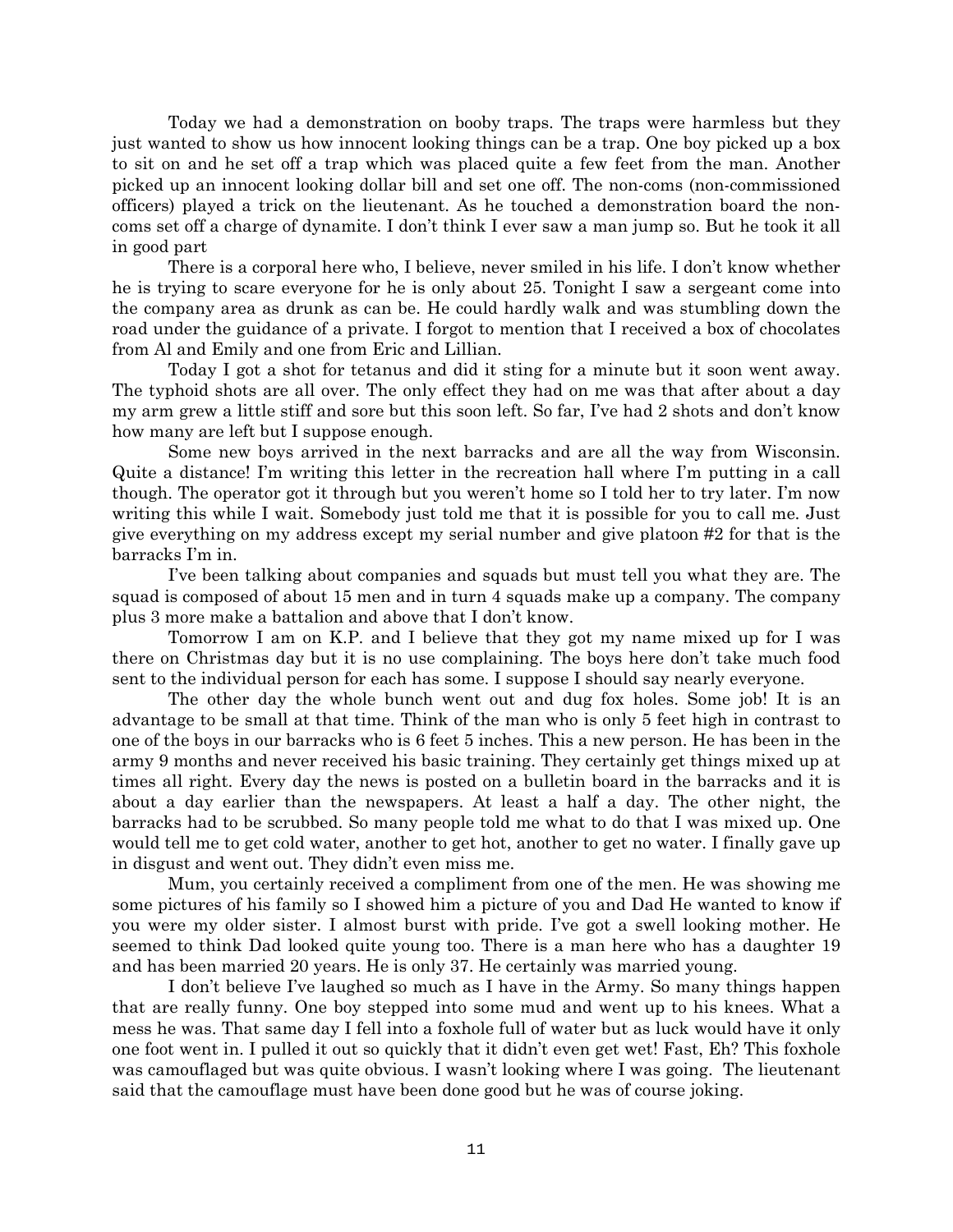I must tell you about the parade the whole battalion was in. It certainly was quite a sight. All the officers marched first in full dress uniforms and did they look nice. Nest the recruits marched (that's us) and after the parade, the colonel told our lieutenant who told us we were the best barracks in the whole parade. We certainly felt good .Well, I suppose I must write some more letters. Besides that I haven't anything left to say, at least that I can think of now.

With loads of love,

## Harold

P.S. I never got the call through again so you couldn't have been home. Be sure and write and tell me what day is best to call and I'll call once in awhile.

Imagine Betty put SWAK on one of her letters. This means "sealed with a kiss.

#January 6, 1944. Camp Croft, Spartanburg, S.C.

Dear Mum and Dad,

 I want to point out that I've changed my address but only slightly. Instead of being company D, it I is now company B. We haven't moved yet but are to go on Sunday.. I bet it will be some job moving about 60 people. The lieutenant says the idea is to keep the bunch who started together divided into 4 companies. There are about 60 men in each company  $-I$ mean those who are as far advanced as we. There are new men coming in all the time. The idea is to keep each new round of men together in one company instead of having 4 differently advanced bunches of men. We are called the  $46<sup>th</sup>$  group. All the  $46<sup>th</sup>$  group will be put into one company. I don't know if you will understand me but it doesn't matter.

Last night we cleaned the barracks and I never saw such fast work. Everybody wanted to get out early so they almost flew. Today the floor looks almost white. This morning the whole company had to get up at  $5:30$  because the  $1<sup>st</sup>$  platoon was going out on maneuvers. You might ask why all should get up for only one platoon but the answer is that the cooks only will serve one meal. I didn't mind though for I wrote two letters – one to Miss Ring and another to Mrs. Dutton.

Alice, as you know, wrote me and seems to be jolly as ever. She tells me that Gertrude Spinney now has false uppers, for her teeth were terrible, and she now wears glasses. I had to laugh at the way she said that Gert was better looking. Speak of the devil! She wrote me a little note. I can't even get away from her.

This week about all we've been doing is learning how to fire a rifle. If I were in a rifle squad instead of specialist, I would be learning how to fire for at least a month.

Later, after this 7 weeks basic training, I would like to know if you could come down and visit me. But I suppose the expense would be too great. So many of the men's folks are coming down after basic.

This afternoon we fired 22 rifles with real ammunition. I didn't do too good and yet a lot better than some. Many of the boys got "Maggie's drawers" that is to miss the target entirely. The lieutenant in charge of us tried it and I did as good as he. He follow[s] (I guess) the old familiar saying "don't do as I do, do as I say." Dad, have you ever heard that?

Last night we scrubbed the barracks and did we work fast (Opps, I forgot I told you about it) and asked the lieutenant what the S.T.R. on Tom's address meant and he thought "signal training reserve." I believe that is right for didn't you say he was in radio? Or am I mistaken?

I went to the movies twice this week and saw two good pictures. The theater near us is the largest on the camp and is very nice inside although a little plainer than the one in Braintree. Part of our training calls for orientation films which shows how the Axis got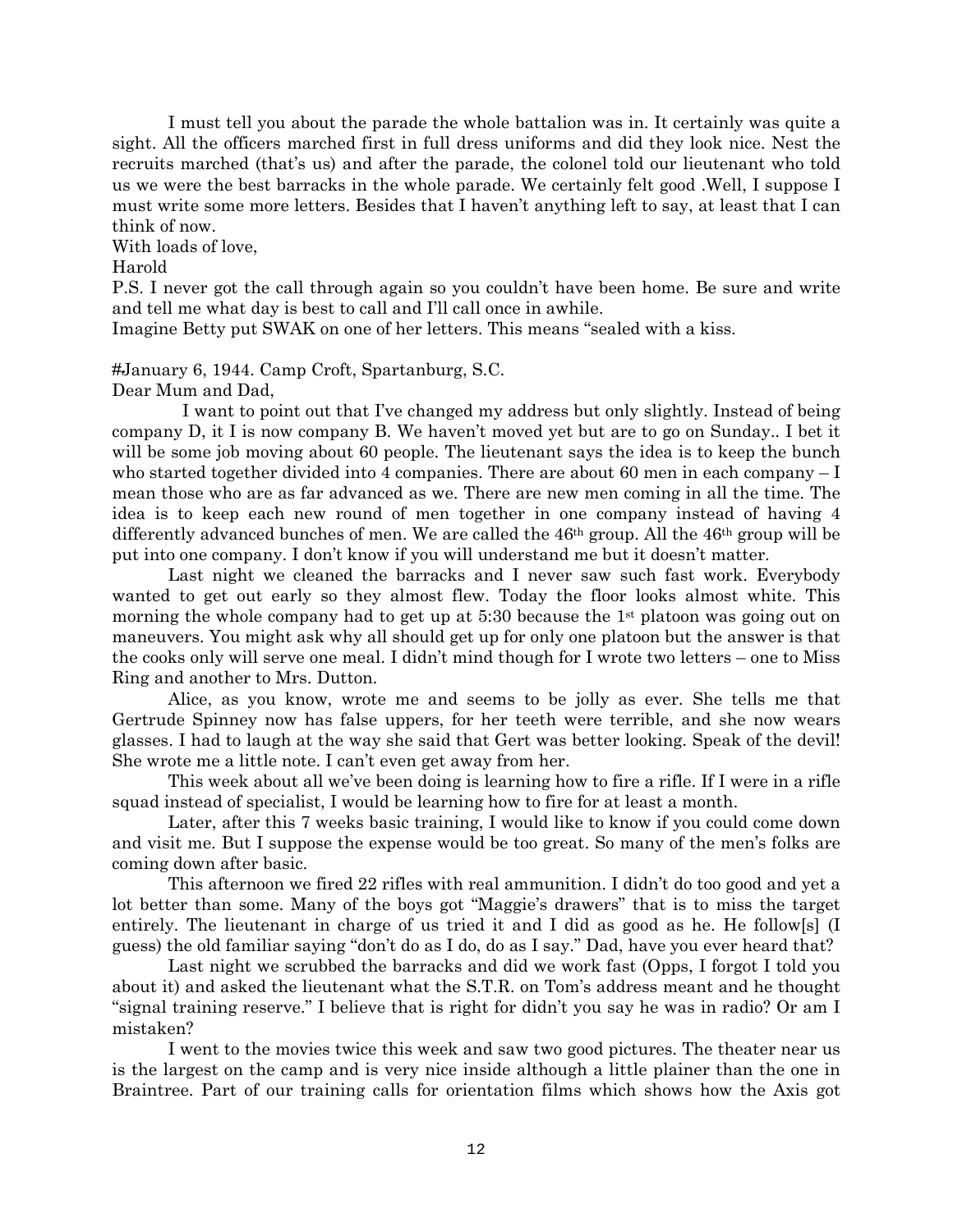their power and how they built themselves up. Those films would be excellent for teaching history for these films really go into detail.

Tonight when we stood retreat I never laughed much harder in my life. The boy who played the bugle was horrible. I never heard so many mistakes in my life. Everyone in the company was just about in stitches.

Did I tell you about the boy from Kentucky being A.W.O.L. He went "over the hill" on Christmas eve and never appeared for 4 days later. He was court martialed upon returning and got off quite easily with only a week's restrictions. Some get 6 months in the guard hours and 2/3 of their pay for that time taken as a fine.

Last Sunday, as I told you in my letter, I was on K.P. but found it quite easy for all I had to do was to carry dishes. I didn't mind it as much as being table waiter on Christmas. That night I was talking to one of the cooks and found that he came from Dorchester. So I asked him if he knew where Freeport Street was and he answered yes. So then I asked if he knew where Simms Bros. was. He looked at me queerly and said, "you're not Simms' son, are you?" He then replied that he used to "borrow" boats from the yard and Dad used to yell at him and his pals all the time.

A couple of days ago, I asked the lieutenant when I will be transferred if I am. He said not until the end of my basic training meaning the full 17 weeks.

I wanted to ask you if you will please send me down some of those candy kisses. The corporal tried some and wanted to know if he could buy a couple of packages. If you don't want to go to the trouble, don't bother.

We have a man in our barracks who we believe is about due to get a physical discharge for he has a perforated eardrum. It certainly has been bothering him tremendously. I guess that will fix his ear for life.

Yesterday the corporal was in great humor so the boys got another corporal to fight him informally. In the fight our corporal fell and hurt his finger enough to cause it to bleed. All the boys rushed upon him like first aid women and started to bind the wound. They then held him and took his pants off completely and he was enjoying the fun as much as we.

Some days we go "dive bombing" that is picking up all types of strewn paper. Some are as blind as bats and can't see the paper – probably on purpose. I'm so glad that I was able to get you on the telephone and as I said, I only waited about 30 minutes. Pretty fast. The telephones here are certainly busy but that time I got ahead of the rush.

There really isn't much to tell this week for not as much happened although tomorrow night we go out on a night problem. I'll write soon but the time slips by so quickly it seems as though I write to you sooner than I really do.

With loads of love,

Harold

#January 8, 1944, Camp Croft, South Carolina Dear Mum and Dad,

I must tell you before I forget that you might just as well send your letter by regular mail. Mrs. Hendrie sent her letter at 6 p.m. that same day and it arrived as soon as yours even though hers was only by regular mail. Dad, just think how much money you'll save.

You talked about have some nice steak and since I've been here I've had steak once. Was it good and tender! Everyone just dove into it including me. I imagine I had three helpings! Tonight was our last night for eating in the company D mess hall for we all moved today to B company. The barracks are really nicer than before and the area around the barracks is nicer also. Some of the boys volunteered to sleep in the tents erected in a large parade ground just in front of the barracks. But I would not volunteer for who wants to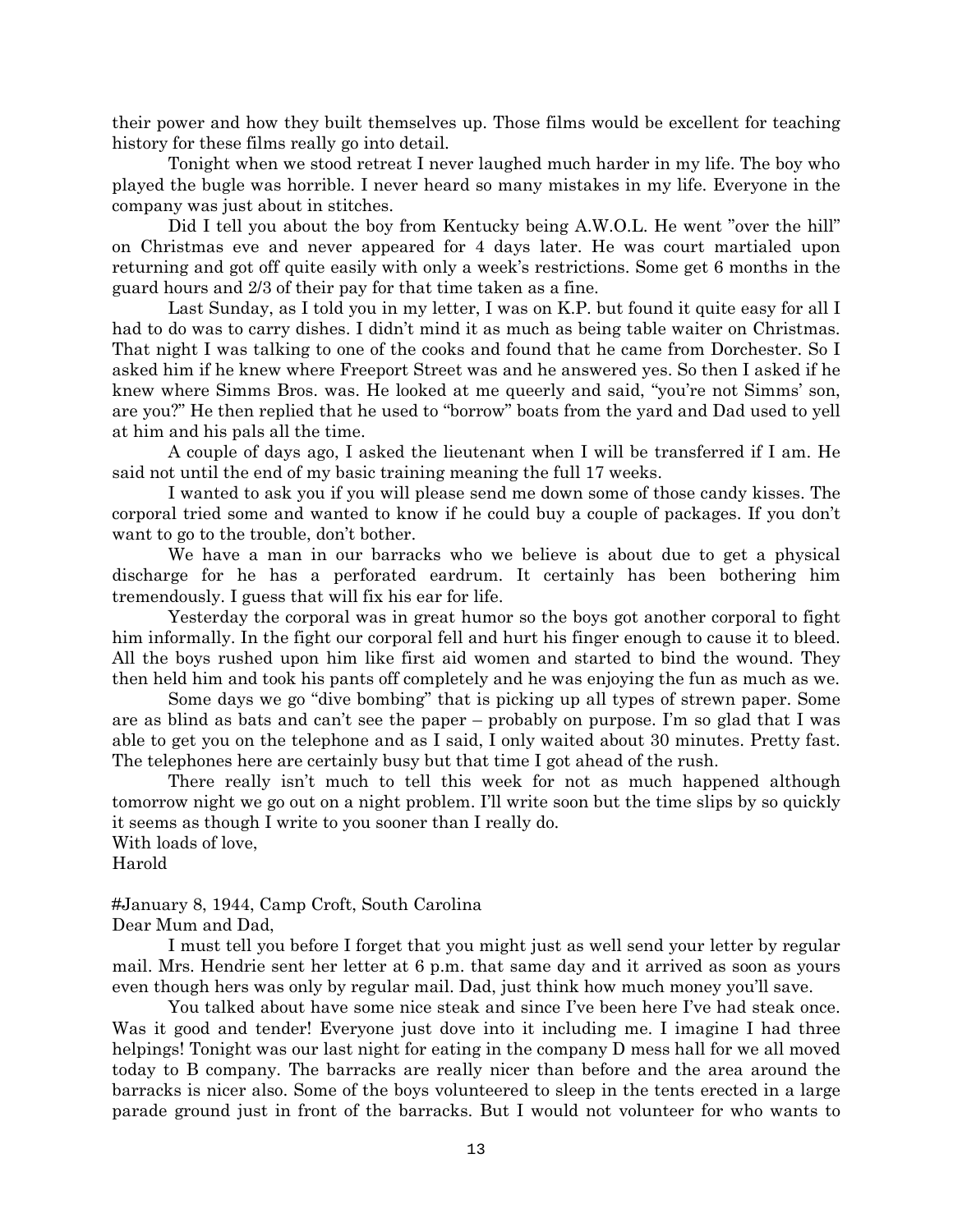sleep in a tent unless they have to. These tents hold 6 for they are quite large and there is a stove and electricity in them. There were about 8 too many men in our barracks in company B for the commanding officer would let only so many in a barracks. In company D we squeezed them all in.

Tonight it has been raining quite a lot and Bob Del Vecchio and I went to the "PX" (post exchange) where we got some milk. While there, we saw a few boys come in who had been on maneuvers today and were they covered with mud. They were covered from head to toe. This Bob Del Vecchio has an Italian name yet is a Protestant. He explains that he is mostly English and has that little bit of Italian in him. I have to laugh at the way he writes some of his letters for he said he has to be very careful how he writes to some of his friend. Socialites, I suppose! He asked me how to spell "idiosincracy" and I never heard of the word. He certainly uses such verbose words sometimes. I don't even know if I've spelled it right yet.

Last night we went out on a night problem which was on scouting and patrolling. We lost our way (I should say seven of us) and walked for miles before we arrived at the right spot. We were "shot" so many times we must have to look like Swiss cheese. We happened to get mixed up in another company's area and they fired at us with blank cartridges. One man in company A jumped out at us and yelled for us to "stick-em-up." Did I jump for he sprang at us so suddenly.

Yesterday afternoon we went on a dress parade again and wasn't it nice. I probably have talked to you about it. All the officers marched up to the lieutenant colonel and reported. It is really a wonderful sight in fact the whole parade is nice. Today I wrote to Eric and Lillian and thanked them but from now on I will only write to Eric. I know she has hurt both of you over the smallest things. I have been thinking about getting my picture taken but haven't had much time. A few have had them taken in Spartanburg and they were terrible. Someone told me, we could have our picture taken in the main P.X. so sometime I'll have it taken.

I can't get over the change in Dad lately. He certainly must be sick. I don't understand what you mean by flooring over the big shed. Do you mean to say they floored over the whole shed on the ground?

There is a man here by the name of George Davis who thinks he knows everything. He is from Maine and one day I mentioned that you came from Nfld. He tried to tell me that only fisher folks live there – at least to that effect and he says the season isn't long enough to grow any kind of crops. He also says the place is just about barren and not much good for anything. It was no use trying to tell him anything for he thinks he knows it all. He and another fellow tease me a lot because I haven't been out with many girls so yesterday I told them that "a barking dog never bites." That fixed them! Those people who shoot off their mouth are usually the ones who have seldom done what they brag about.

There is another man here who everyone calls a "chow hound." He certainly is some eater and thinks of no one except himself at the table. He takes two spoons, it seems, and shovels the food in almost as if he was a large furnace. He gets an awful lot of people mad. He expects everyone to wait on him but not when anyone asks him to pass something, he ignores that person. He certainly is discourteous. You find all kinds of people in the army.

There is a man 36 sleeping by me and he is rather a nice man. The only thing is that he finds this training harder than some for he has something wrong with his foot. He tells me to stay the way I am and not pay any attention to those "bags of wind." He says "you'll appreciate being that way when you get older." He certainly advises against smoking.

I must be sure and tell you not to expect to hear from me nest week for all of us are going out to the rifle range every day next week. We leave at 8 and come back about 8 at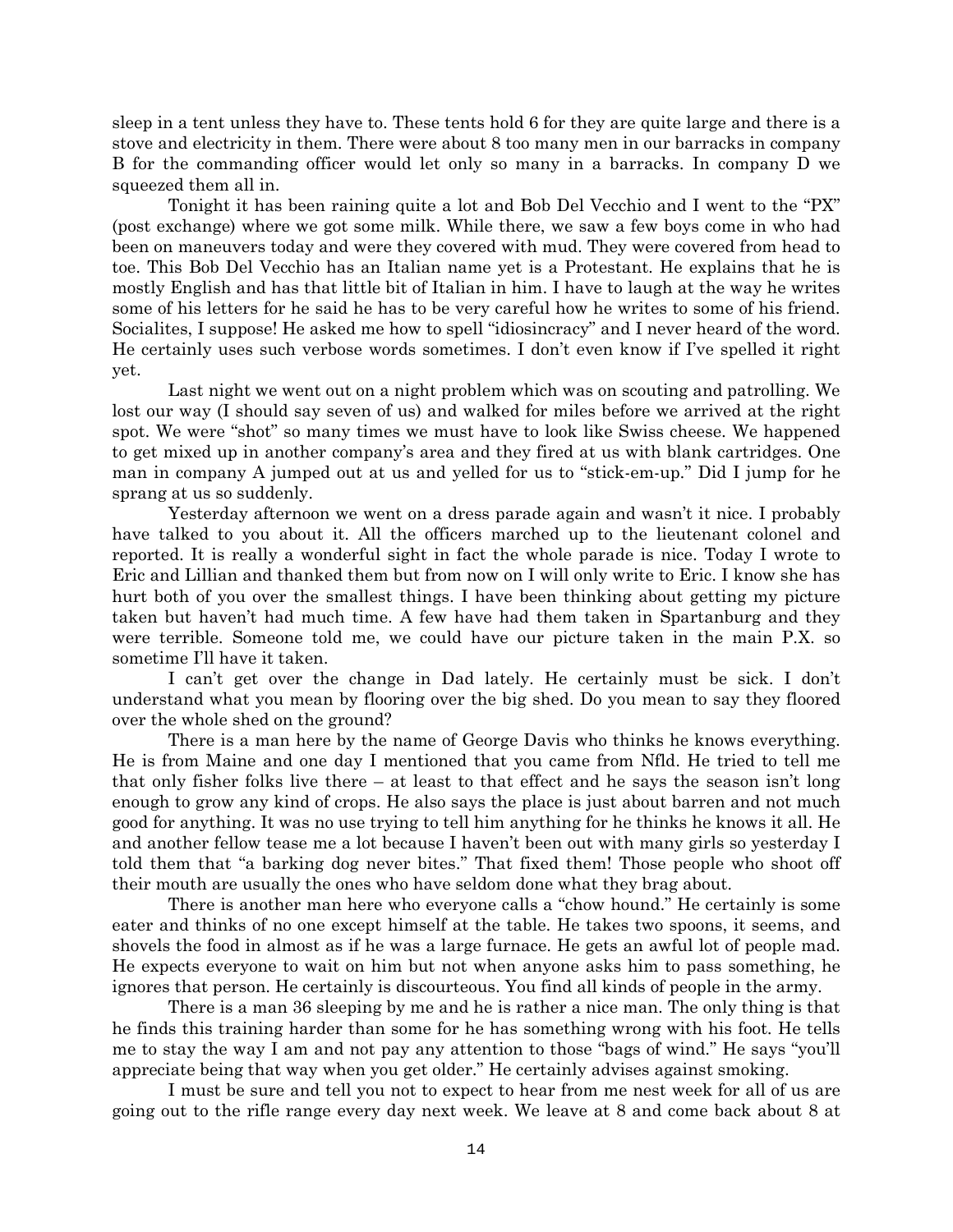night and the trip is about 5 miles each way. When we come back, we have to clean our rifles and get ready for bed so I don't suppose I'll have a spare minute. But if I do I'll certain be sure to write.

The same day that your letter came, one came from Mrs. Hendrie and one from Al and Emily. Em certainly must be disgusted for I thought he swore he'd never get another pig for they were too much nuisance. Boy! He must really work her hard as well as work himself. I want you to write and tell me about Daiute's hens (capon). I suppose if one lets as much as a peep, off goes it neck. Poor thing!

I nearly forgot to tell you about shoot[ing] a 22 rifle with live ammunition 2 days ago. This was just in preparation for the rifle range where we use a 30 caliber rifle I was surprised to find that I had a score of 193 out of a possible 250. The highest was only 216 and that man has been in the army before. I ranked about 5th to 9th highest and I don't think that is bad for not having shot a rifle before. I did much better than most who have shot before. The lowest man got 33 out of 250 and it was really bad. If I couldn't do any better than that, I'd quit.

Well, it's bed time so I must close but I will be sure and write as soon as possible once we come off the range next week.

Note that my new address is as follows:

Pvt. Harold G. Simms

A.S.N. #31425998

27th I. T. B., Co. B

4th Platoon

Camp Croft, So Carolina

It makes it easier for the mailmen to find me if I tell in which platoon I'm in. You asked how the mail is given out. All the mailman does is to have us all assemble on the first story and then he calls the name. As we answer he gives them to us. Now I really must go. With lots of love and a barrel of kisses;

Harold

P.S. be sure that Dad writes to me. Notice I changed my salutation a little.

#Postmark shows January 16, 1944. No date in letter. Camp Croft. Spartanburg, S.C. Dear Mum and Dad,

Well, here we are back from the rifle range and are we tired! I'll tell you about my experience but I must tell you that I'll try not to make any mistakes in this letter. My mind does work faster than my pen and so I make mistakes. Then there is always somebody talking and that makes me make mistakes. Oops! (a mistake). There is so much noise going on here now that it is a wonder that I don't make more.

Thanks a lot for the cookies and cake. The cookies are all gone but the cake hasn't been touched for I haven't had time. This week, I didn't know whether I'm coming or going.

Wednesday morning, I was to report to one of executive buildings near the main gate. I didn't know just what was going on but I had an idea that it had to do with the A.S.T.P. and sure enough it was. Had to report in my dress uniform and I walked about 30 minutes before I got there. Some walk! When I got there, a sergeant gave me a form which I had to sign and fill out. I had to tell what college I went to, what subjects I've taken, and what I'd like to be in the future. It wasn't only one form but four which went to different people. It took me almost two hours before I arrived back at the barracks and then I was taken out to the rifle range by truck instead of walking. When I was up at the main gate, I went into the post office and am sending you a money order for \$20. When I got paid last Monday, I received \$34 and after sending you the money, I have about \$21 left. Some here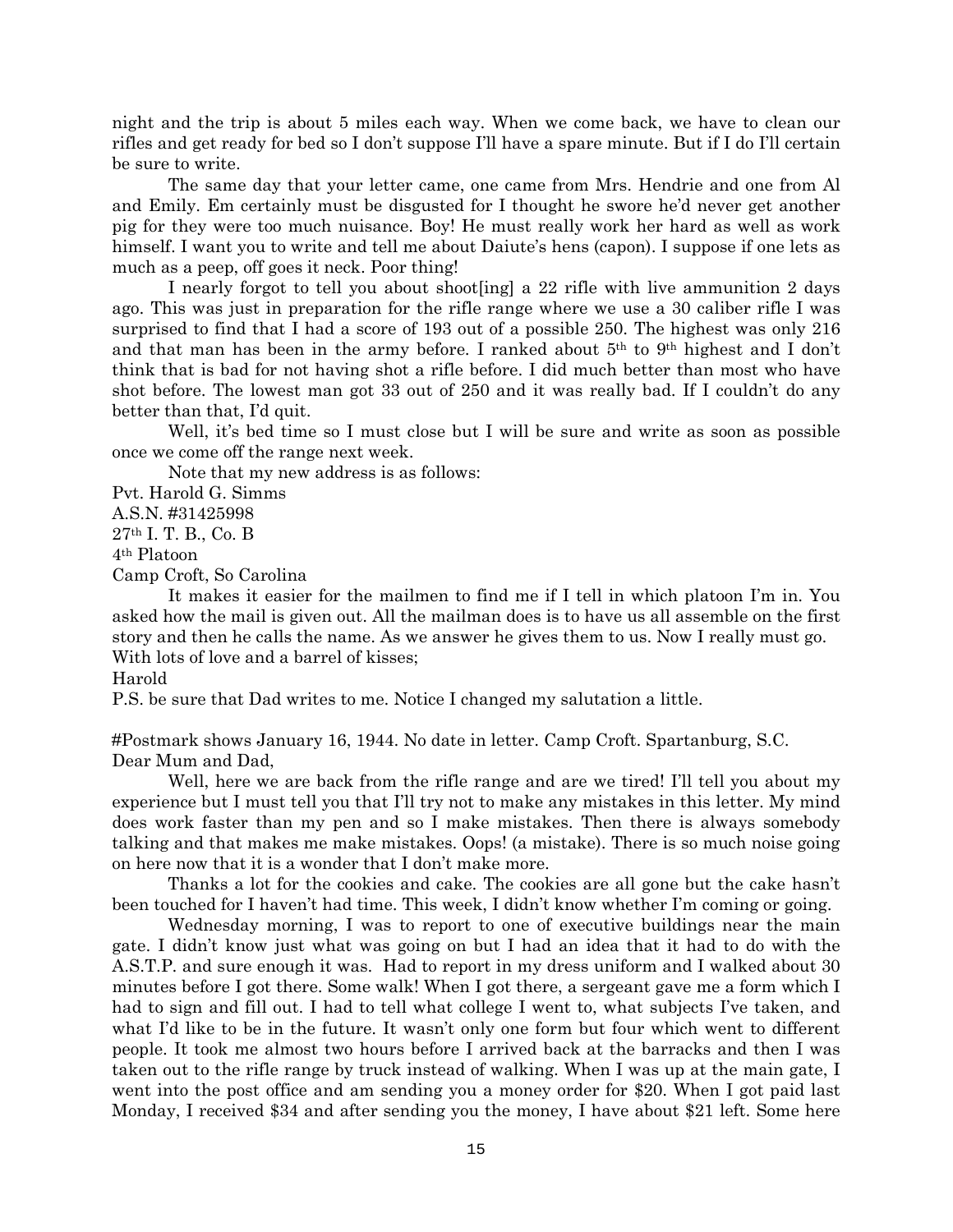don't see how I get along on so little but this month I've been buying necessities such as face clothes and shoe polish and other things. This month I expect to get along on less. Twenty dollars is plenty for I sure enjoy saving. Like father, like son!

Now I must tell you about the rifle range, Sunday, the whole company got ready by making up full field packs and cleaning the rifles. Then Monday morning we started off full of pep but by the time we arrived home, most staggered in. I certainly was terribly tired. The first three days we fired was only for practice and then the next two were devoted for record. The first day I went on "pit detail" which is a group of men who went to operate the targets. Those places where the men work to operate the targets are well protected – by about 1½ feet of cement and about 6 feet of earth. The targets moved up and down on cradles – when up they shoot at them and once down we find out that man's score. I don't know whether you understand but the only way to really understand is to see for yourself but of course that is impossible. We had dinner each day on the range for it is 5½ miles distance. We went to bed about ten and got up at 5:30 and still I was really tired. But each day we marched it got easier until yesterday, it seemed quite short. I received a score of 175 on my practice shooting and missed being an expert by 5 points. That score made me a sharpshooter. On record, I received exactly 180 which gave me a rating of expert and many who had shot rifles before didn't do as well as I. This score I mentioned is out of a possible 210 and only about 6 or 8 in the barracks made expert. One man here got a score of only 99 and he is a squad leader. A leader should get the best in everything but I wouldn't say that was very good.

Tonight while I was writing this letter, I received a letter from Miss Martin and is she comical Next to your letters I enjoy hers the most. She was telling me the latest yard gossip. Tonight I also received a package from Marjorie which was full of cookies, candy, and jams and jellies. I thought that was wonderful of her to think of me. I certainly am going to get a letter off soon so I can thank her. I certainly am glad to hear that Ruby is getting better for I've heard from other boys here that in Pittsburg, many are dying from flu, although I don't know whether Ruby had the flu or not.

Tonight is certainly miserable for it is raining quite hard. We have been quite lucky in that the weather was fine all week. Today we didn't go out on the range so it rained. Men before us have told us that they laid in mud while firing. We certainly were lucky for the ground was really dry. Since I wrote my last letter, about the only thing I've done is march, fire, and sleep so I really haven't had much time to do anything. Nothing has happened so I might as well finish up.

I nearly forgot to tell you that I received your letter in one day, quite quick, and received your package the next. I certainly am pleased the way Dad is writing. He never used to write before. Dad, be sure and keep it up.

With loads of love.

Harold

P.S. I don't think there are quite as many mistakes but at the speed I write, it is wonder that I don't make more.

I might as well send home the money order from Grandma for it is an awful lot of bother to cash it here for I would have to have an officer go up and counter sign it.

#January 22, 1944. Camp Croft, South Carolina

Dear Mum and Dad,

Since I received your letter, I've been meaning to write but time doesn't permit. Here it is Saturday night and finally I've had a little time to myself.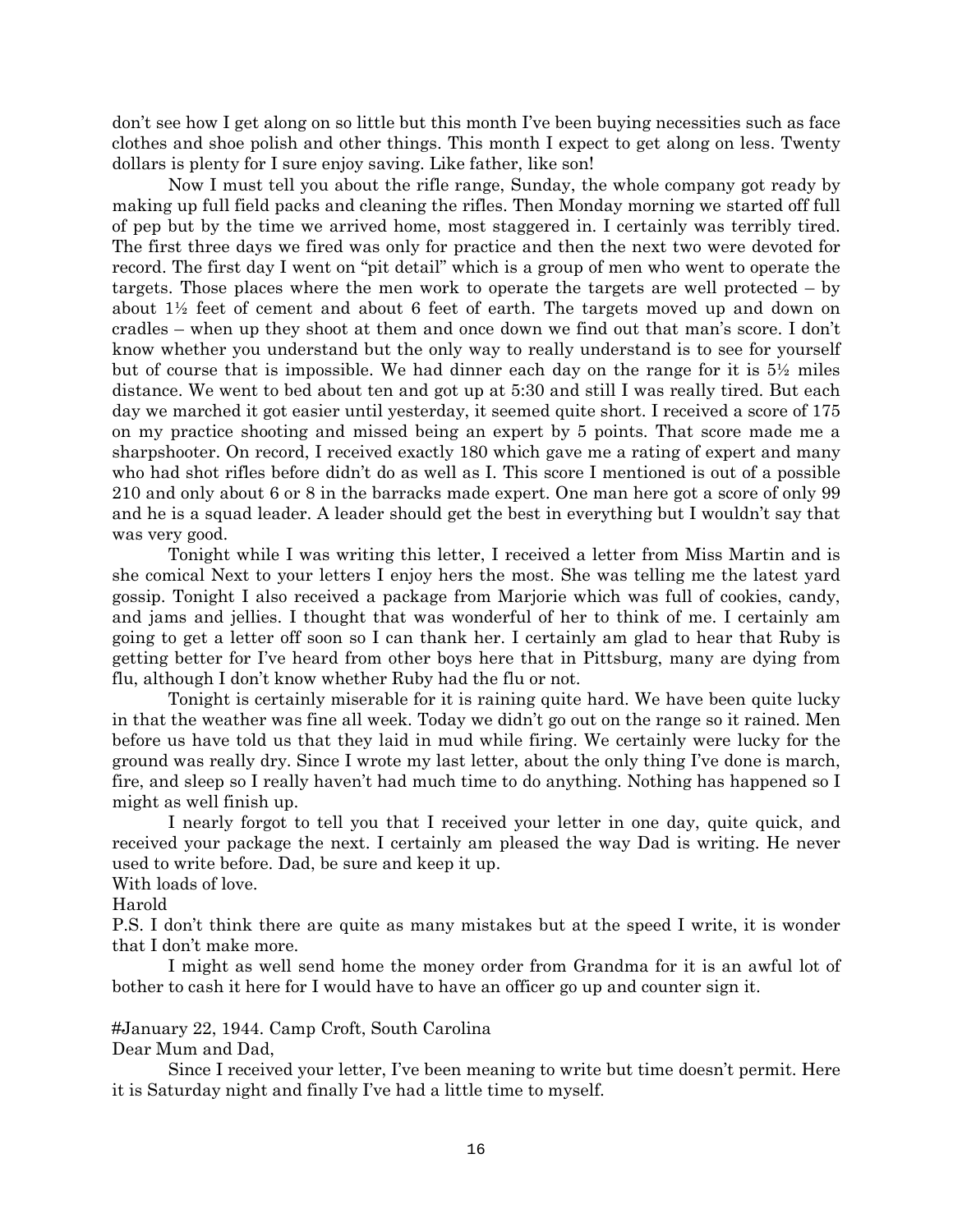You didn't mention in your last letter whether you received my money order but maybe you sent the letter before getting mine.

I want you to come down after next week and not after the 17 weeks for after that my destination is unknown. First I must know how long you are planning to stay here for the guest house on the camp will only have guest for 3 days. If you stay longer I'll have to go to town and find something. The corporal told me that the U.S.O. could find me a nice room and he said that you should let me know when you're coming about a week or week and one half before time. He said that the buglers go out on night problems on Wednesday and Friday so if you're coming for 3 days, come on Saturday for that evening and Sunday I could be with you. I could see you every night until eleven if there isn't a night problem (Wed. and Fri.). Would you please find out where the nearest airport is and the price and etc. for I can't seem to find out much? I'm just curious and when given a furlough would like to go by plane. I was so glad that you were home that evening for that call went through almost immediately. Be sure and let me know all the details if you want to come.

Thanks very much for the Ice Capades program and the picture of the boat. The Capades must have been beautiful and I wish I could have been there. Dad certainly is improving with age but don't image he'll ever improve his deviltry. That is a nice picture of the boats and they certainly remind me of the P.T. boats.

Tonight I opened my fruit cake and gave the boys some. I've had their mouths watering since I got the cake. I haven't felt like eating it so didn't bother to open it. Some teaser! Eh! They all told me that the cake would dry up but only laughed for I know it takes a long time.

The weather here for the past two days has felt like spring instead of winter. It is nice and warm but not too hot. I bet it isn't like that in Boston. I never know what the weather and temperature will be like the next day for it varies so from day to day.

The other day I had a pleasant surprise for I received a letter from Judy in North Africa. She sent the letter on the  $11<sup>th</sup>$  of this month and I received it 9 days later – fast work! Aunt Gert wrote and told me she was in Morocco but of course Judy didn't tell me. I noticed she censored her own letter. How come? Miss Martin after sending me a letter sent me a box of candy. I certainly thought that was so nice of her.

This week we've been firing different kinds of guns and rifles. One day we fired the bazooka and it certainly is some weapon. I was one of the few who got a hit and can't see why more didn't get a direct hit. Then we firedd a rifle grenade and got a perfect score. One of the grenades went in sideways and left a hole in the shape of it. With those grenades on the rifle, it gives a real good kick. Without, they don't kick at all. It isn't like those shotguns Dad used to fire where he had to back himself again a tree so the backfire wouldn't knock him down.

Last night, we went on a trucking and de-trucking problem. The way it works is that we would walk for a few miles and then road [crossed out and replaced with rode] for a few miles (oops! My mind is head of me and I made a mistake) that made the march a little easier.

One day last week we had a problem in judging distance. That certainly was monotonous two days for we kept judging all the time.

Tomorrow a wedding is to take place for one of the boys in our barracks is getting married. Tomorrow after the wedding they plan to give him a large party in the mess hall and there was enough money collected to give him about \$30. That reminds me that I've spent about \$3 this month so far. Some don't know how I get long on so little.

This morning I went on sick call for I had a little sore under my tongue. The doctor put some diluted silver nitrate on it and did it taste terrible. Yesterday, I could hardly eat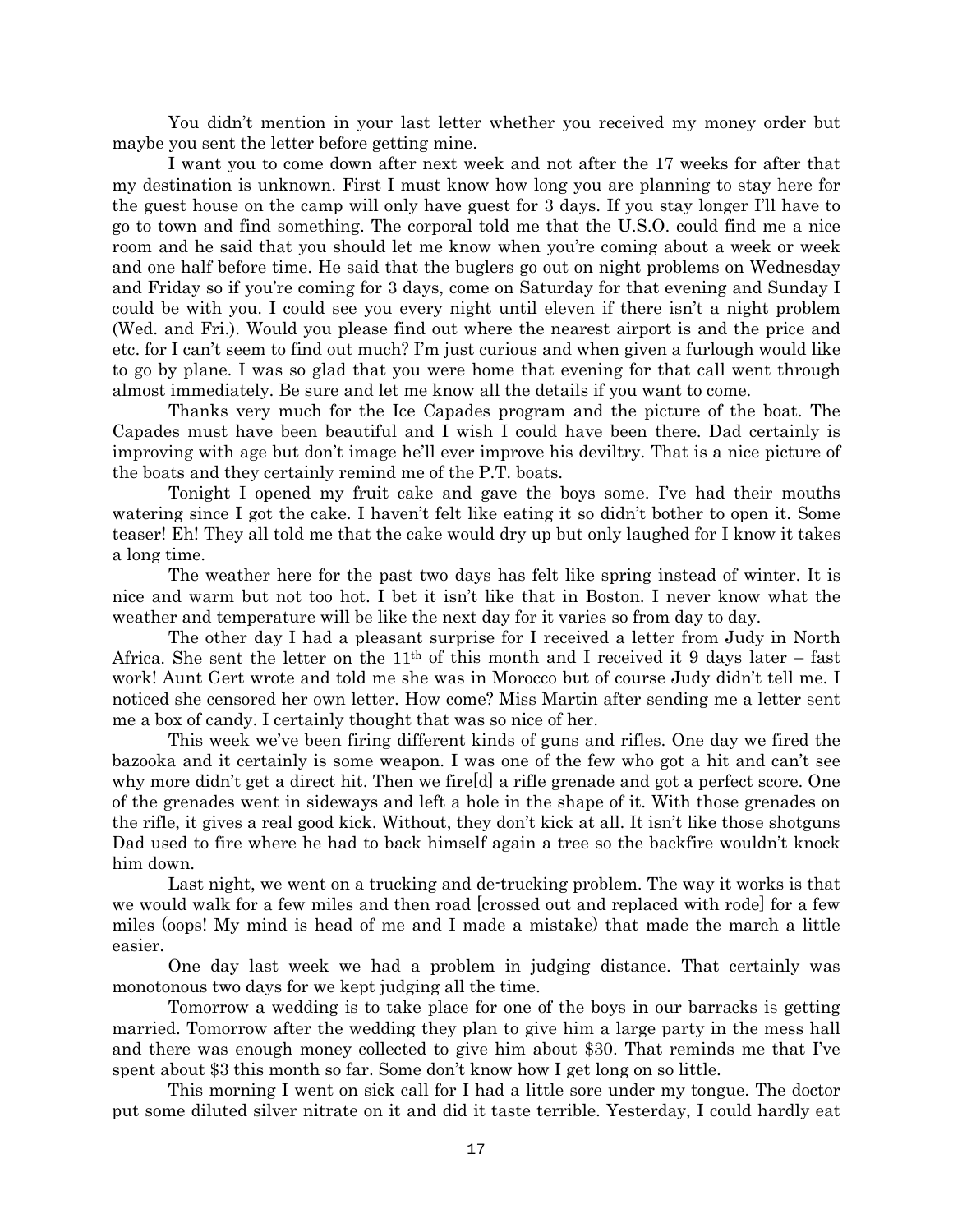supper because the sore pained me when I swallowed. But now I'm alright. Tomorrow I'm on K.P. in the officers' mess hall so I'd better be sure and finish this letter tonight It is eleven o'clock so I suppose I had better get to bed.

With love,

Harold

P.S. There really isn't much to tell so don't be disappointed if the letter is too short. I certainly would like to be home coasting for I miss that. I miss my home. Anyway as you know, I haven't had my picture taken yet for I haven't had much time. But sometime I'll get around to it.

#January 31, 1944, Camp Croft, South Carolina

Guess where I'm writing this letter. I'm wiring this in the latrine!

Before I tell you much I'll have to make a coy fo Mrs. Newell's poem. Spring is Coming

The farmers are squirming, A sure sign of spring. In just a few weeks, The birdies will sing. Farmer Simms and farmer Soule, Have got their seed books out, Pretty soon they'll both begin to toss the sods about. "Fifteen feet for beans," say Mr. Simms, And puffs a brawn breast, While Mr. Soule with tomato poles says "watch me beat the rest"!

Don't you think that is pretty cute. I certain think she is so clever at little poems.

Today we got paid and I received thirty-six dollars and thirty-five cents. That is exactly what I figure so I was contented. One of the boys has been looking forward all week to getting his pay and when today came he was blue-lined – that is he couldn't get any money this month probably because he had done something wrong. I never saw a more disappointed person in my life. I'll probably be sending home \$20 or \$25 for I now have \$40. That is too much for me to spend. The next time I have a little spare time, I'll go down and get a money order and at the same time I'll have my picture taken. At the main P.X. (postexchange) they do a good job so I understand. Last week one of the boys here sent some horrible pictures home. They were tinted with only water colors and were really terrible but those were taken in Spartanburg. I wouldn't be bothered wasting the money on such pictures.

Sunday, I decided to go to church in the morning so got up at 8 o'clock and had breakfast. I was going alone but talked some into going with me and finally got six to go. The chapel was just about full (about 175 to 200 men). The chaplain gave a nice sermon and of all the songs they sang, I knew one. One of the boys who went with me fell asleep halfway through and slept through the whole sermon. I haven't had time to notify Mr. Marsell about the change in my address so will you tell him? I'm planning on writing soon. The Sunday School Times is being sent to my old address and if they changed it, it would be much simpler.

About a week ago I saw the movie picture "Ali Baba and the Forty Thieves" and was very much surprised to find that Maria Montez had exactly the same color hair as you. I thought it was very beautiful! So few people in Hollywood have red hair like you, I was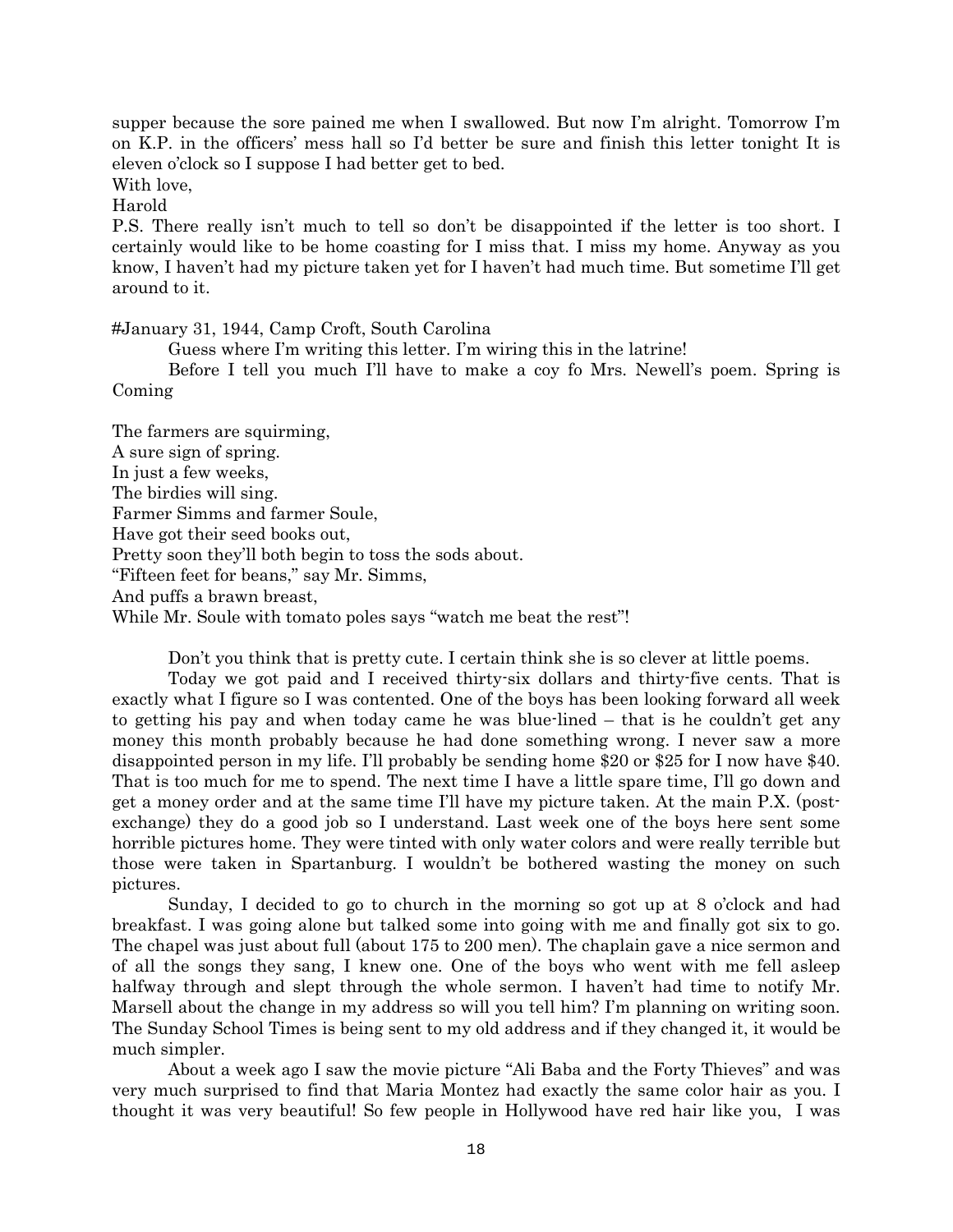quite surprised. Talking about movies, pictures come here faster than they do in Boston. We get the latest pictures. Has Madame Curie come to Boston yet? It is coming here the last of the week.

The other day when I was up in the P.X I saw some valentines so decided to send you one. There was only one to both mother and father and since it had the right sentiment, I sent it. As I wrote, it is to show my love in another way.

Today we started school and had a really easy day of it. This morning we played the bugle and what a noise! Each had to play separately at times and one boy couldn't get out any more than wind. He and everyone just howled for the longer he tried the more wind he got out of it. That's about all we did this morning. This afternoon we went out and were given different degrees to follow by the compass for so many yards. We divided off in pairs and started off. We took our time and ended up just where we started (off about 50 yards.) Not too bad! A couple of pairs ended up about a mile from the right place. Not very far is it? One pair never came back so had to go out and find them. Finally we all got together and started off for school again. The corporal in charge of us told us that some night we'll have to do that. It would be our tough luck if we never got back for he said he'd leave us in the woods all night. He said that it happened once before and the men slept in the woods all night. After getting back to the school, he told us about the communications system used in the infantry. I believe the work will be quite interesting.

Tonight I did the crossword puzzle in the local paper and did the whole thing without a dictionary. It was hard in places but finally I worked the whole thing out. I suppose you still do them quite often.

Yesterday after church, I cleaned up my locker and wrote some letters to Judy, Eric and Betty. I was too lazy to write any more.

There really isn't much to tell so might as well go to bed. With loads of love, Harold

#February 6, 1944. Camp Croft, South Carolina Dear Mum and Dad,

I should have written sooner but have been quite busy this week. I started to write but I had to do something else more than one night. I do hope you received the valentine.

This morning I got up about 8:30 and scrubbed my field jacket which had to be cleaned by Monday. Then I decided to scrub the polish off my shoes so I could start from the bare leather. You can get a much better shine that way. When I woke up, it was raining quite hard and just after I cleaned the shoes, the sun came out and now it is a beautiful spring day. Imagine! The leaves and flowers and (sic) now starting to bud and grow and the grass is starting to turn green. I bet it isn't that way up there. I also washed my webbed belt and a rifle belt and also a large bath towel. I think I accomplished quite a little today. Just a few minutes ago I put on some polish and didn't everyone laugh for the shoes looked like Betty's red shoes. I'm using oxblood which is a very deep red, almost brown, and gives a nice tone but the more polish I put on the darker it will get.

Friday night the buglers went on a night problem and followed a night reading. I was with an 18 year old boy from Ohio. We had 7 readings to follow so I took 4 and he three and when I was sighting he couldn't figure out how I could move so quickly and yet know where I was going. But we landed within 100 yards of our destination so that wasn't too bad. The old type compass took quite a long time to slow down but that night we went out, the camp received a shipment of compasses which float in oil and they were much faster and accurate than the older type. When the arrow swung to north it stayed there instead of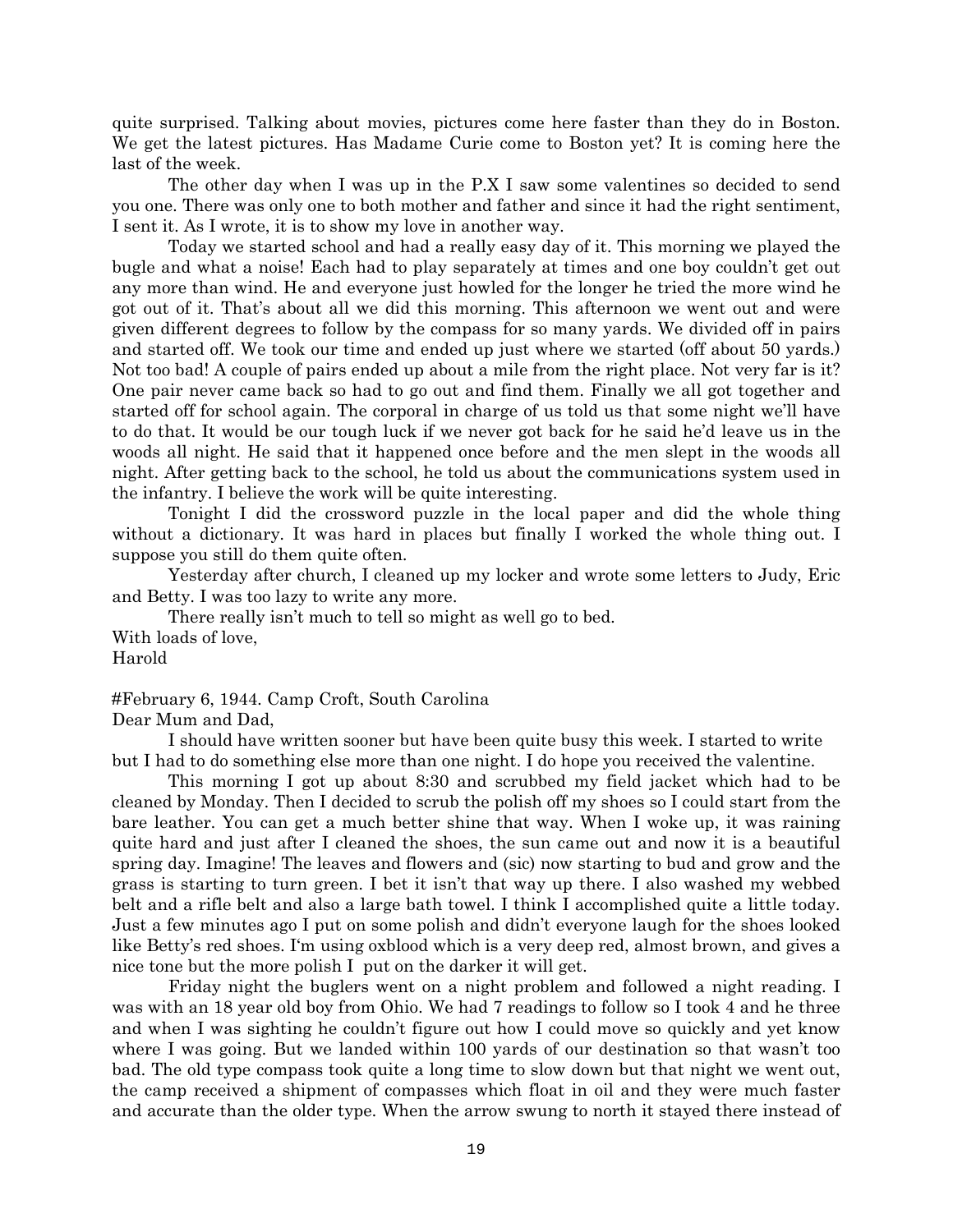moving all the time. These remind me of ships' compasses which float in oil. All got back except one group of three and we spent  $\frac{1}{2}$  hour hunting for them and all the time they were at the school. They were such way out that they couldn't find anyone and so went back to the bugle school.

Well, Dad, find out about that plane transportation from here to Boston/. I'd like to know very much.

Mum, from what you tell me, the house is going to look wonderful now. I'm so glad you are finally going to have it the way you really want it. Talking about the house reminds me of the cat. How is he? I suppose he gets black if you put him in cellar during the cold weather.

Every Wednesday night we go out on a hike and last week we went on one. It didn't seem so far and yet many were really worn out. I can take it a little better than before It seems sort of odd that so far I haven't gotten homesick although I do miss both of you. Some here have been sick from being homesick. I would have expected to be for I haven't been away from home much.

Thursday night, I went to the movies to see "Mme. Curie." I don't believe it has come to Boston yet, has it? This camp gets the pictures almost as soon as they are released. Next Thursday I plan to see "Jane Eyre" which Grandma wants to see. Tell her I'll write but haven't had much time lately. The picture "Mme. Curie" was quite interesting to me but many got up and went because they didn't think the action moved fast enough. It sure would be dry for Dad.

Friday night the whole company had what is called a "G.I. Party." It is only a party which scrubs the floor. Some party, eh? There are a few in our barracks who are always yelling that some don't work but those that do the yelling don't do any work. Some think they are generals.

Last week I brought my dress clothes up to the tailor to be cleaned. They certainly did a good job. It is really hard to keep clothes clean around here. One night this week I was sent up to the mess hall to scrub the floors. I was really mad for I wanted to do some things but soon got over it. I had to laugh. One boy missed supper so he could go to town and was just ready to go when he was told to go up with me. Well, didn't he rip off his shirt. He was so mad he didn't even bother to un-button his buttons and thus all the buttons flew off. Now he has to sew them all on again.

All the noncommissioned officers last week had to take a physical test for I've heard most are going to be shipped across. I've heard they're really going to clean them out about March 1<sup>st</sup>.

Last Monday, about 16 of us started in the bugle school and the first period was devoted to blowing the bugle. One man has no front teeth and can hardly blow, another used to play a clarinet and I don't know how they expect him to be able to blow, another blew and only could get air to come out. Quite a varied bunch! We have classes on other things such as map reading, sketching, etc. and received a mark of superior in two and satisfactory in one (sketching) for I'm not very good at sketching a map. Superior is the highest possible mark and marks me feel good when I get such good marks.

Miss Martin wrote me two day ago and wrote a nice long letter by hand. She says it is too noisy in the office to type correctly and still concentrate on it. She said that it is possible you might come down alone but I'm afraid you wouldn't enjoy it very much if you came alone. She says she is trying to get Dad to come down for over a week-end but doesn't know if she'll succeed. I would like to have both of you come down but won't be disappointed if you can't.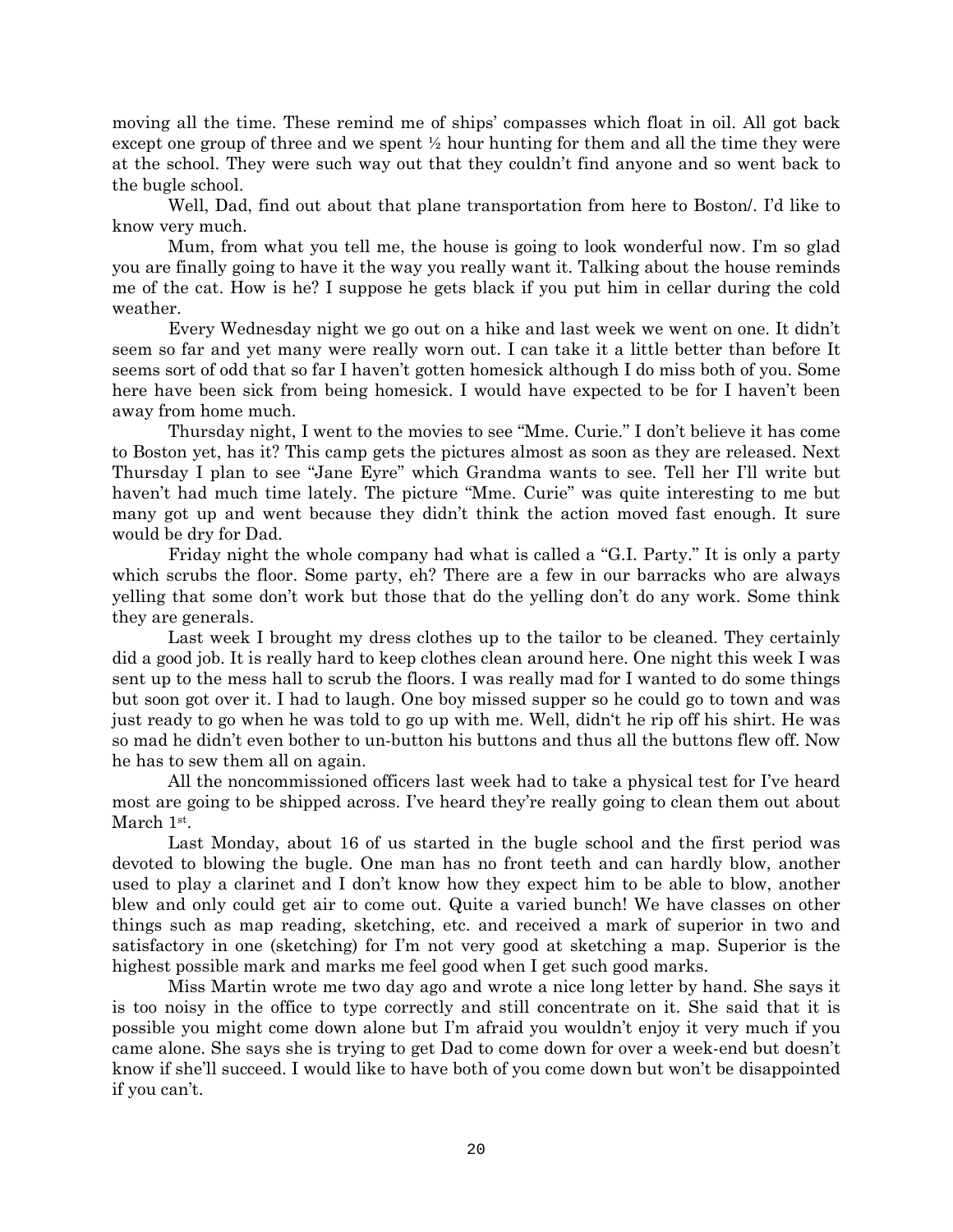You mentioned about me changing my address but we will be staying just where we are now. The sugar cookies were still intact when I received them and I thought they were good but liked the other cookies a little better. I gave some of the boys and men here some of my things but there wasn't enough to feed 60 men. I and everyone enjoyed the cake and cookies. I really like the cake and think you are a wonderful cook.

For about one week, the only letters I received was yours and Dad's. I really can't get over the fact that Dad writes more lately. Now I'm starting to get more. I'm really glad that we got those storm windows on for I would think they would help very much to save fuel.

The other day I was walking through the woods and was scared by a rabbit who jumped in front of me and then did he run. They are certainly quick little things. I told Mrs. Hendrie about some of the things of nature around here and she seems to enjoy that more than other things.

Boy! Dad must have had some time when there weren't any shades in the house. I bet he was having a fit. He's too particular. I'm so glad that you're (sic) spring cleaning is all done for now it is done and you don't have to dread having to do it Next time you write, tell me how the furniture is. Next time I'll write sooner than I did this week.

# With loads of love,

Harold

#February 10, 1944. Camp Croft, South Carolina

Dear Mum and Dad,

I have a few minutes at dinner time to do anything so I must start a letter. I say start for I probably won't finish it until this evening.

The other day we were informed we were going back to our old companies so now we have got to go to all the trouble of going back. Just keep writing to Co. B until I let you know just when and where we're going. Army efficiency, bah! I hope when we are finally settled that we will be there for awhile.

You mentioned about coming down and if you do, please let me know a few days in advance when you're coming and for how long. Don't wait much longer if you plan to come for our training will be over April 9.

Yesterday we went to school and when the attendance was taken, the noncommissioned officer found out that one of the boys went A.W.O.L. When the lieutenant came in to take the attendance, we told him he was on sick call and kept that up for one whole day. Today, he never appeared so we finally had to tell him. He went A.W.O.L once before and I imagine he'll be put in the guard house. There was a man in one of the other platoons who went "over the hill" and when they opened his locker, the corporals found rifle ammunition and parts of his rifle in the bottom. That is a crime and now he can be put in the guard house for two offenses.

Two days ago was the second time I've been put on detail. Quite lucky for some have been on detail 4 or 5 times. I had the job of table waiter which is quite easy. I just rushed in and out at each meal and after supper had to wash the mess hall but that wasn't too hard.

Last night, we went on a hike and walked about 10 or 11 miles. What made it so hard was the fact that we had to wear heavy overshoes. I swear they weighed about 1 ton. Were they heavy!! But it was a good thing we wore them for we walked through an awful lot of mud. For 1½ days solid it just pelted and made the ground terribly muddy. When we were about 1 mile from home, we were back on concrete, we took off the overshoes and carried them. We all felt as if we were walking in air for we felt so light. Some difference!

So far I haven't been put on bugler of the guard but expect to any day. This time the bugler plays for the entire battalion. Some of the men who have been put on bugle of the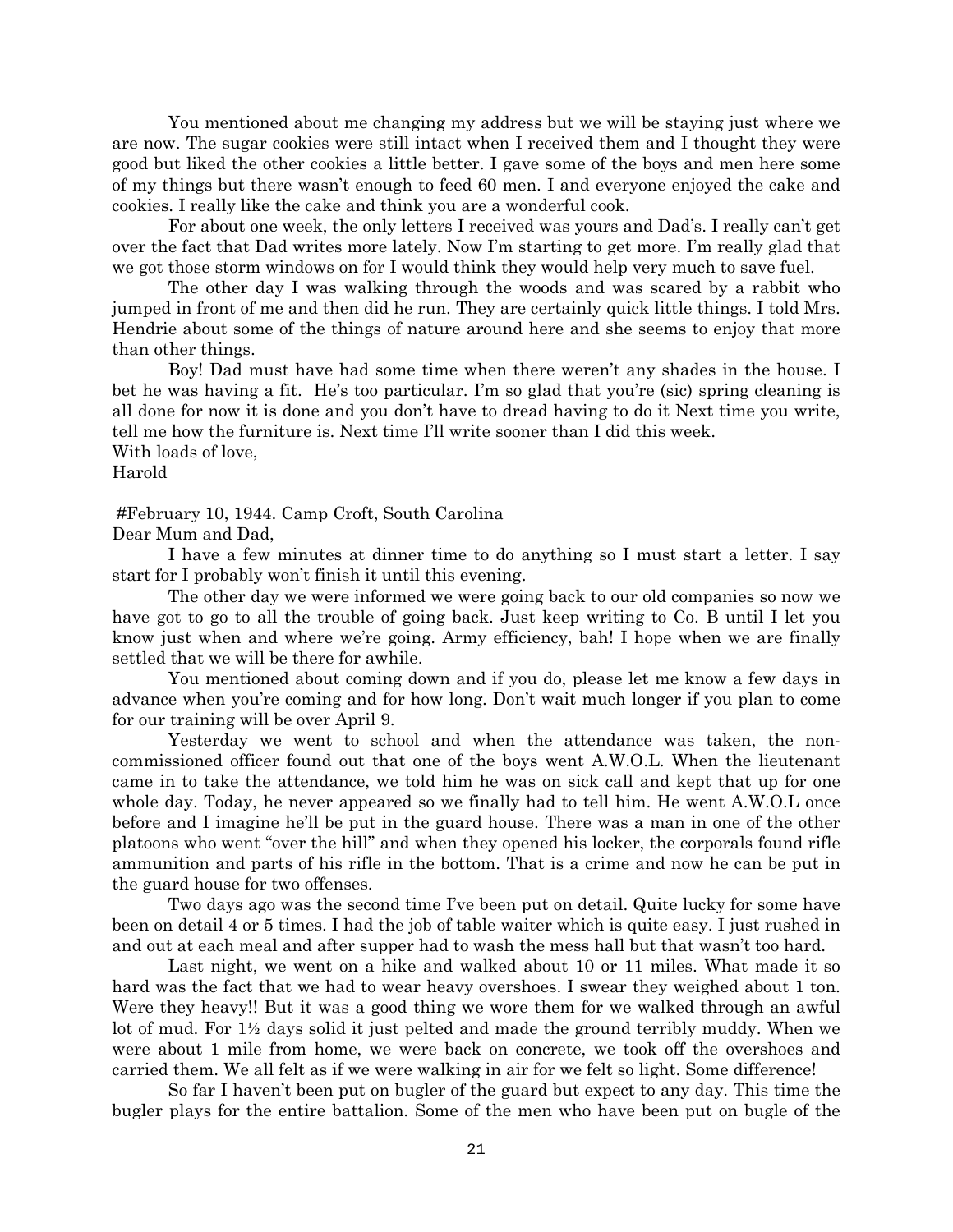guard certainly can't play very well. In the bugle school, some of the boys can't play much better than before The corporal asked one of them why he wasn't doing too well and when he opened his mouth, the whole class nearly laughed themselves sick for he didn't have any front teeth.

Yesterday my teeth were checked and they found one cavity near my eye tooth so I expect to be called down to the dental clinic anytime.

Every night (oops! Somebody was just asking me what time it was and I made a mistake. The watch is still going) we have to play retreat which is when the flag is brought down at 6 o'clock in the evening.

There really isn't much to tell this time but when I write again will write a larger letter. Of course, the paper is much bigger. Tonight I think I'll go to the movies to see "Jane Eyre" so will close. I'll be calling up in a few days if not sooner.

With much love,

Harold

February 16, 1944.Camp Croft, South Carolina Dear Mum and Dad,

I've been telling you about it being nice and warn down here but last Saturday it got real cold – about 10 above zero. That night I thought I'd freeze and didn't have enough sense to get up and put on another blanket or shut the window. Instead all I did was shiver and shake. When I got up Sunday morning, it was really cold in the barracks for the fireman had let the fire go out. Sunday evening, it grew a little warmer and then snowed all night and left nearly two inches of snow on the ground. It still grew a little warmer and started to rain quite hard all day. That evening and the next morning I certainly would like to have had a camera for the rain had left a solid sheet of ice on all the trees. I don't believe I've ever seen anything quite equal to its beauty. Now it has grown warm and almost all the snow is gone tonight.

Last Saturday night, most of the boys in the barracks went to town and had a good time drinking. One of the eighteen year old boys went and had two beers – he was trying to be a man. But as a result, as he wasn't used to drinking, he got quite sick and slept all Sat. night, and all day and night Sunday. Even Monday he was quite sick so it didn't pay. Sunday afternoon the ambulance arrived at our barracks and when the driver came in, he said he was told that someone in our barracks was terribly sick. All we had who fitted this description was this boy but he was asleep so the ambulance went. I don't let the army change me anymore than I can help. It has really changed some people for one person never used to swear and now that is all he can do.

I've been well off for cookies and other thing with everyone sending me things. You sent me a nice large parcel and the very same day I got letters from Betty, Warren Scott, Miss Ring, and Mrs. Hendrie so I was pretty well off for that day. But the law of averages worked in that case for there was about 4 days last week I didn't get one letter. Tonight I've caught up with my mail so tomorrow I'll write to Grandma and to Mrs. Bolton to find out if I owe her (Mrs. Bolton) a letter. I haven't heard so I presume Grandma is all right. Getting back to the packages, the very next day after getting yours, I got Mrs. Newell's package. I haven't as yet eaten much of yours but instead have eaten Mrs. Newell's. A few days ago, I received a package from Emily filled with brownies and other kinds of cookies. Those brownies were just the way you always try to get them and were they good! It certain is too bad that those jars of jam broke for that was one of my favorite kinds and I certainly could have used it. I've been offering the hard candy and there was so much that it has lasted for three days.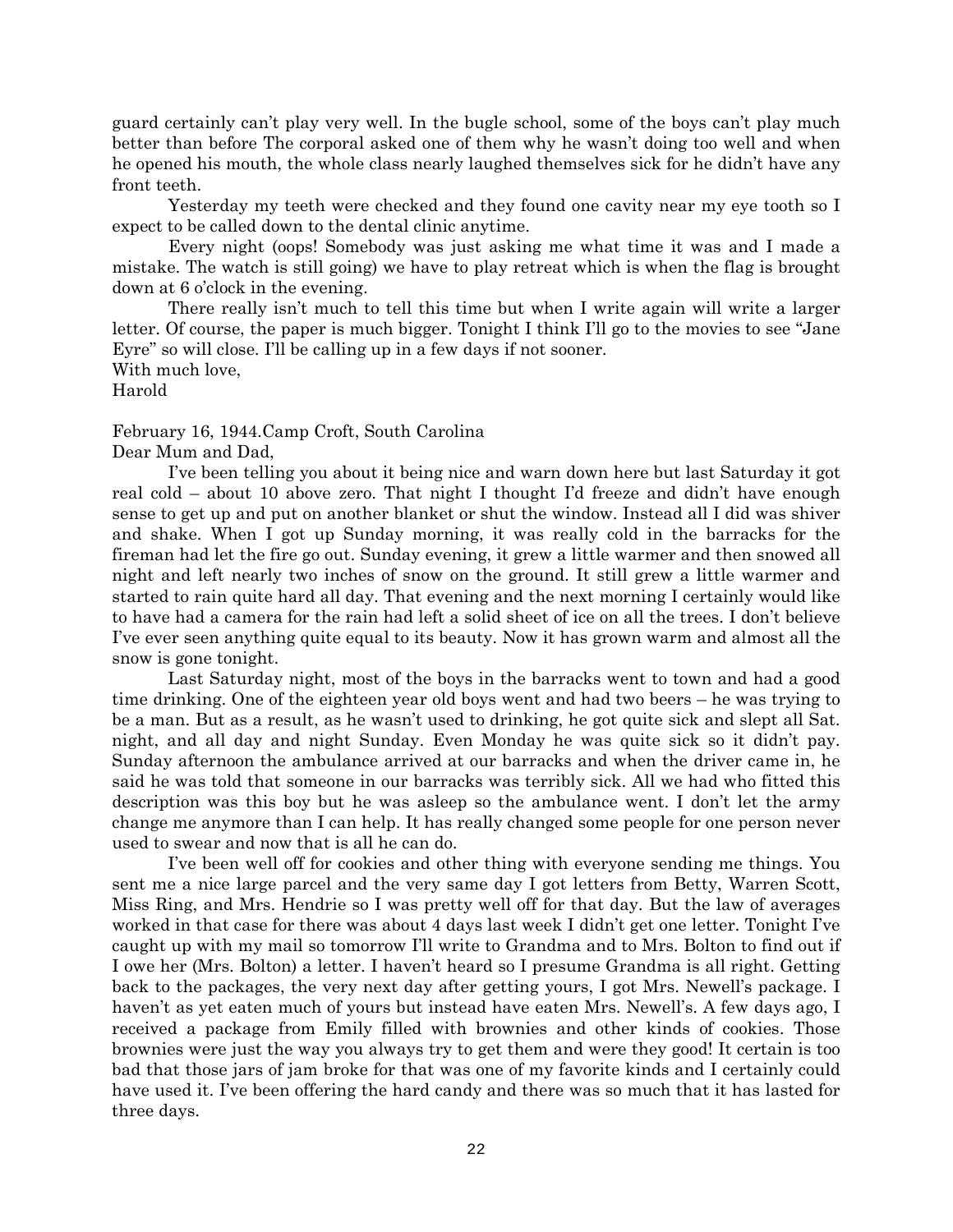Tonight I'm going to become bugler of the guard for the battalion. It was luck that I happened to be picked for tonight, we had to parade and after that go on a 15 mile hike. Now, because of being bugler, I won't have to do any of it.

Last Friday, the buglers had a night problem as we do every week and what a mixup. The lieutenant had us move so many times that we didn't have time to situate ourselves. What the 16 of us were supposed to do was set up what they call command posts with message centers in 3 different places. I went with one bunch and when we got to where we were supposed to, I came back with a coded message. But upon arriving, only the corporal was in the bugle school where the main command post was located. The corporal himself didn't know what was going on so he told me to stay there. Then we each took a crack at doing the crossword puzzle and nearly finished it. I was there about two and one half hours before the rest came back. They were nearly frozen and covered with mud while I was in the warm building all evening. Pretty nice!

Mrs. Bolton hasn't written for a few weeks so I wrote her another letter. I do hope she answers the next one. Everyone seems to answer my letters quite promptly and hope it keeps up.

I noticed in the papers just a few days ago that the army is giving another test for college. So it is still possible to be put in a A.S.T.P. program. Of course, I have no idea where I'll be put but they'll put me where they do and that'll be about all there is to it.

Warren Scott wrote and told me he expects to be in the Army soon for his birthday is the 24th of this month and if the draft hoard is really pressed, they draft him quickly.

Lately there has been a few men in the barracks who go A.W.O.L for a couple of days every once in awhile I'm afraid if it keeps up that they might make us stay in for a few days. One boy (about 20) goes quite often now, so his wife has decided to go home for she believes she is the cause of it and from what I gather she is. Others go out and get drunk over the weekend and never come in till Tuesday.

You told me over the telephone that you and Dad wrote me and asked me plenty of questions. So I had better stop or I'll tell you all the news although there isn't much happening just recently. I was glad you were in last night for I waited just about 2 hours to make the call. I'll answer your next letter as quickly as possible.

With best of love, Harold

#February 20, 1944. Camp Croft, South Carolina

Dear Mum and Dad,

As I am writing, 2 or 3 of the boys are having a great time swinging music with a saxophone and trumpet. I don't think I'll ever get to like swing as much as I like semiclassical music.

This noon all the buglers are all worn out for we had to go out this morning and set up some panels. Panels are pieces of cloth placed in different positions to mean different things and are read from an airplane. To make it more interesting, the corporal divided us into two groups and we had to see who could set up the message the faster. The loser went through the "hot oven" My team went through it first and it was enough to get them pepped up. From that time on we won everyone and the other team went through the "hot oven" three times. They certainly were plenty sore when the period was over.

The other day when I was in school and everyone was writing, I don't know what made me take notice, but there are 8 left-handed people in the bugle school out of 16, That certainly is unusual for it's usually about 2 to every 50 people.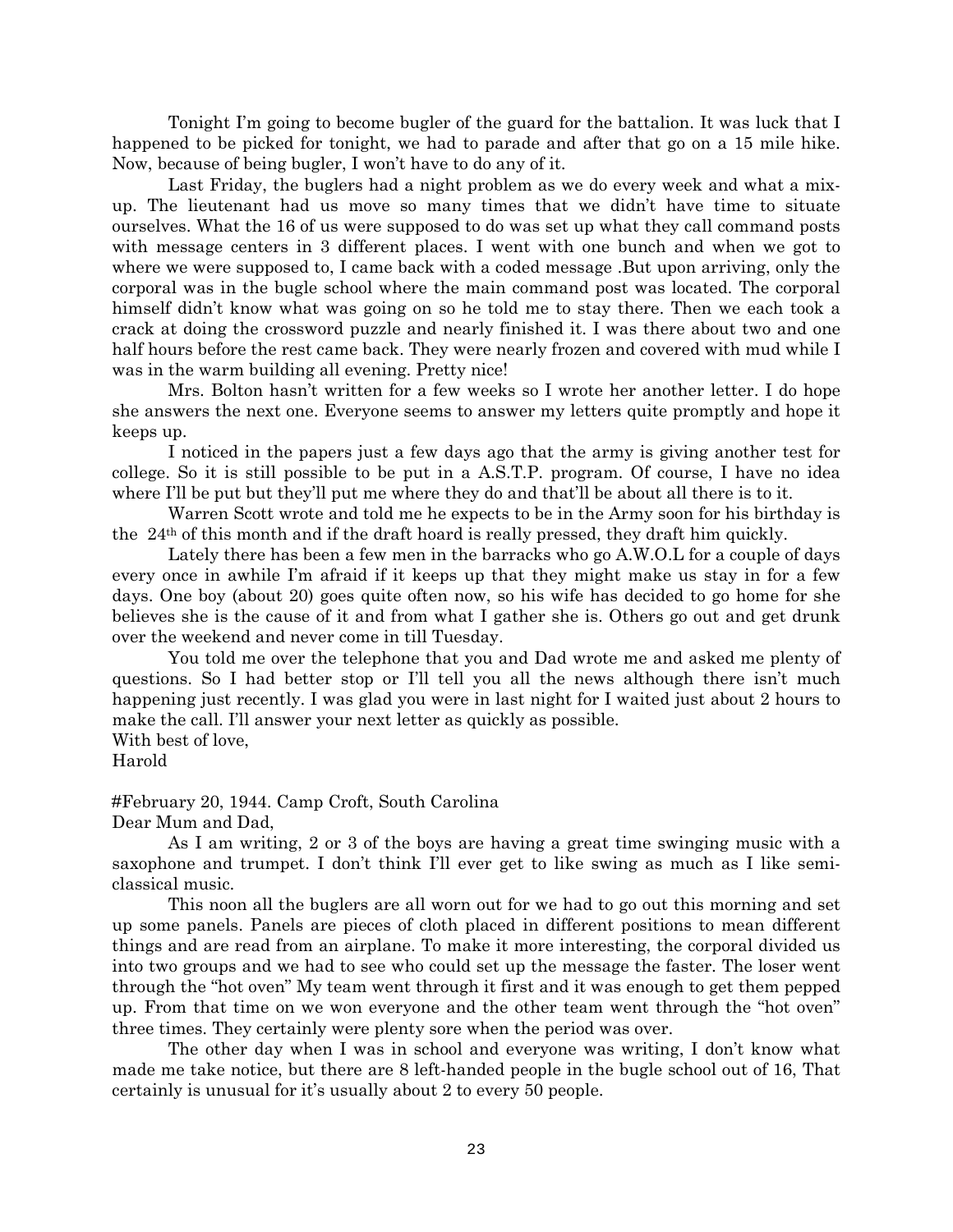I had a great laugh yesterday for some of the boys were telling me that one of the boys' wives was in the recreation hall and a major came in. She came up to him and asked him if he was a private and could he play the bugle. Then she complained to him that her husband didn't have much time to spend at home and wanted to know if he'd fix it up. She is only about 18 and a complete fool and reminds me of Lillian. Speaking of her, I must tell you that they sent me a large valentine box of chocolates – 2 lbs. It certainly was large and I do think it was very nice of them to go to the trouble and expense. She seems to be all right toward me but not that way toward you.

Last night, the platoon leader, Lt. Sellers called us all together and began to tell us something. The way he started, we didn't know what he was going to say. The next thing we knew, he started to talk but choked up immediately. Finally he got up enough strength to tell us he was leaving. I was surprised to see him almost cry but he said he never had such a nice bunch of men under him. He is now going to be made a captain and company commander of Co. A. That is just across the way from us. We fell quite badly about it for his theory is give the boys what they want and you can discipline them more than visa-versa He did get cooperation and discipline! He was more like a father and always could see our side of the story. The boys in the barracks took a collection and got about \$25 so they got him a nice desk set made of marble. It really was a beautiful ornament and can always be used by him.

I started this letter Saturday afternoon and am now continuing it on Sunday. I went to church this morning and the services are very similar to those held in our church. The chaplain is a very nice speaker and can give an interesting sermon.

Next week, I'm planning to go to Spartanburg and have my picture taken. I never got around to it before but do want to get one for you.

I was sure I had written to Mrs. Newell. In fact, I'm sure, but instead of mailing it myself, I let someone else mail it. It is quite possible it was lost somewhere on the way. But I'll write another to her as soon as I finish yours.

Tonight, I'm being put on bugle of the guard again but I'd rather have that detail rather than K.P. or regular guard duty where you have to walk post half the night.

The weather down here is really terrible for it is always raining. It is a good thing it isn't cold or we would have plenty of snow. It's been so muddy we have had to stay inside rather than go outside and practice. Though one day, it was fine in the afternoon so all the buglers got outside with a couple of drummers and had fun as a bugle corps. It really was a lot of fun and sounded nice. A new group has just started school so in a couple of weeks we'll be able to add them to the corps.

We will be going to school for about 4 more weeks so let me know as soon as possible if and when you are coming.

Every Sunday I have an awful mess on my bed for I always sort out things on this day. I certainly have an awful mess sometimes but it is always righted by the time evening arrives, though the mess isn't quite as bad as what I made at home.

Most every day passes without much happening and usually about the same every day so I haven't got much to say now. I guess I'm not in the writing mood either. Believe it or not, I'm caught up on all my mail except for Mrs. Newell. Some days I'm really in the mood to write and sometimes I hate to bother. I'll write soon.

With loads of love,

Harold

P.S. I do hope you can understand my answers. If things aren't clear, let me know and I'll let you know.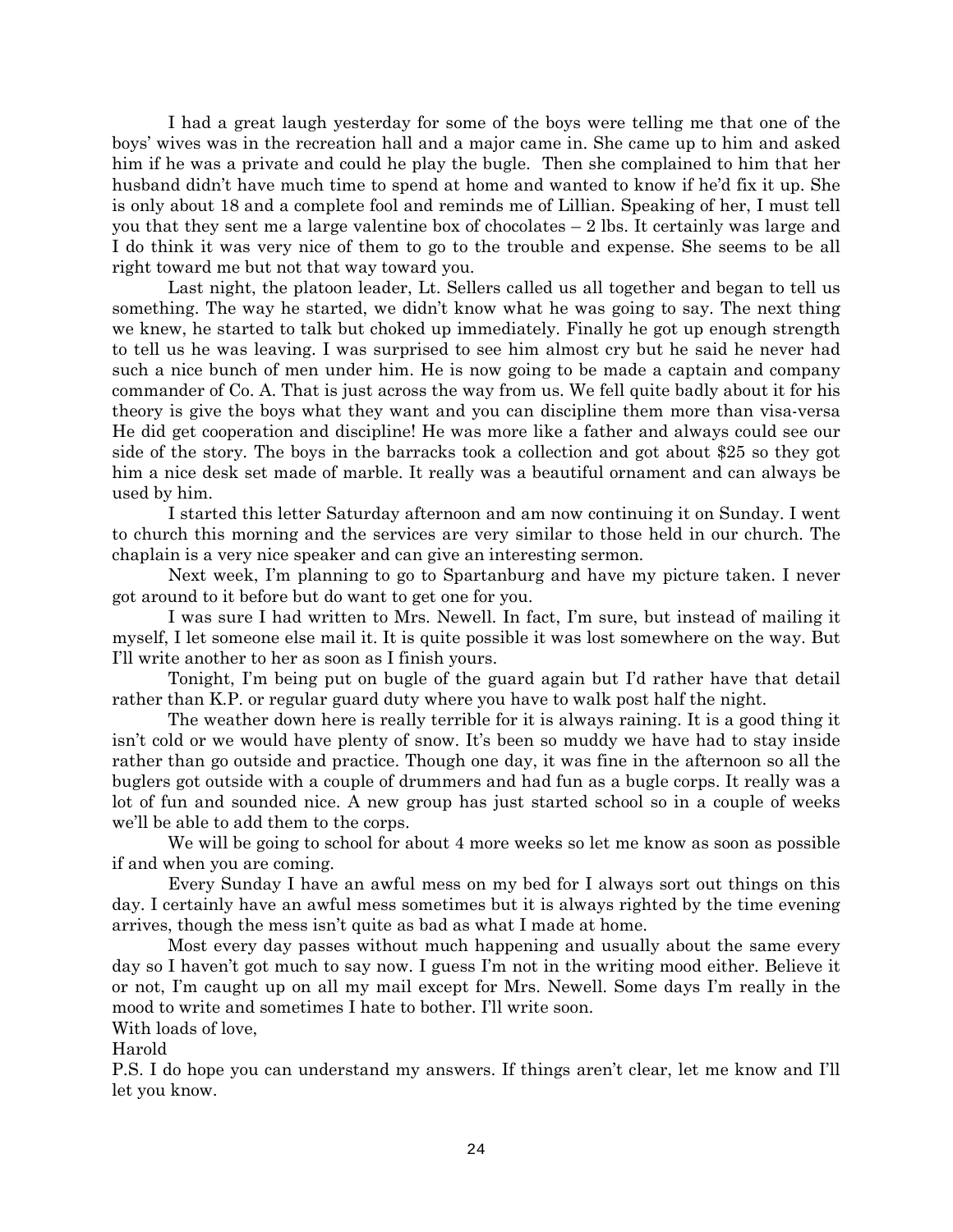\*Questions to be answered (written by W. E. Simms)

1 How much time do you get off to yourself.?

2 If we should go to Spartanburg, how much time could you spend with us?

3. Have you any idea of what you will be doing or going to do after your 17 weeks are up?

4. How far by taxi from Spartanburg is Camp Croft?

5. Do buses run often to Camp Croft?

6. Have you ever been in Spartanburg?

7. Is training to be a bugler hard work?

8. What kind of a job is a bugler supposed to be in the army?

9. Do you ever hear anything about V-12 or A-12?

10. Do you think you will get time off to get home after your 17 weeks are up?

11. Do you think you could get time off to help dig the garden if I pay your way home?

12. If your mother was a man what relation would she be to you.

Answer.

1 a. Monday – after 6 o'clock – can be in town by 7. Can miss bed check and have to be back by  $6:30$  (get up about  $5:15$ )

1 b. Tuesday – same as Monday

1 c. Wednesday – hike night – only can get off if table waiter or K.P. and then probably about 9 before I could get in town.

1 d, Thursday – scrub night – can get in about 8:00

1 e. Friday – night problem – can only get in if put on as table waiter or K.P. and then probably about 9 before I could get in town.

1 f. Saturday – after 5:30 o'clock and don't have to be in until 6:30 Mon. morning.

2. I answered no. 2 question in 1. I have about an hour and ½ at noon to myself.

3. no idea (so many things can happen)

4. about 5 miles

5. about 3 an hour

6. No. I have nothing to go in for.

7. Not as much physical as mental work.

8. He is a messenger but know all kinds of communications such as using radio, visual signaling, etc. He seems to be a man of all trades.

9. I haven't heard anything since I went up to headquarters but there is still a possibility.

10. That all depends. If I'm sent across, I'll be given a furlough definitely and sometimes boys are given a furlough before going to another camp in U.S. Other times a furlough isn't given until arriving at the new camp. If I stay here, it might be four or five months. (if I am sent) across, that doesn't mean combat).

11. I'll try anyway.

12. No relation. She isn't, anyway.

I could stay and sleep with you the nights I have off but will have to get up at 5 o'clock in order to get in on time.

I can get off all those days except when specified unless I have K.P. or table waiter. I can't get in on Mon., Tues, Thurs, Sat., and Sun. if I have K.P, or table waiter.

\*February 26, 1944.Camp Croft, South Carolina Dear Mum and Dad,

The other night I went to Spartanburg and got a room. It is in Hotel Franklin and on the fifth floor but I can't remember the room number though they have your name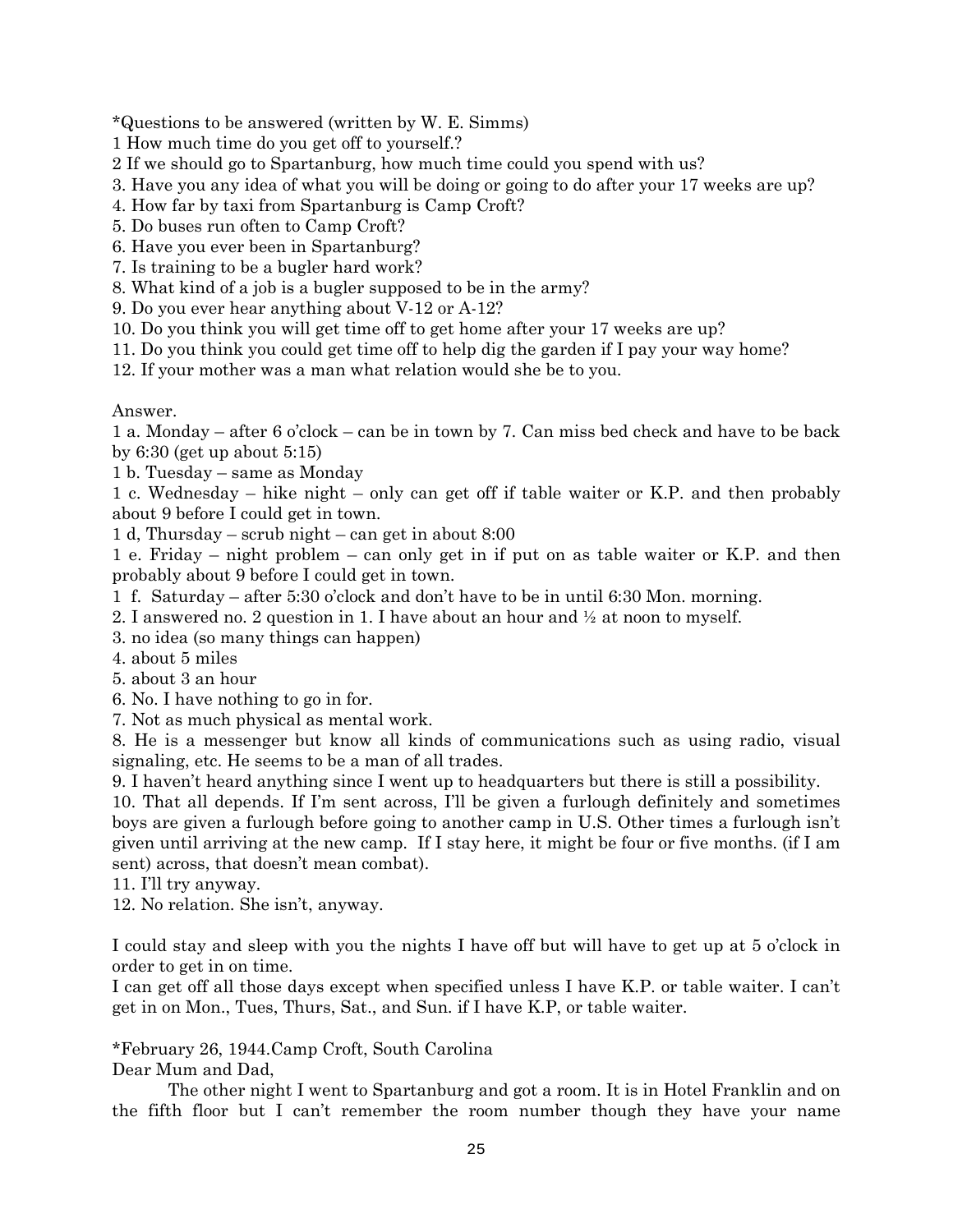reserving that room. I was able to get two adjoining rooms which cost \$6.50. The rooms are each about the size of the back bedroom so don't be too disappointed if it isn't the best for there are hardly any rooms left in the whole city. I first went to the best hotel in town but they were booked up to the 11th so I had to forget it. This hotel is in the center of the city – a little smaller than Quincy – and is located real close to the bus terminal where you will come in. I suggest you both bring down your raincoats and rubbers for it has really been raining here lately and is liable to keep up.

I would like you to bring down the "whitewash" for the dogwood poison for I think I have a slight touch of it now. All the doctor would give me was salve but if it is what I think, that won't do any good. I wondered if you'll be allowed to bring down the camera by plane. Please bring down those pictures that I took before I left for I would like to see them

Everyone in my barracks for the past two days, have had sore throats and hoarse but only one is really sick. It seems as though it has been going through the camp lately but my sore throat seems to be getting much better. But don't let that scare you for this sore throat came quickly and seems to be going quickly.

I know I should have written sooner to let you know about these things but everything seems to have worked out wrong this week – in fact I didn't think I'd get to town and see about a room until tonight.

Talking about army efficiency, I'll have to tell you something odd that happened. There are now five boys who have been shipped here from a camp in Va. so they could learn to play bugle and the odd thing is that they've been actually assigned to a unit as buglers and here they don't even know how to play. I suppose when we get out, and since we know how to play a bugle, they'll be different and place us somewhere else.

I don't think that I ever told you about there being plenty of cockroaches down here. I never saw them before and probably you know what they are.

Last night we came over to the school for the buglers were going out on a night problem. But an hour before we left, the clouds just seem to open and did it rain! We hung around the school for nearly one hour while the officers decided whether we would go out or not. Finally one of the officers came in and told us he had sad news for us but it turned out we were going home. The boys never moved so fast in their lives as they did then.

The other day, when I was a table waiter, the new mess sergeant asked us if we had put all the "con" on the table, that's "corn," and then I knew he was from Boston. Sure enough, he is from Fields Corner and knows where Dad's yard is. It certainly sounds good to hear a Bostonian rather than a lot of southerners.

A new shipment of men came in the other day and they really are a long way from home for they came from California, Texas, and other far western states. Among them are two Indians who came from California.

I don't know if you ever looked at a map but drawing a straight line from Spartanburg to Boston passes through Washington and New York so by plane the route is nearly straight.

I'm going to the movies tonight so I'll write tomorrow. With love, Harold

\*February 27, 1944. Camp Croft, South Carolina Dear Mum and Dad,

Last night I went to the movies and saw "Hey, Rookie" and it certainly was quite funny. In the story, this bunch of men came into the reception center to be interviewed and the sergeant said that the army motto is "the right man in the right place." I thought the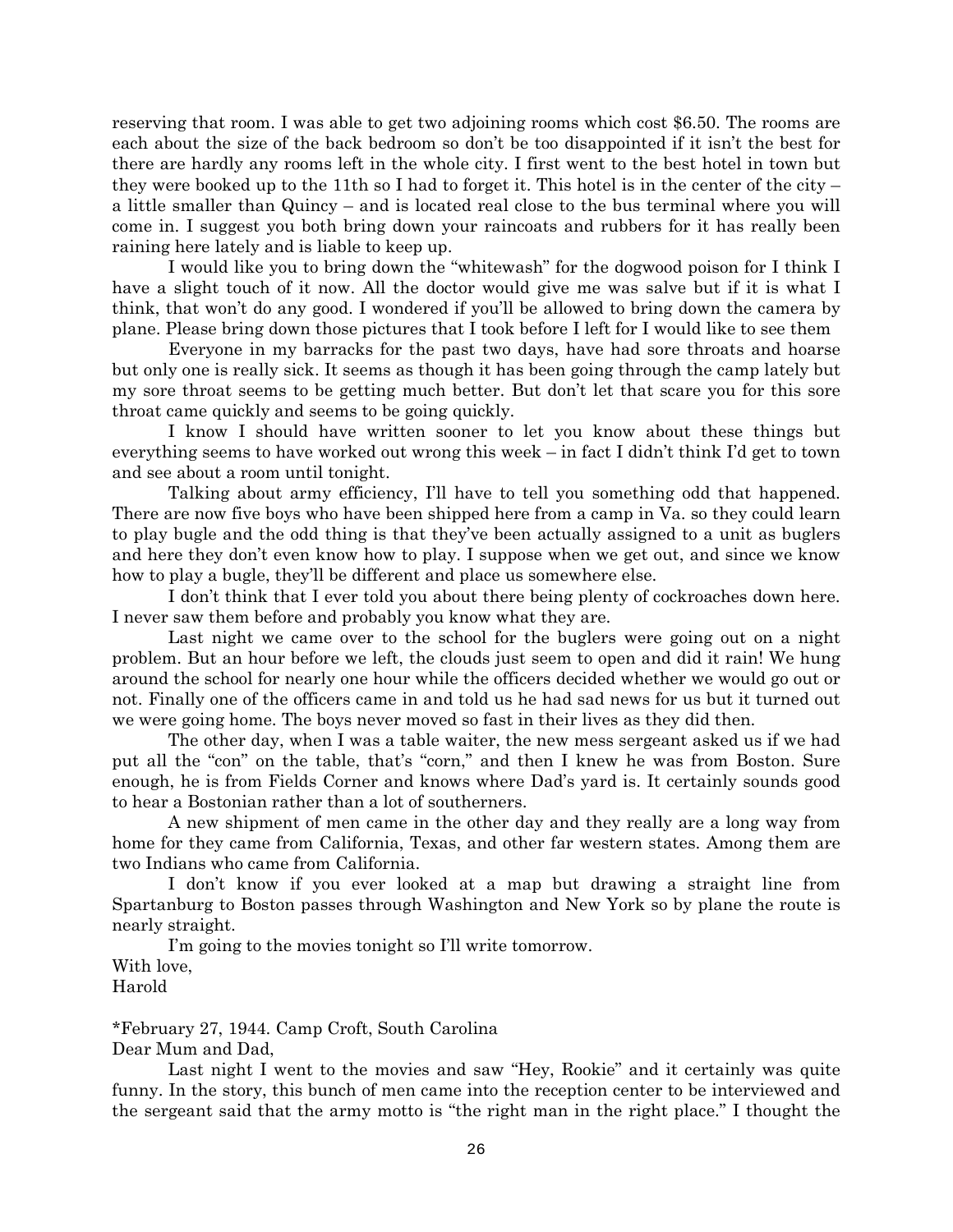audience would make the theater crumble because they laughed so hard. (That about the reception center happened in the movies). Their motto isn't and never will be that. Boy, from what I read in the paper, they're really going to draft plenty of men. I hope Dad doesn't just have someone broken in when he is drafted.

The other day, we got out of school early, about 10, and walked about 2 miles to an anti-aircraft range. After getting there, we waited around and after awhile got up and came back without doing anything. I guess some part of the equipment broke and we couldn't do anything. I think the army motto is "hurry and wait."

One day last week, all the buglers went out and set up what are called command post where all the high officers are. I was appointed code clerk and what an easy job but the thing that made it hard was that not all three of the machines which code were set up the same so I couldn't decode any. So all I did was sit around and take it easy.

That afternoon the buglers went out to a field and used sound powered telephones. They certainly are wonderful things for they aren't run by any batteries or power. But by speaking into them it produces the speech and can be effective to about ¾ of a mile.

I just received a letter from Ruby and it was one of these puzzle types where, in order to read it, you have to put in together like a puzzle. It is cute but some of the boys have received them before and all they can do is swear. I also wrote a letter to Grandma for I felt I should. Mrs. Bolton hasn't written so I'll write one more time to make sure it isn't my fault but I usually keep an accurate account of the letters I receive and send out.

One of the boys, about 2o, told me the other day that I sure am taking an awful kidding from the rest and he doesn't see how I can stand it and not get mad. But I believe I have a stronger will power than some who have changed for the worse after getting into the army. From what I read in the paper, the Allies are really giving the Axis a fight now and I hope it continues for the sooner I get home the better it'll be.

A couple of the boys just took an aviation test and passed so now I suppose they'll be going into the air corps after finishing their basic training.

There really isn't an awful lot to say for between the two letters I've told you almost everything.

I suppose I had better not write any more this week for you'll be down soon.

With much love,

Harold

P.S. Don't forget, it is Hotel Franklin and real near the bus terminal so don't think you'll have much trouble finding it.

One thing I noticed (maybe I told you) is that the negro down south is really meek for in the hotel they don't say two words to you. I never saw that racial prejudice until I went to town last Thurs. and even at the bus terminal, there is a waiting room for whites and one for the blacks.

# \*March 9, 1944. Camp Croft. South Carolina

Dear Mum and Dad,

After leaving you, I had to be right back and go on K.P. But now I'm getting so used to it I don't mind. In the evening when we were washing, the water grew cold and what a mess! The boys had just eaten ham and you can image how greasy the dishes were but there was nothing we could do. I don't know just what it is, but after washing each meal's dishes, my hands really grow sore. Maybe it is the strong soap which is used to wash them.

We got out pretty early that evening and then expected to come up and scrub the barracks, but for some reason, the corporal changed his mind. So I washed and then got right into bed for I was quite tired.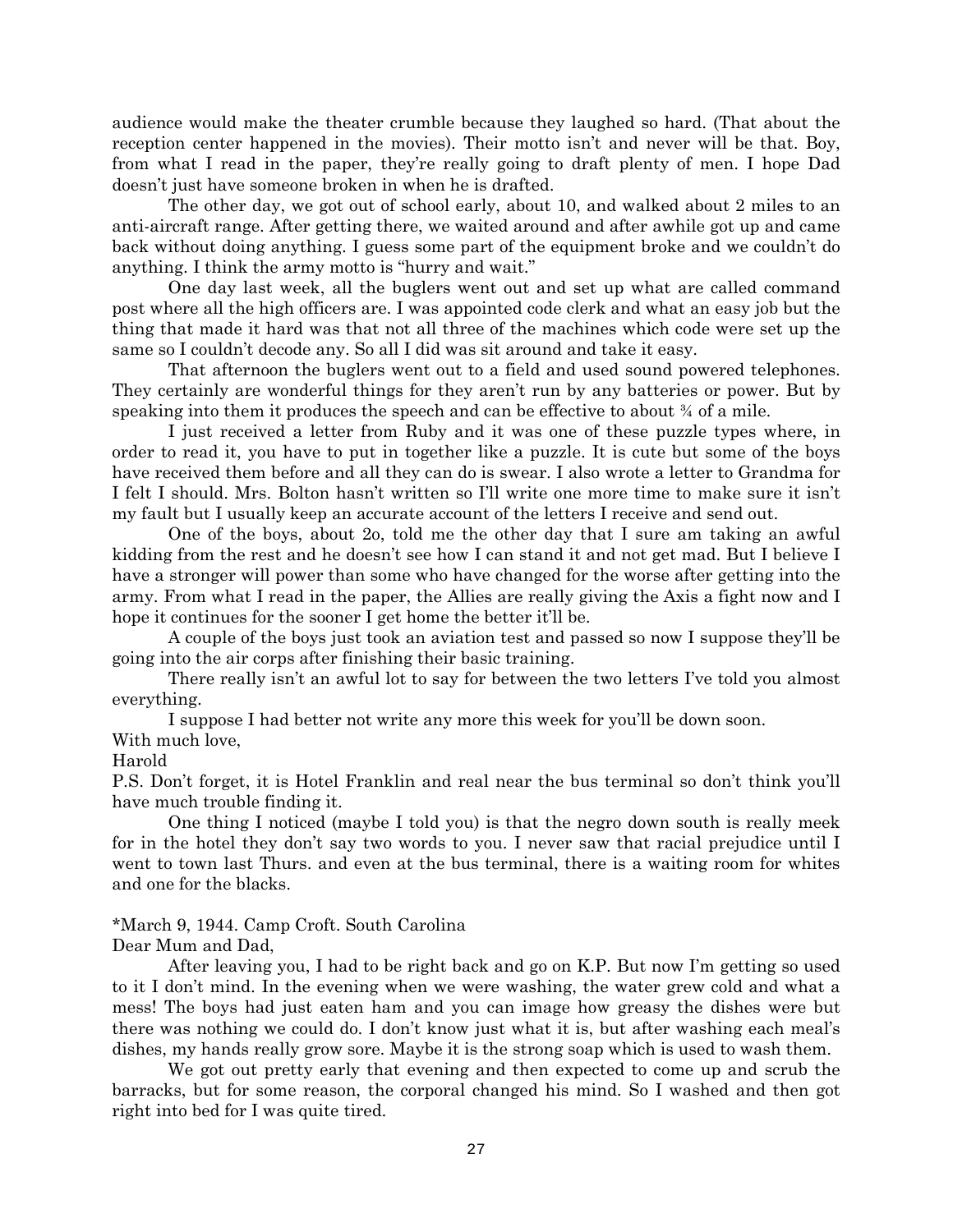I nearly forgot to tell you that I did lose my pen but went up and got a \$1.85 pen at the P.X. It doesn't write as well as the other but I think it will be all right to keep around here. It is not worth keeping a good pen here for many have lost their pens by losing them. So don't bother to send me one though you could buy me one so I could have it at home. I know I should have written sooner but almost all my time seems to have been taken up though I did get a short letter off to Eric.

Tuesday night, two of us went to the show and saw a second rate picture and some funny pictures. All of the men here in camp seem to get such a kick out of those funny pictures.

So far, I've only made one mistake in this letter so I think I'm doing it better. I check up on the way to make a capital T and Miss Martin makes it like you or Mum. But then I checked up with three or four of the boys and they all say it is made like I do for I write according to the Palmer method.

It sure did rain Monday, the day you left and I always say, the weather down here is unpredictable. Tuesday it rained nearly all day but finally cleared away in the evening. Yesterday, there was an awful raw wind which penetrated the clothing and chilled everyone. Most rushed for the winter underwear. I didn't for my changing underwear so often makes me more liable to catch cold. But for some reason, the wind didn't chill me the way it did some. I believe it must be because I'm used to the wind at the boatyard. Yesterday we had to go out and practice semaphore and in order to send signals, we stood on a hill. A couple of the older men are crippled up today because of all the wind and those without gloves really had cold hands.

Later yesterday, we went out with radios and sent messages between groups. In all, we had a lot of fun sending messages but once in awhile a hog would start sending one message right after the other and wouldn't give anyone else a chance to say anything. Other than what I just told you, all we did was play a bugle.

Monday, I couldn't get a haircut and did I need it! The hair seemed to grow almost overnight. But the next day, I missed retreat at 6:00 p.m. and went up and had a haircut and a shampoo for I like to get one every other time. I go for the haircut. Around here, there is plenty of soot and dust and gets my hair terribly dirty.

I'll have to tell you what happened last night for I never laughed so hard since I've been in the army. One of the boys near me thought of "short-sheeting" some of the other boys' beds – short sheeting is folding the top sheet in half and when the person crawls in bed, he can only get halfway down. So a couple of the boys went around and short–sheeted quite a few of the beds. All who tried to get into these beds stated to swear and I don't mean maybe. After awhile, some of them got the bright idea of bending the collapsible legs in such a way that when the owner sat in bed, the bed would collapse. Well, one of the boys came into the latrine and talked with me just after "lights out." We went up together and he got into bed just a little bit before me. He got in and the next thing I knew, the legs at the foot collapsed and here he was at an angle so he jumped into one of the beds next to him and started to swear at him. I suspected something might be going on and found my bed was "short-sheeted." After fixing it, the foot collapsed and I couldn't get the bed put up again. The next thing I knew, the corporal came up and made us get up and scrub at 11:00. The cooks on the floor under us had an awful time sleeping for we made too much noise and with the beds collapsing made more. They weren't very quite while scrubbing but the corporal never put them on extra detail. Finally, we did get to bed and the next thing I knew, one of the boys was swearing a blue streak and then all of a sudden the whole bed fell and here he was on the floor. That was the climax and after that the noise diminished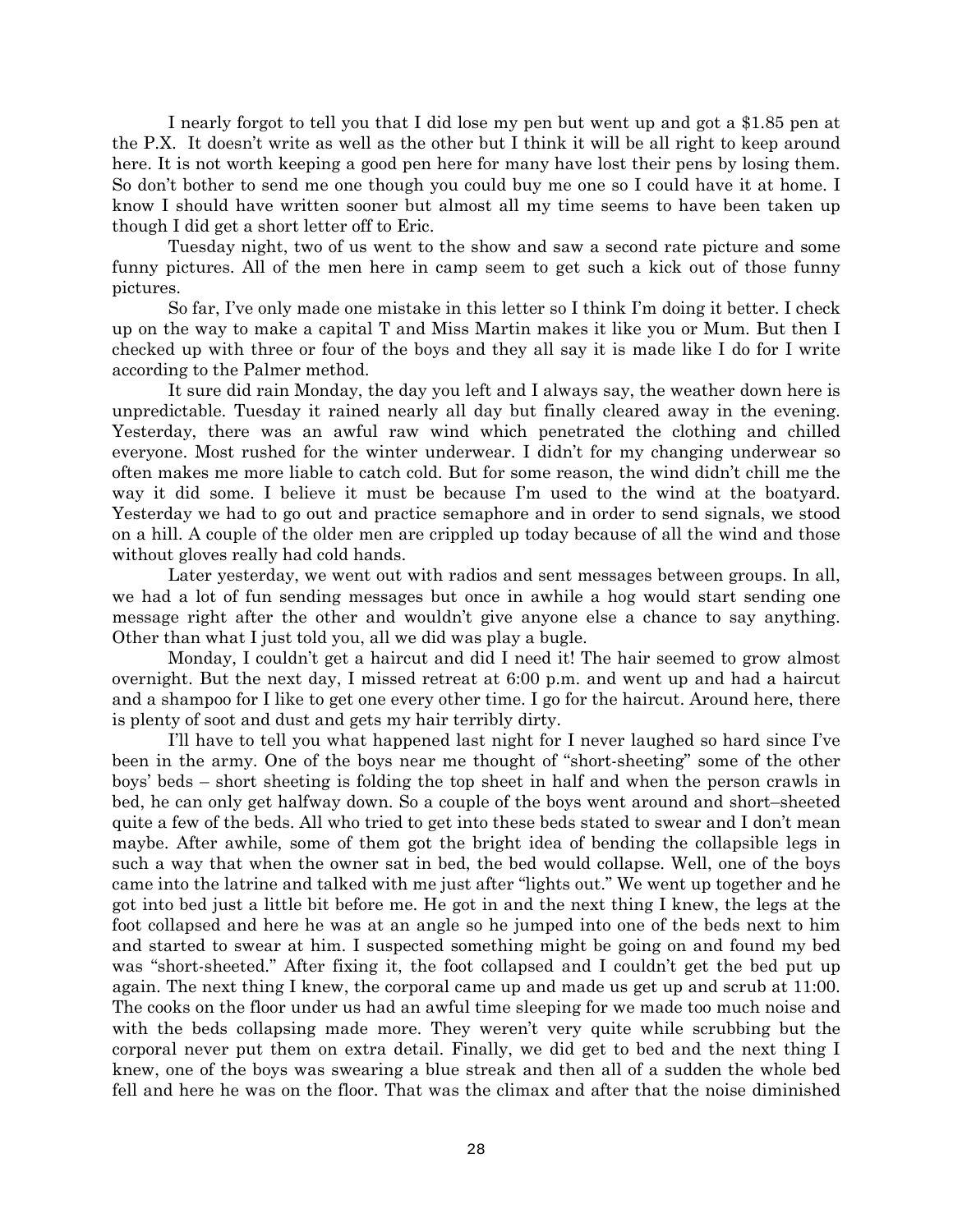and finally everyone fell asleep. I suppose this description is long and drawn out but if you can understand, I believe you'll find it funny.

Today all we did was play the bugle and send messages by semaphore flags. I'm one of the four best at this so usually I send messages to the rest of the buglers.

Well, I think that is about all for now for I have to go to bed in a few minutes. I know I should have written sooner but everything seemed to have gone wrong with being on K.P. and scrubbing and etc. I was glad you got in Washington and I believe you were lucky to be able to get the Pullman for if you had to stand, you would have been worn out. It was too bad that you lost the reservation at the other hotel but at least you were lucky enough to get a room at another hotel. I guess I'll go to sleep now so that will be all for now.

With lots of love,

Harold

P.S. Note that I made hardly any mistakes in the letter. I guess I'm getting a little better and it certainly is true that practice makes perfect. Goodnight and I'll write soon again.

\*March 16, 1944. Camp Croft, South Carolina

Dear Mum and Dad,

Time slips by so quickly that sometimes I don't get around to writing letters as regular as I should.

Today I'm on K.P. but took a little time out to write this letter. We're supposed to have a night problem tonight but now I doubt if there will be any for there will only be three left in school.

Saturday we leave for the bivouac area and then we start our two week maneuvers. I bet it will be terribly tiring but soon after that I expect to be home for 10 days. And after that I don't know what will happen as yet. After that terrible rainy day, the weather grew nice and warm and came almost like spring. It certainly was too bad that it couldn't have been a nice day when you left but it couldn't be.

Last Saturday, the whole platoon had to walk 5 miles to go through the camp infiltration course. You've probably heard of similar courses where the soldier has to crawl under barbed wire and over mounds with real bullets whistling about 30 inches overhead. After going through it twice, once in the morning and once at night, I was really tired and slept till 10 o'clock Sunday morning.

Sunday, I had a chance to write some letters but didn't feel much like it so all I wrote was two. Then that evening I had to go on as bugler of the guard so I was really tired the nest day. But now, I'm catching up on my sleep a little bit.

The weather has been so warm that all the peach and apple trees are now just about out in full bloom. What a sight to see those beautiful pink blossoms of the peach trees. Spring seems to be here now!

Quite a lot of the cadre (non-coms) are being shipped to other camps, in fact 16 or 20 came out of only this one battalion. I have heard that only those men on limited service or those returning from the fronts would take their places but I have heard from many who say the camp would be hard up for cadre for these men would be enough.

One of the men from Springfield, Mass. who has been in my barracks was shipping out the other day to the 41st battalion in this camp where he has been made a mailman. He has a punctured eardrum and so can't be sent to any of the fronts. So he starts the breaking up of the platoon and I suppose not one of us will see each other again after we leave this amp. There really isn't an awful lot to say for it is always about the same each time I write.

The other night, I went to the movies and saw a nice picture but I can't tell you what the name of it was. It is little change going to the movies and it gives my mind a rest.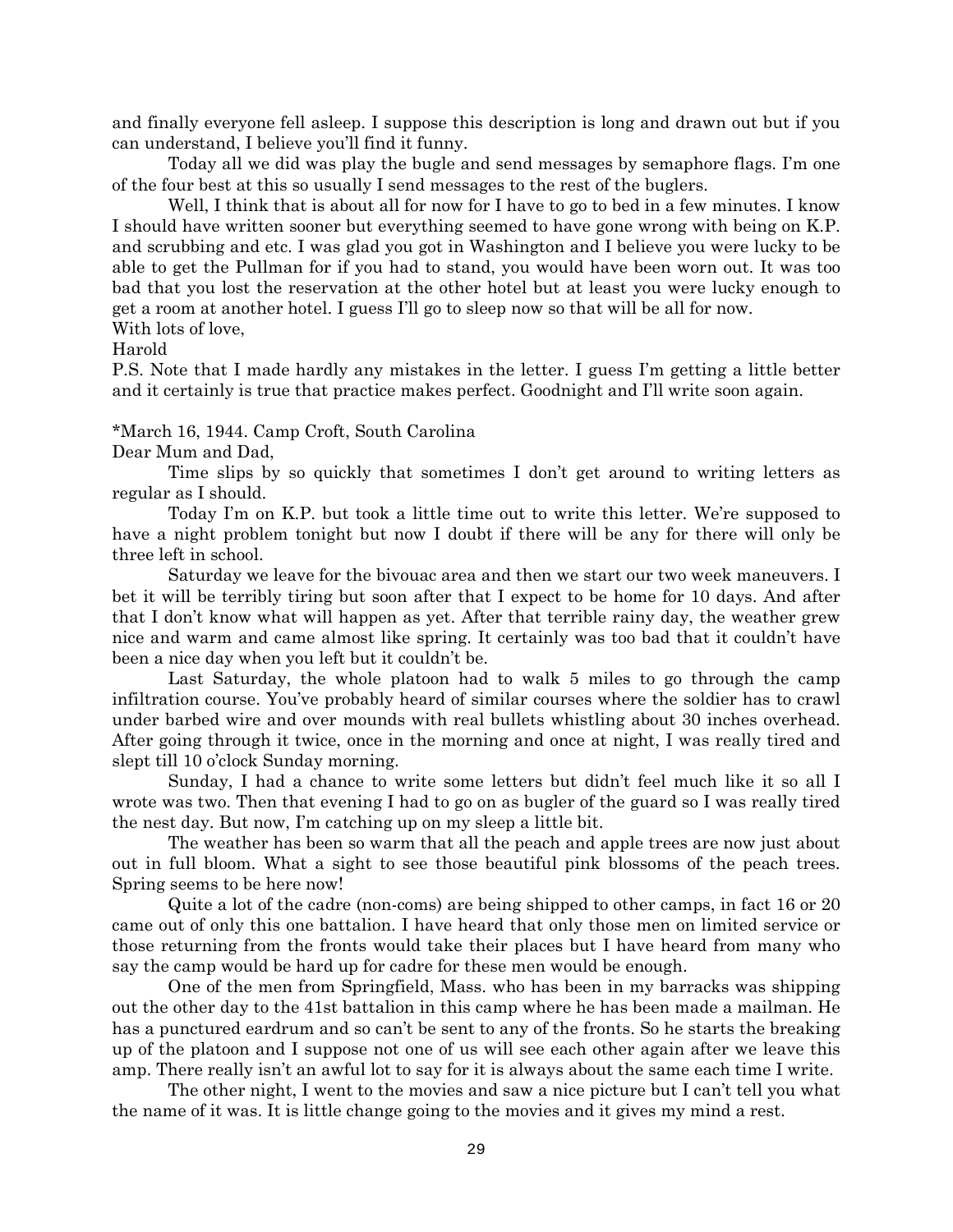My mind doesn't seem to be able to think of anything so will write a longer letter next time With loads of love. Harold

\*March 19, 1944. Camp Croft, South Carolina Dear Mum and Dad,

Well, now I am writing with my old pen for I have found it and am I glad for it writes so much better. When we got ready to go out on maneuvers, I emptied my barracks completely and out fell the pen. Apparently, I didn't look on the bottom although I thought I did. Up to the same tricks, don't you think?

I am out in the bivouac area in a tent and is it raining hard today. The tent leaks if the sides are touched and everything is getting wet. If I can keep this letter from getting wet, it will be a wonder.

The boys acted up the night before coming out here and what a noise. The cooks downstairs made the most by throwing over beds, ripping them apart, in fact, anything to have fun (what they call fun anyway). The corporeal was out for a while and came back just at the noisiest time and was he furious! He was so tired that he did not want to stay up while they scrubbed so he said the first one to speak would scrub the latrine. While someone did say something so the corporeal made him get up and scrub. That private swore at the corporeal something awful and threatened to beat him up. But the private is only 5 ft. while the corporeal is 6 ft. so we all got a great kick out of that statement. So all in all, that was quite an evening.

There was a real fight going on the other day so I was told by some of the cooks. It seems as though two of the cooks got into an argument - one was a Jew - and the next thing the Jew spit in the other fellows face. That was the starting signal and they had quite a time of it. Somebody said that it is a trait of Jews to spit but whether or not, it is an awful thing to do.

About five of the men in my barracks didn't go out on maneuvers with us because they are being stationed here. Four as cooks and one as a mailman. There is one cook –a Jew – who almost bribed all of the officers and I suppose that is why. You remember me telling you that he was first a pioneer and got changed through some mysterious means. I know nothing as yet where I'm going and probably won't know till the last minute.

Our company commander reminds me so much of Mortimer Snerd for they both have buck teeth and are hickish looking. The officer is really a disgrace to the army for his pants look awful baggy – remember mine sometime? And his general appearance is slack. A few days ago, he came to the company and told us he had a surprise,. So naturally we were all ears and he said "You're all restricted." Well the boys have had more fun imitating him and his ways.

When you get those pictures of us back, please tell me how they came out. I have meant to ask you but have forgotten to find out if you ever got that watch back from Jordans? I am getting a little better at writing than when I first came and might just as well compliment myself. It is quite damp in this tent because of all the rain and I do hope it clears up tomorrow. I write you in a few days (I should say "couple") and give you the latest gossip.

With loads of love, Harold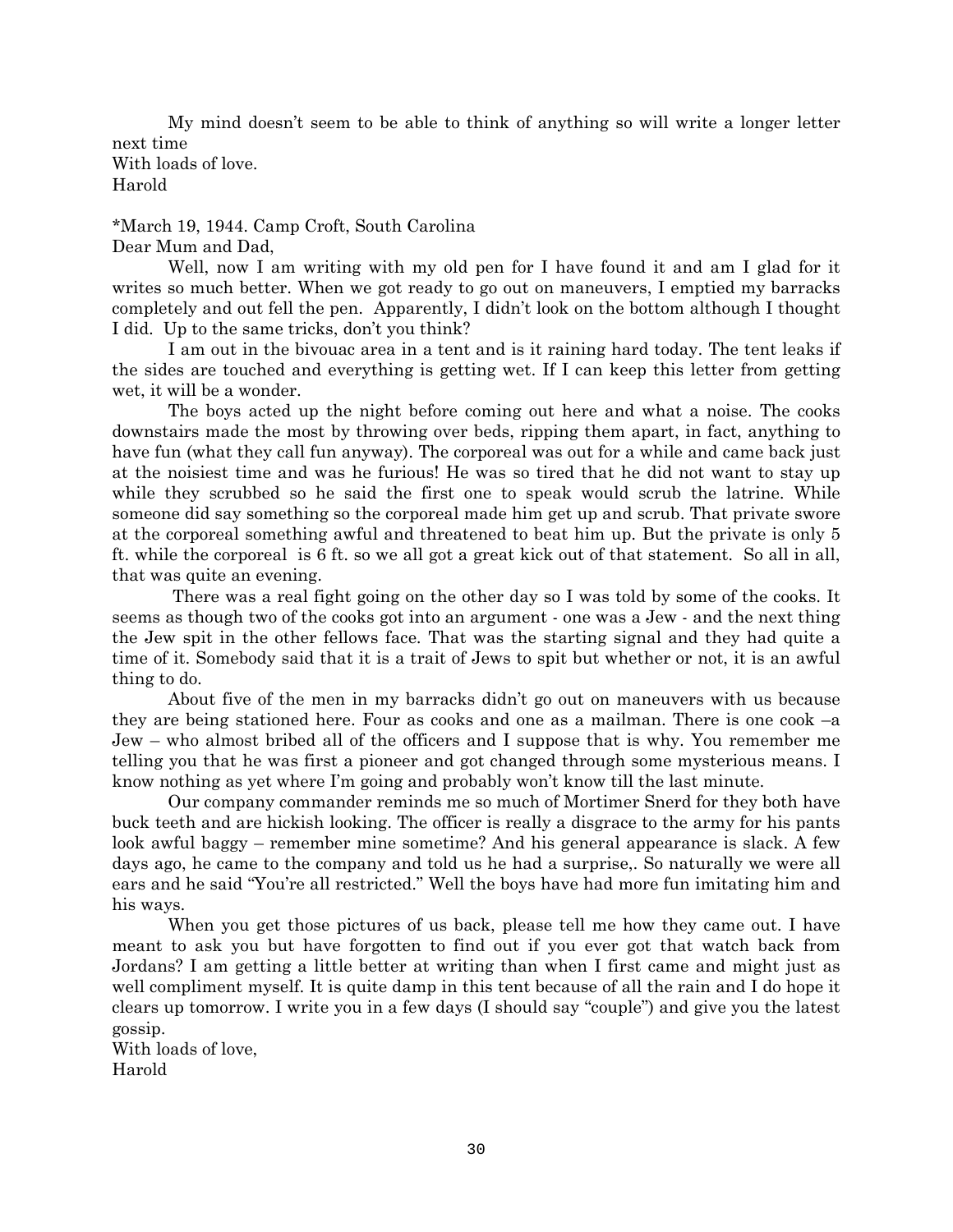PS. Be sure and ask Miss Martin if I owe her a letter. I believe I wrote here one but am not positive. Have Dad write me and tell me all that is happening at the shipyard. I guess I succeeded in keeping the letter from getting wet but is quite damp.

\*March 22, 1944. Camp Croft, South Carolina (Second day of spring, just imagine!) Dear Mum and Dad,

Tonight I'm really on the ball for I've written two letters, one to Grandma and one to Alice. We are having a problem tomorrow so I decided to write tonight.

Just at present it is raining quite hard. Doesn't it always when you don't want it to? I mentioned about it raining Sunday and Monday in my last letter and what a mess it made of everything. Everything that wasn't drenched was real damp and most of the tents leaked like sieves. But fortunately our tent didn't leak the way some did and we stayed fairly dry. There are four to a tent but still it isn't too crowded. One of the corporals was in our tent for a couple of days but he moved to a large tent so now we have plenty of room. I just received your package tonight and was very glad to get it but still would rather get a letter. You haven't written for awhile but I hope it comes tomorrow.

The officers in camp are privileged characters but out here they don't rate a salute and not much courtesy for under actual combat conditions, it isn't best to let the enemy know who are the officers. The officers did, though, have a special tent where they ate their meals. Last night the major came out to inspect the area and this morning I saw that the tent was gone. So I suppose the major had it taken down for the officers are no more privileged than we.

I noticed in the paper tonight that the Russian seem to be pushing ahead. I sure hope they keep it up for we'd all like to see the war over. Tonight I received a letter from Evie and was glad to hear from her.

This morning and yesterday morning the worst bugler played reveille and what a noise and mess!! Some who heard him said they could do as well as he without even trying and they didn't even know how to play themselves. I'll have to admit though that it sure sounded horrible.

You talk about us being here for a purpose. All I think this is a boy scout camp where we're all out to have a good time. The officers are less efficient then at camp and here it was a pretty sorry place. The only trouble is I'm too conscientious and grow disgusted when I see things run in such a haphazard way.

I saved your jam for maneuvers and now I've eaten one jar and was it never good! I sure do hate jam, don't you think?

Last night, it was fine but really cold. Most men here were cold all night but with what I had on, I was warm. I had 4 heavy woolen blankets on and a heavy overcoat and a raincoat all over me. The others didn't work their blankets in quite in the same manner as I did and so were cold. The thing was, I made the bed as airtight as possible and that kept the cold from coming in.

Today we cleaned our rifles and what a mess! The rifles were so full of rust from the two days rain that it took me nearly three hours to get it clean. Then this afternoon we went out and sent messages by semaphore but they decided to sleep on the job so that spoiled that.

I had better get to bed now for we've got a problem all day tomorrow when we have to eat the army K rations. I'll write a letter shortly and give you all the low down. With lots of love,

Harold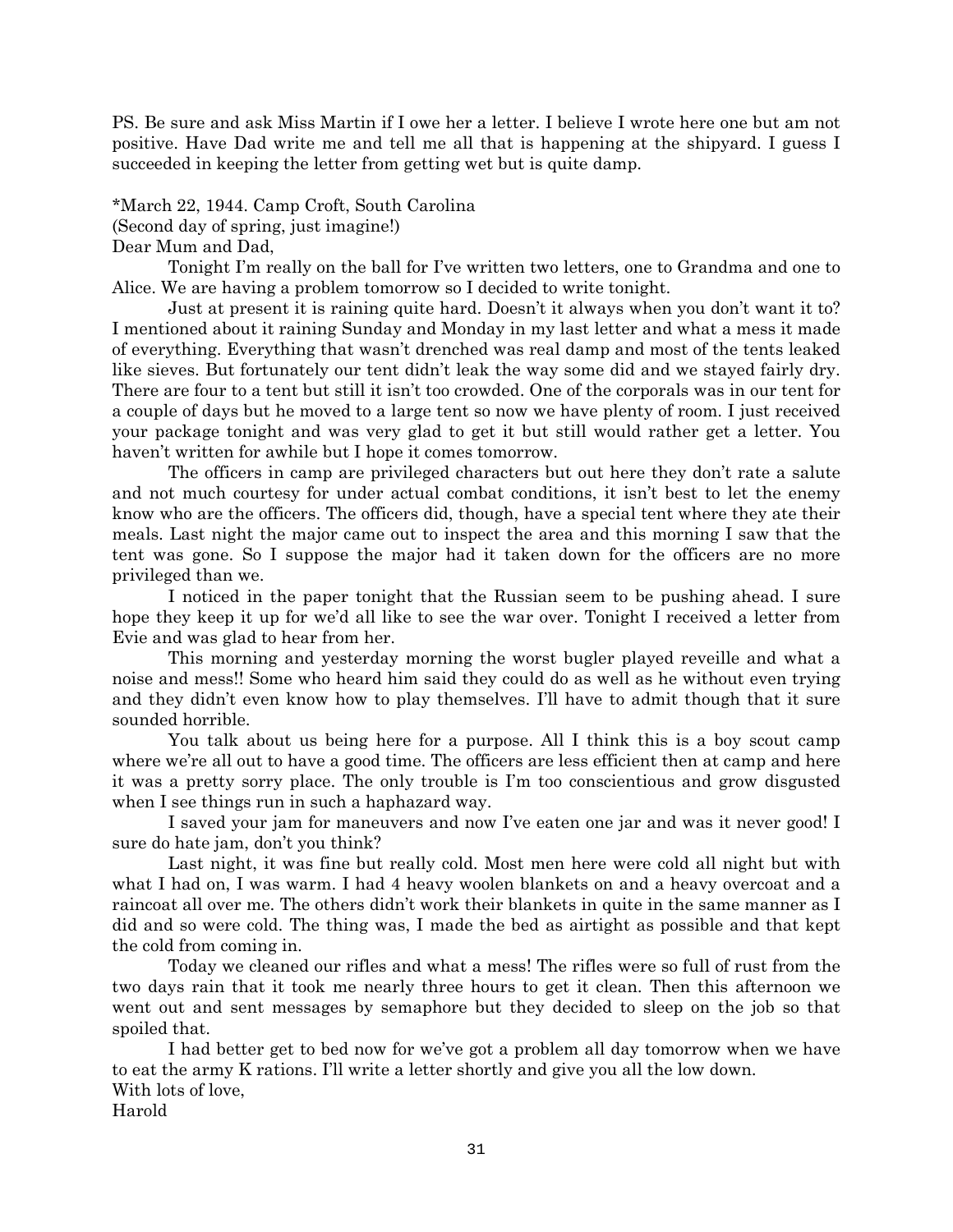\*March 25, 1944. Camp Croft, South Carolina Dear Mum and Dad,

Well, here I am halfway through maneuvers and only two weeks left to the end of my basic training. And still I don't know where or what I am to do so the only thing to do is hope and pray I get a little break rather than all bad luck. Tonight, I seem morbid for some reason – maybe looking forward to the day I'll come home to see you and everyone.

Well, enough of that. I'm quite caught up on my mail but it seems that everyone keeps up their letter writing with speed. Aunt Gert sent me a letter and I had answered her only a few days before. Tonight I received a box of cookies form Al and Emily and was sorry I sent out my letter to them just a short time before without thanking them. I told you in my last letter that I received your package real fast for the mail comes out here quite fast. Those cookies were really wonderful and the others in the tent thought so too. There as only three of us in his tent instead of four for the corporal moved into the large supply tent where he could keep an eye on the equipment. Having only three of us – two 18 year olds and one about 35 – gave us plenty of room until the man's wife started sending him food. If she sends much more, we threaten to put him outside so as to make room for all the canned goods and food.

Today all the buglers did was sketch a drawing or map of the entire bivouac area and the best one was to be turned in to the company commander. Mine wasn't the best but at least not the worst. I can tell you it was a real task and required nearly 5 hours to fill only a paper 10 x 10. Everything had to be accounted for!

Last night I was appointed bugler of the guard and what a night. There were six of us sleeping in tent which should normally hold four. But at least I wasn't cold for I always make sure after each shift of the guard that I was in the middle of the gang. Then in the early morning, I stumbled around and found the sergeant's tent for he was to take me around to play my call in a jeep of all things!! Pretty special, don't you think? I was the only bugler so far who has had that honor bestowed on him. The area covers over half a mile and to try and find the tent areas is a job in the dark.

The weather these last two or three days has just been perfect but before that it rained and made everything terribly miserable. Wednesday, it rained and that was the day we had to go out on a 24 hours problem. But since the weather was so miserable part of the problem was called off. That day all we ate were these army K rations and I can tell you they weren't the best tasting food. But one thing is that they have a high food content and fill a person up quickly. That day the whole platoon did scouting and patrolling and I didn't mind the work at all. But it was nice when we finally did get to sleep for I was really tired.

I forgot to mention about going to a place about 8 miles away where we saw artillery demonstration. Believe it or not, we didn't have to walk but actually rode in trucks! It was quite a demonstration and showed the fire power of the artillery.

Well, tomorrow we all go to the barracks to have a hot shower and won't that feel good. Since it is getting late, I had better get to bed. So I must say good night and I'll write you very soon again.

With much love,

Harold

P.S. I seem to be writing letters more often since I've been out here..

#March 29, 1944. Camp Croft, South Carolina Dear Mum and Dad,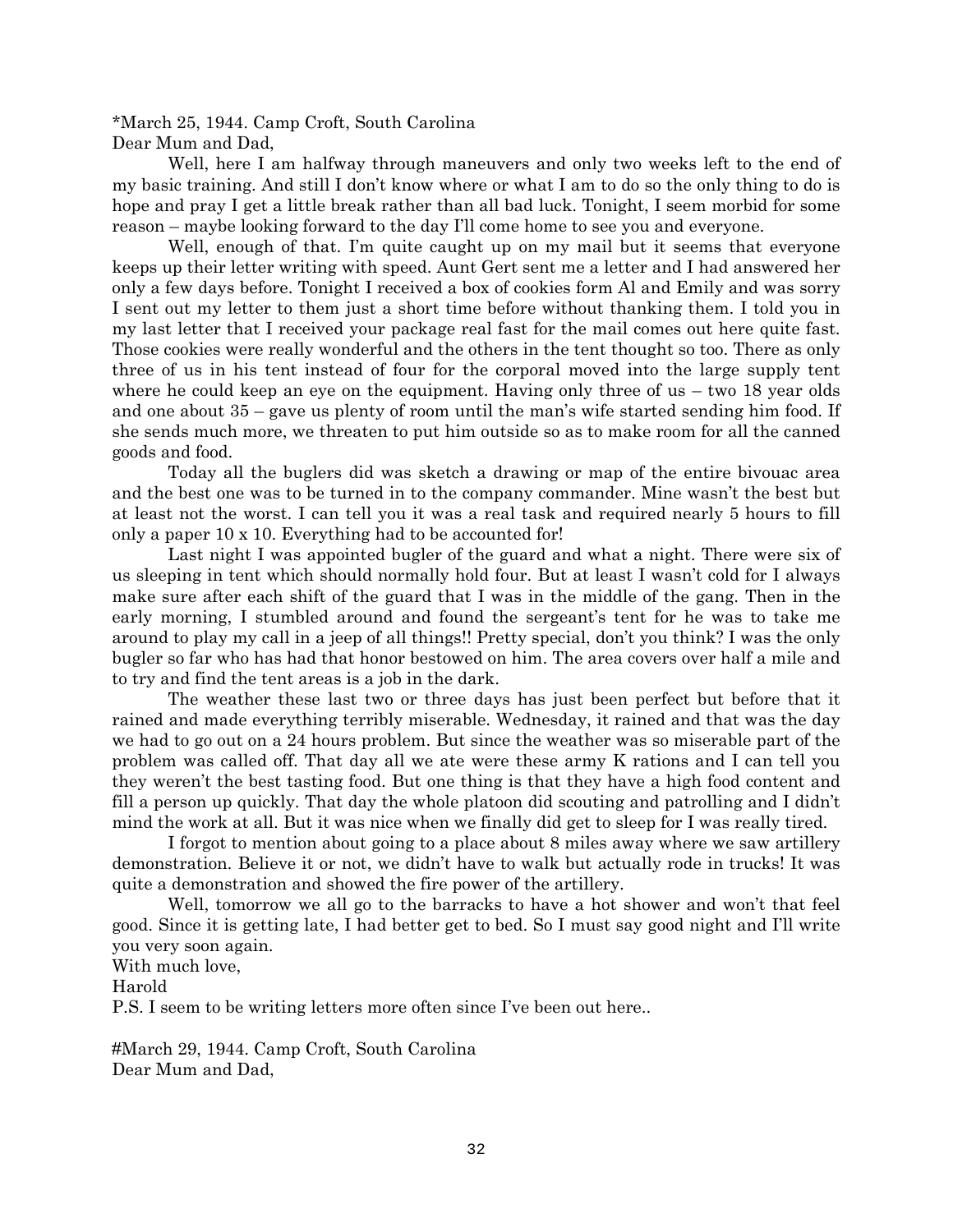Today it rained so hard that we cleaned our rifles in our tents and slept. It certainly can pour down here when it wants to as you all ready know. The tent I'm in has been fortunate for it has hardly leaked at all. Some tents do leak something awful though.

I received your package of those candies that we both like so much and I can tell you they were really good. But between the three of us, they went down our stomachs pretty fast. The same day as I got yours, Betty sent me a package of cookies and raspberry turnovers. Boy, those turnovers were good but not equal to yours just the same.

I'm going to see how many letters I can get off today for I'm nearly caught up. There are only five people left and I don't think that is many.

As I mentioned there are two 18 year olds and one 35 or 36. He's sort of a funny guy though, for he is always giving the two of us an awful lot of advice almost as though we didn't know much. His wife lives in Spartanburg and sends him almost a package a day and I can tell you the tent is a mess for there is so much food. But the strange thing is that he won't open much of it and when he does, those in the other tents get more than us.

The other day he said to me that we had too many apples which wasn't true for I could have eaten many of them. Anyway, he took all but two and gave them out to all the other tents. So when he went to find some apples to eat, he couldn't understand why there weren't more. The same way with a box of chocolates. He figured we had plenty to eat so he gave one of the other tents an unopened box to eat. You sure do meet some odd people sometimes.

Out here on maneuvers, D company is getting really independent. The captain in charge of us seems to have a grudge against our company and has he made it miserable at times. For example, we came in tired from a night problem about one morning at about 2. We left things which were wet hanging on the tree limbs and thought it was all right. But the next day the captain came down and saw our area and woke us up three hours ahead of schedule. Then he told us to dig 40 foxholes but in the end only 20 were dug. But do as they may, this platoon has the best spirit and morale of anyone in the camp. No matter what anyone does, it morale is always high. The funny thing is though that we always do our problems better than any of the other companies and yet they treat us like dogs.

One of the corporals said that all three companies (A, B & C) have always been against D because our company used to do the best in everything. If we have a piece of paper laying around near our tents we are restricted but of course, that is a different story for any of the other companies for they can do anything.

There was so much conflict a couple days ago that our lieutenant threatened to move us back to camp. We called the captain "Dangerous Dan McGraw" and that is quite appropriate.

Yesterday I planned to send you a letter but I was put on guard duty as a regular guard. There were about ten of us who were really mad for we had been on it before, only a week ago, and some had never been on it. This corporal in charge of our platoon is an Irishman who has a few favorites and they can do anything they please. But let us try it and it'll be too bad. Today I'm like everyone else, mad and disgusted at everything.

As yet I haven't heard from any official source where I'm going or anything about it. But Saturday we go into camp and am I glad. I can now appreciate a good bed more than ever. Last Sunday we all went into camp and had nice hot showers and was it good to see a building! We were all terribly dirty and I don't mean maybe. From what I've seen of the army so far, I almost detest it. That might be a rather blunt statement but I don't like what I've seen of it so far. They say the regular army is much better than this and I hope so.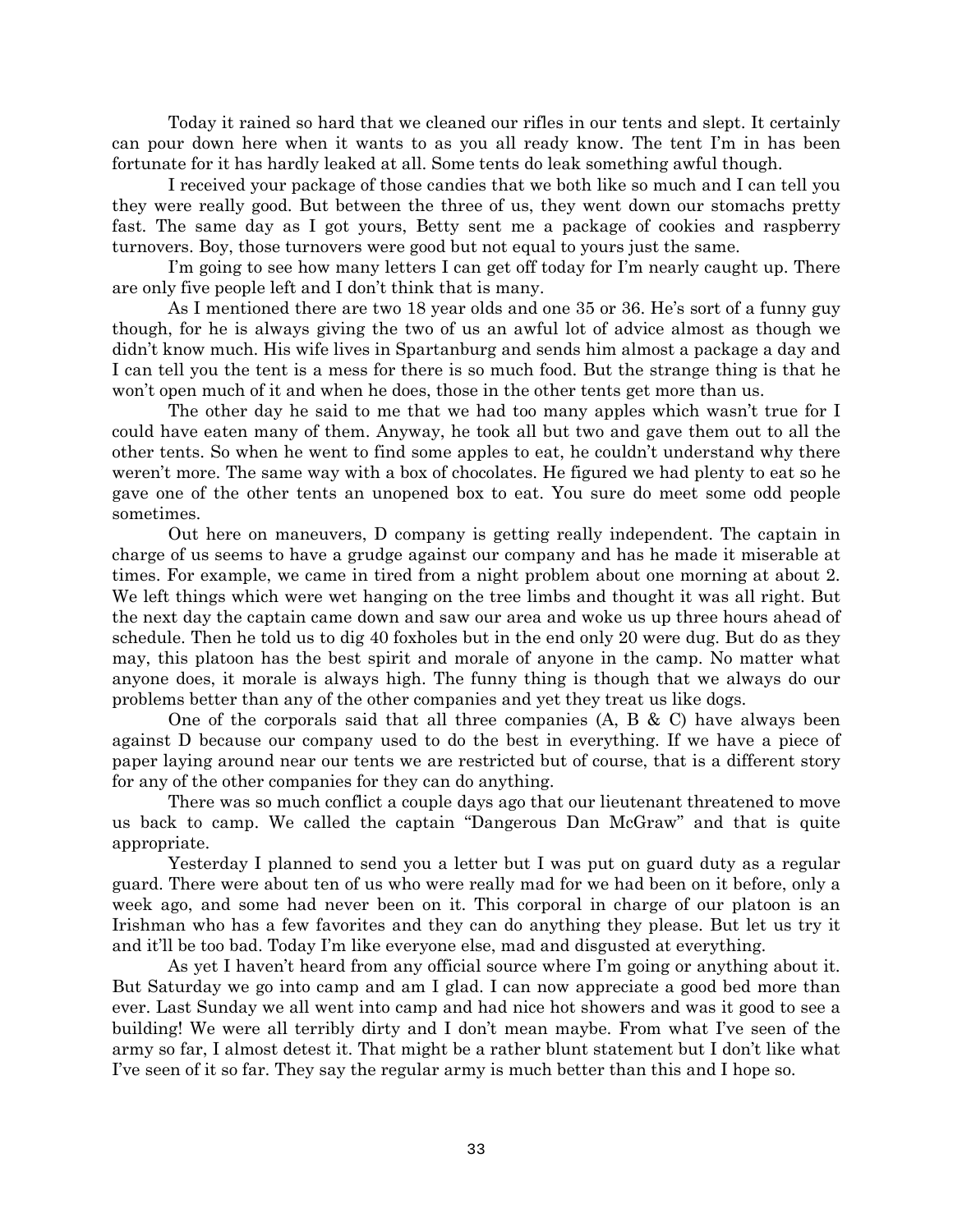I'm sure glad I found my good pen for I don't think you could buy me a more expensive one and yet write as nicely. Everyone – very few – who I've let use the pen has said it is the best one they ever used.

One of the buglers comes from the center of the only city in the world so called Brooklyn. I never saw such a frightened person as he is at night in the woods. He was leading a group of us so we decided to play a trick on him. We stopped and let him go on alone. When he found no one with him, I thought he'd faint. Then they've frightened him by telling of red-eyed snipes which lurk around the woods at night and does he get scared.

One thing that is very noticeable and just the opposite from New England is the streams. The ones around here are so terribly muddy and not even lay a hand in. The streams in New England are so nice and clear that it was always a pleasure to watch one.

Well, so far, I've been mighty lucky for I haven't had a cold while out there even with all the rain and dampness. So many are quite sick and I'm really surprised I haven't been for at home, I used to get a few colds in the winter.

I received a very nice letter from Mr. Marsell just recently so answered him as quickly as possible. I used the very best of English and worded my sentences just right so I hope it doesn't sound too artificial but some of the things I said needed to be worded just right. I'm sure I wrote things that wouldn't embarrass you and I can tell you he is the hardest person to write a letter to.

I don't remember if I ever told you about us eating K rations on one of our problems. Those rations were used to give us an idea of eating them for awhile. The food is very concentrated and sure does fill you up fast. But not many of us like the choice they have for the courses because they are lousy tasting. But I supposed they're the best for us. Friday, the day before we go back to camp, we move the whole bivouac area to some other site and eat C rations that day. Those C ratios are canned food and I've heard they're twice as good as the K. The man here had his wife send him a sterno oven and what a lot of heat. I never knew solidified alcohol could burn with such a heat and actually cook things. We use it mostly for heating purposes rather than cooking .But one of the other tents has a regular meal everyday – cooked beans, bread, butter, jam, in fact all kinds of canned food. I never saw such a pile of junk such as tin cans and paper from one tent. One boy in that tent is thin and to look at him, wouldn't think he could eat much but when it comes to his actual eating, he can beat me by three times. You aren't always able tell by the size of a person.

Well there isn't much left to tell and I am going to supper in a short time so had better end. Thanks again for those wonderful candies and I appreciated and enjoyed them very much.

With all the love in the world,

Harold

P.S. I don't know if I told you that the corporal in charge of us is an Irishman who is in his glory when he can yell. Many Irishmen sure like to yell and show their authority, don't they?

I always thought my vocabulary was limited but now I know better for I can stupefy most of them here with a few verbose sentences.

With more love.

Harold

#April 3, 1944, Camp Croft, South Carolina Dear Mum and Dad,

A couple of days before I came back from maneuvers, I received your letter telling me about the fire in Braintree. It was a strange thing that just as I was reading about this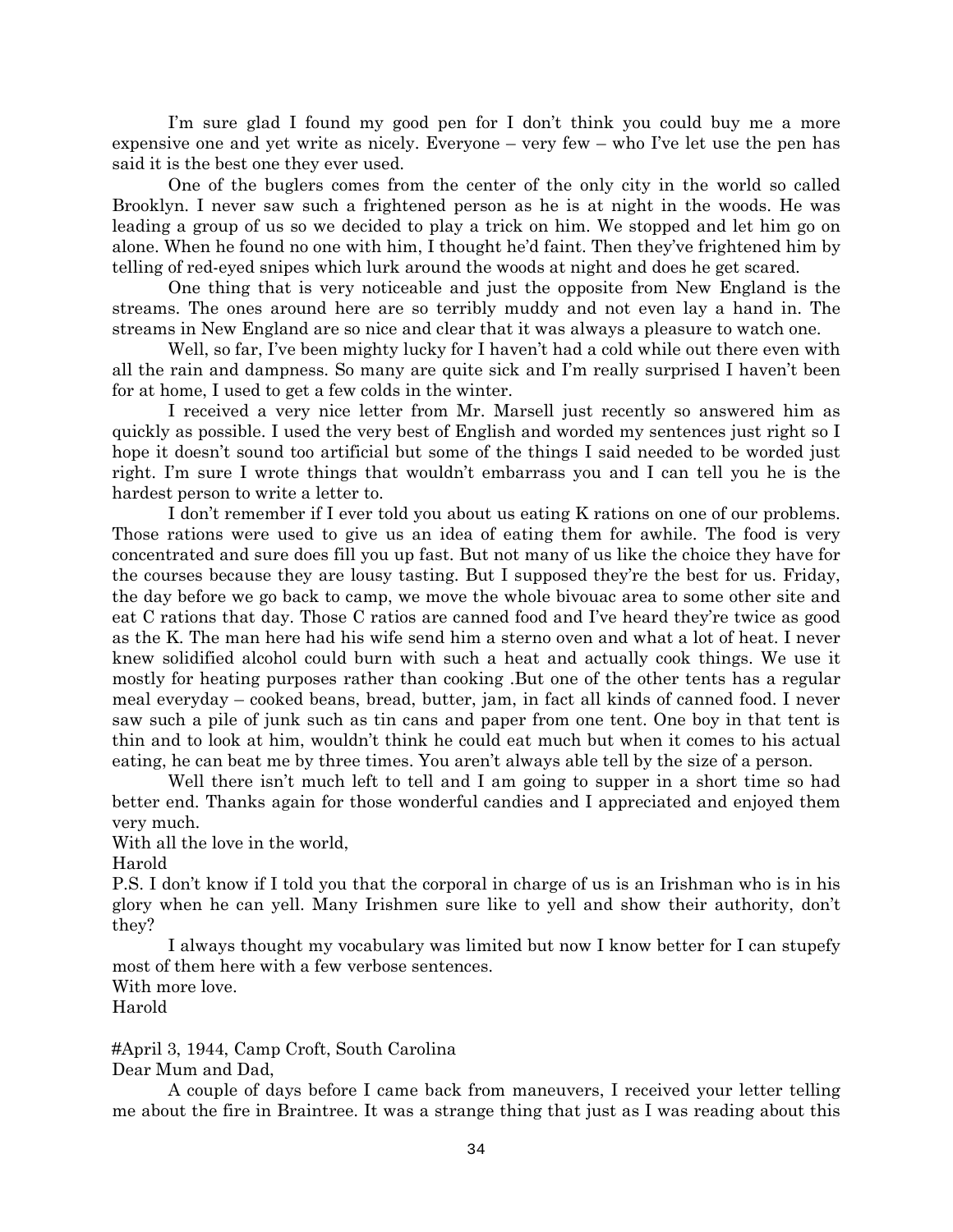fire I happen to be standing under some camouflague which just then caught on fire. That scared everyone and took them quite awhile to figure out just how to get it out. Finally they did and at that it took quite a few dousing of water. That incident struck me that it should happen just as I was reading just about the fire.

When out on maneuvers, we had to go near the power line where we could get a distant view so we could use semaphore. While there, some German prisoners (about 30) were brought near the woods where they cut wood. They are part of the "invincible" Africa Corps which was routed in Africa and not many prisoners taken. But they did not look like supermen to us although they were healthy and strong. Most of those men, though, have been in at least five years.

One of the Germans in the American army and in our platoon talked to them and found the men up to 30 were headstrong and so pro-Nazi but found the older ones to be opposite. The younger ones were really surprised to find New York skyscrapers standing for Hitler told them the city was in ruins.

It makes me mad to some extent to see them get treated so well for I know the Americans aren't receiving the same treatment in their prison camps. These prisoners get 80 cents per day in canteen checks and get all they want to eat. The only thing they complain about is that they don't have drinks and women but I don't know what they think!

Friday we came into camp and were we glad. We came in one day early for everyone including all the captains and lieutenants were sick and tired of the cold and the rain. Usually our platoon was slowest in moving but that day we beat all the others. But it wasn't worth hurrying much for we waited three hours before the trucks were ready to move. It is the same old story, the army's motto "hurry up and wait."

It sure was wonderful to sleep between nice clean sheets and have a dry place to come to instead of that damp tent. Now that we are in the weather had grown so nice and real warm. But isn't that always the way!

After coming back in camp, we had to clean everything ourselves and what a job for there was so much! Finally I did get it all done and turned in my clothing to be salvaged and repaired. When I got my shoes back, they turned out to be new ones so now I'll have to break them in. That day I got in I turned in my name so I could get a shoes stamp for I want some civilian shoes when I go home.

Our platoon wasn't supposed to get K.P. till Monday but the first sgt. changed his mind and we got it on a Sunday – the only day to rest and we needed it! We hated to do it but we just had to like it. But it wasn't too bad for the mess sgt. had a date and wanted to get out early. So we were through by 5"15 but I was so tired I went to bed.

The day I came back I went to the movies and really was surprised to find how it soothed and rested my mind.

Since I've come in I've noticed how the trees have progressed while out there. Before we left they were just blooming and now they are just about fully leaved. I'm quite sure it hasn't been like that yet and probably not for nearly a month.

As I told you over the telephone I'll let you know just when and where I'll be going after here. If they don't give me enough time to write a letter, I'll send a telegram or call up.

I'm quite tired tonight so will close and go to bed. There really isn't much to tell for all we're doing is going to school and fool around. Si I'll write soon again.

With loads of love, Harold

#April 4, 1944. Camp Croft, South Carolina Der Mum and Dad,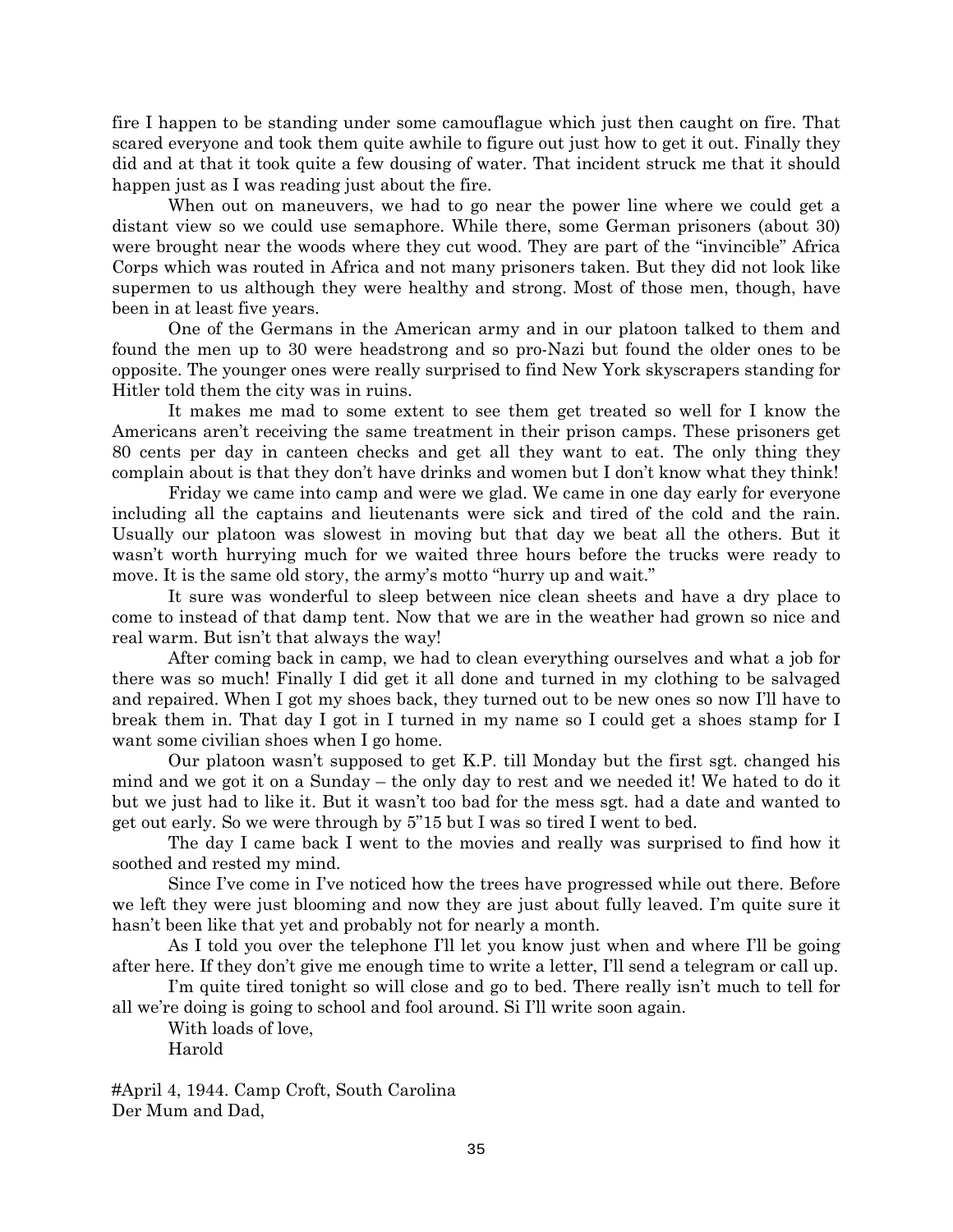This is just a little note to ask you if you'd send 5 or 10 dollars so I can have it in reserve. I have about \$60 but sometimes I have to spend some on something unexpected.

I saw the first sgt. about plane tickets and he said if you put or request plane you'll get it. I sure hope he's right and believe if I do come that way I'll have a priority.

I have good reason to believe I'll be home or leave here Wednesday but of course, that might be change. One of the boys said he and five others (buglers) are being sent to Fort Meade. From there, I don't know what'll happen though. Of course, he might be kidding but I believe I can believe him.

25% of our platoon has been chosen to represent the platoon in doing exercises (I'm one of them). In this way, they can get a cross section of the training of us. That training isn't very easy and would have been good if we'd had that type from the beginning. All 15 of us are so crippled up we're all in bed tonight.

There isn't an awful lot to tell yet but really sent these few line to get the money. Thanks very much. I am so tired I'm going to bed right now so I'll say good night. With loads of love, Harold

#April 7, 1944. Camp Croft, South Carolina

Dear Mum and Dad,

Just now I'm in school where all of us are having a bugle test on 25 calls. When we finished, we certainly are all worn out.

One of the boys has been feeling miserable the last two or three days. In fact, I noticed his face was all puffed up but didn't know just why. Today, he got so bad he went to the infirmary and now he's in the hospital with measles.. I sure hope nobody else gets the measles for we might possibly be quarantined. But just before you came down, one of the boys had measles and all they did was examine us but didn't restrict us.

The next day after we got back from maneuvers, Company A, second platoon, was restricted or quarantined for one of the boys had spinal meningitis (I really don't know how to spell it). So that spoiled everything for those men for the whole week.

The Sunday after we got back the first sgt. decided to put us on K.P. even though we were not suppose to have it till Monday. Everyone in our platoon including the corporals got a raw deal. The privates went on K.P. – I've been on so much I feel like a mess sgt. One of the corporals was put on charge of quarters – he looks after all the business of the company at night when no one is there. The other was put on as corporal of the guard – he's in charge of the guards. And the next night he went on as charge of quarters. And to top it all, the lieutenant in charge of our platoon was made officer in charge of the guards. So all in all, we had a good time and we all think we were gypped.

We had four corporals but in the last paragraph I mentioned only two. One cpl. was made a sgt. in charge of the cook school and the other went to the hospital.

This one corporal was out on maneuvers with us but near the end he began to feel sick with a cold. So finally he went on sick call though he should have gone sooner but he wanted to stick it out. As a result he went to the hospital with pneumonia, measles, and after getting there got appendicitis. So that fixed him good and proper.

A couple of nights ago the whole platoon had its picture taken with two lieutenants and all lhe enlisted men. One lt. is our platoon leader now and the other was the one we liked so much and who left us. We will get those pictures Tuesday night and have ordered two. They did turn out very good and everyone shows up so clearly. In this picture I don't have a frown but a grin or smile.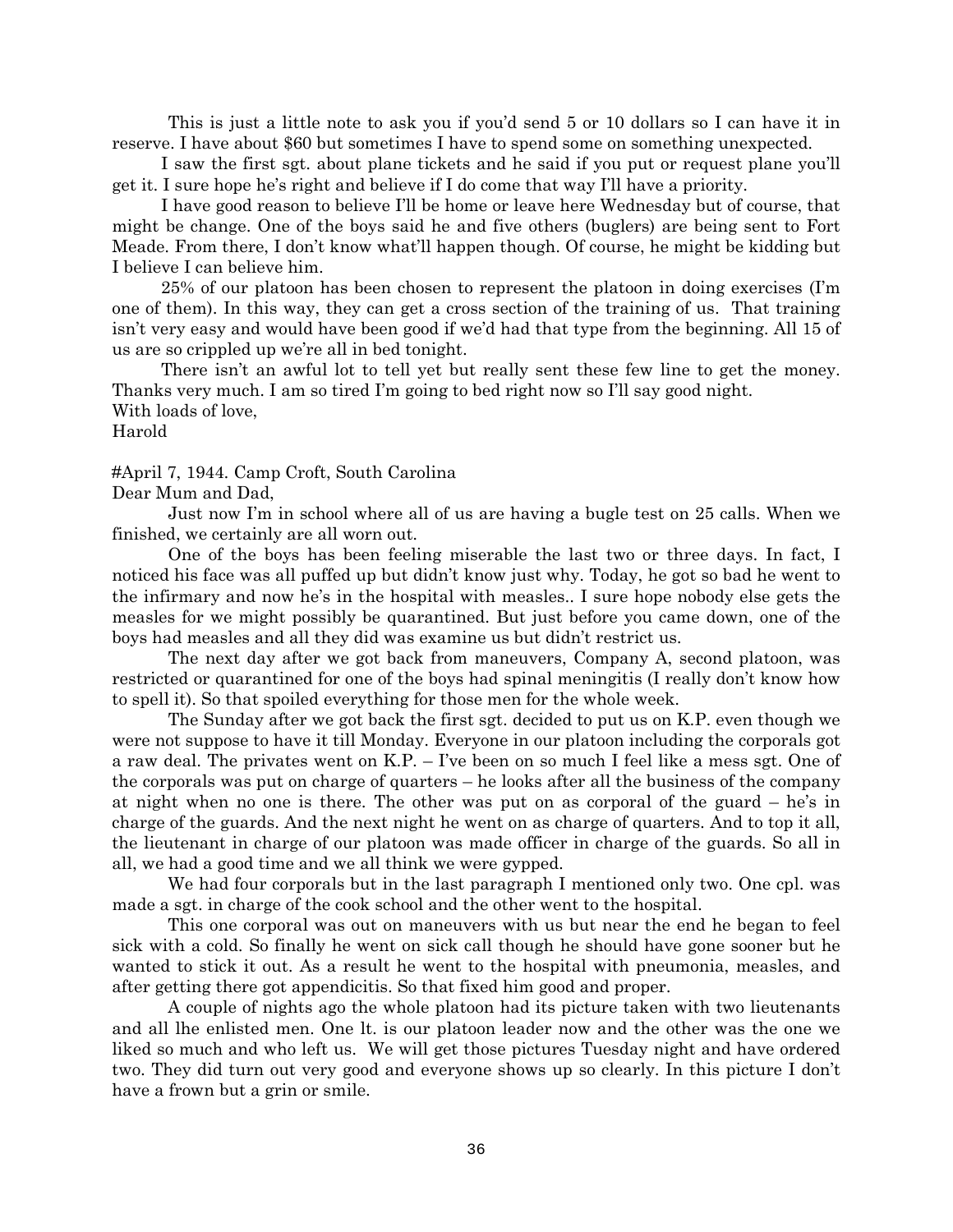I now know definitely that I'm being shipped but don't know much more than that. I'm pretty sure I'll leave camp next Wednesday and am heading for Fort Meade which I may have told you about. From there I can go anywhere. Only five out of 17 buglers have received their orders as yet and all the cooks are staying permanently in this camp. Each mess hall needs one more cook so that'll use up all in our platoon.

Today we went on a commando course where all the brass hats were watching. I could do everything fine except push-ups and blame the broken arm which I had. As many push-ups as I've had, I still can't do them.

Tomorrow, the next group of men goes out on maneuvers and I hope for their sake it is better weather than we had. Our lieutenant just came back from maneuvers and now he has been notified he is going out again. I guess he is pretty well disgusted with everything.

I started to tell about the commando course but got side tracked. It sure was a hard course but everyone came through. To top it all, we had to hike 4 miles in 50 minutes and I can tell you, we were traveling. We did though come back in 45 mins., 40 seconds so that wasn't too bad.

I suppose I won't know until the last minute whether I'm flying or not. But as soon as I know something definite, I'll be sure and let you know.

Well after all that hiking and exercise, I'm terribly tired so I'll go to bed soon. So good night, and I'll be seeing you soon.

With much love,

Harold

P.S. I'll talk to you about the Leica camera and things Mr. Robinson talked about when I get home.

With orelove,

Harold

#Telegram dated April 10, 1944. Sent to W. E. Simms, 130 Walnut St., Braintree, Mass.

Leaving Wednesday by train. Expect to arrive in Boston Thursday. Train schedule uncertain. Will phone you on arrival. Received money order. Harold

#April 26, 1944. Return address now A.G.S,. Repl. Depot #1, Fort Geo. G. Meade, Maryland. Letter written on stationery – Baltimore and Ohio Canteen for Service Men, Camden Station, Baltimore, Md.

Dear Mum and Dad,

Here I am in the wonderful city of Baltimore waiting for a bus.

Fred Villeneuve met me on the train without any trouble and so are together with the other boy from New Haven. He got on but missed us and sat in the second car.

I guess that train must have been the only one coming this way because there were an awful lot on that train I knew. All we're doing just now is hanging around in a canteen in the station for we don't want to get to camp too early.

We took a walk around a short time ago and is the city terribly dirty – much worse than Boston in is worst parts.

I guess you had better send me my shoes for all the rest have them. They all brought a lot of extra stuff although you aren't supposed to.

I slept fairly well on the train and never remember stopping at New Haven. So the trip wasn't too bad.

That's all the news for now so will close.

With much love,

Harold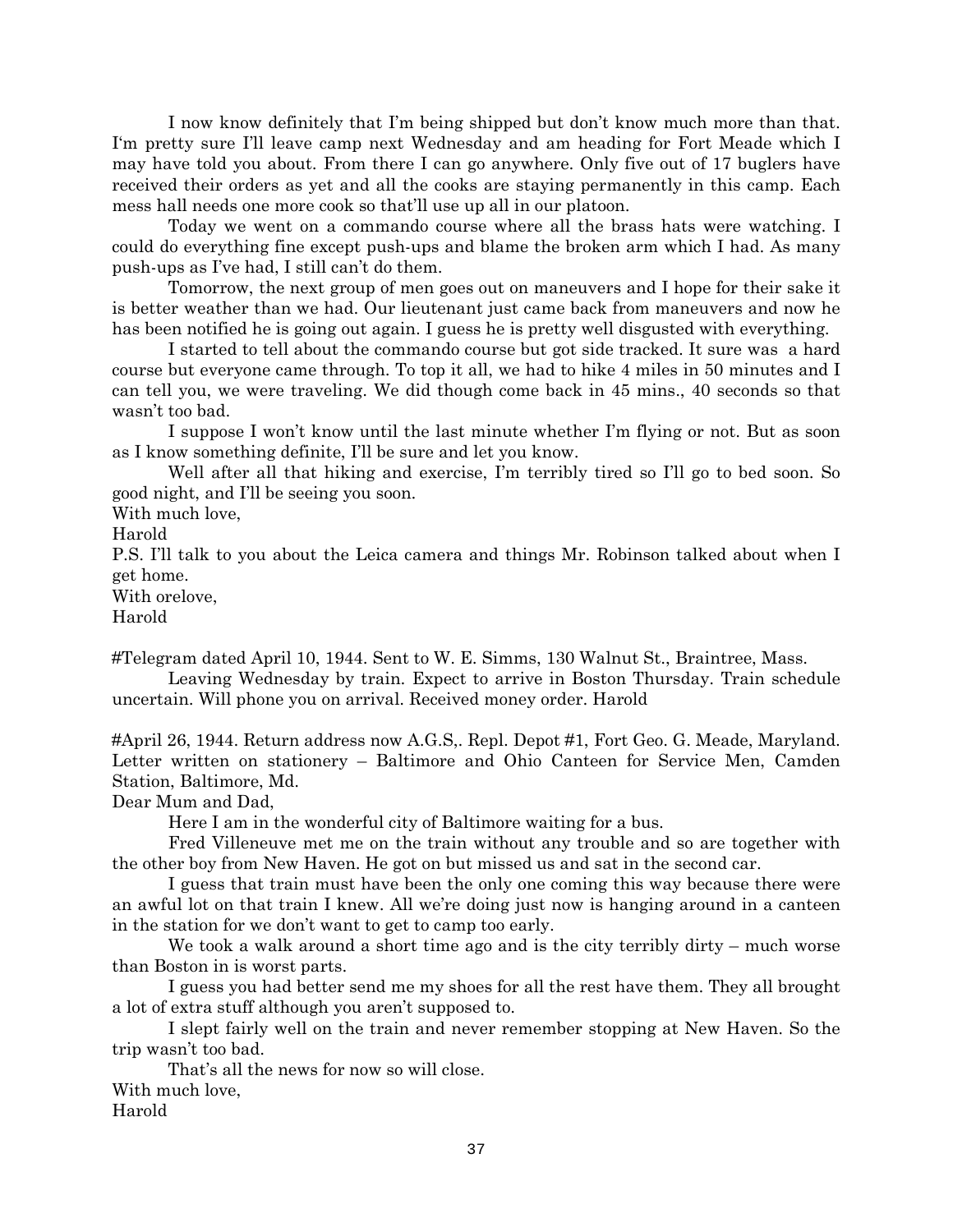#April 27, 1944. Fort Meade, Maryland

Dear Mum and Dad,

After getting here at camp, the old group at camp Croft met and stayed together till they placed us in different companies.

In company A where I am now, there are two buglers, two amour-artificers, and two cooks. Fred, the boy from Providence was put in another company which I believe it is right nest to mine. The army sure does mix the men up.

We got into camp about 11:30 and then immediately we got our pay or traveling money. It amounted to \$22.55 so I only got paid about a dollar for the trip home. Some of the boys who live in New Jersey gained about three dollars so they were pretty well off.

Today, I decided I'd raise my bond to \$18.75 so I'll get one once a month and then the government is to send \$10 to you for the bank. I believe it is best to have money in both bank and bonds. Even with all that being taken out, I'll have \$16.00 for myself so I'll have plenty. I'm doing this so I won't have to handle as much money as before.

Don't send me any mail for I don't think I'll be here very long. The captain said we were shipping out Monday for overseas. So don't be too surprised to get an A.P.O. number soon.

I know it is hard on you but think of all the other families who have men are leaving too. I'm not alone either for nearly 10,000 men came to this camp yesterday and more are coming today and the rest of Camp Croft comes tomorrow. If they keep up sending at that rate, they'll have most of the army over in the European theater where I expect to go.

Well, I guess there must be an evil spell on me for everything is going wrong and probably will never straighten itself out. But it has happened so there is no use feeling that way. Keep your chin up and let's hope the war will be over soon.

With much love,

Harold

P.S. I'm sending some receipts pertaining to bonds.

One of the lieutenants here paid you a compliment while having a clothing check for he asked me if my summer underwear were new for they were so white and clean. I bet he wouldn't have said that if he could have seen it before I had you clean them.

This afternoon we received all our new clothes and this time everything fits perfect. I'm pretty sure if and when we go it'll be to England, or possibly North Africa. I suppose I really shouldn't tell you anything but I feel once you know what to expect you can adjust yourselves to the idea.

With more love,

Harold

#April 29, 1944. Fort Meade, Maryland.

Dear Mum and Dad,

I called from a U.S.O. in Baltimore and the call was put through quite quickly. Of course, it isn't as far and so doesn't take as long as it did in Spartanburg.

At present I'm using one of the U.S.O.'s typewriters and hope I won't make too many mistakes. This typewriting reminds me of Mrs. Gibb but I hope I don't make as many mistakes as she used to. The ribbon isn't the best but I guess you can read this letter.

One of the boys here at Fort Meade got a letter from one of the boys back in Camp Croft He said Bob Del Vecchio has been made company clerk and here he started out as a bugler and ended up being a clerk. Then he said that two of the buglers who were not physically fit were made permanent buglers in the 31st Battalion and the strange thing is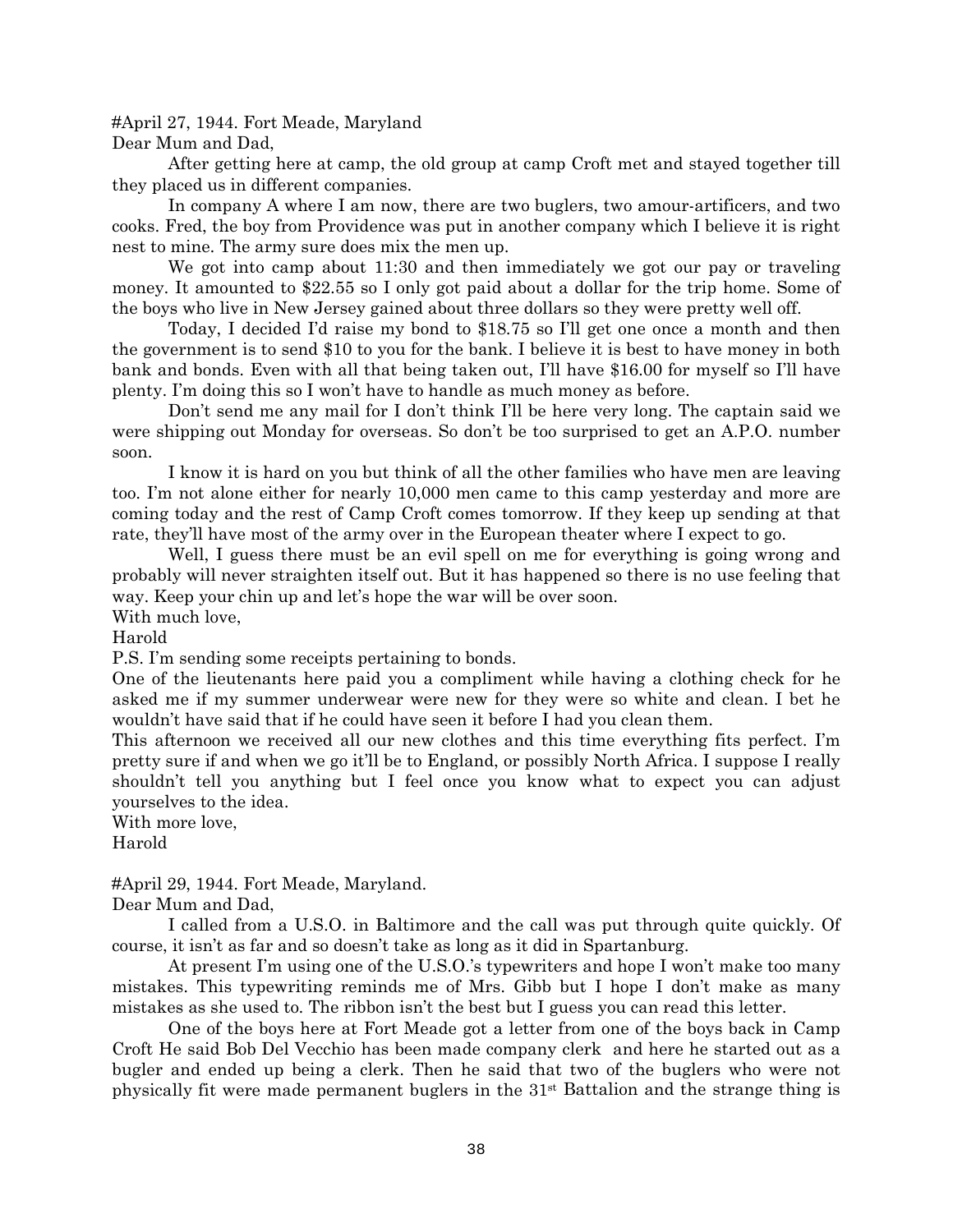that they can't play a note. Del Vecchio should have had that job for he was a good bugler but I supposed that is the way the army works

Two French soldiers came into the U.S.O. a few minutes ago and couldn't speak a word of English. But as luck would have it the head hostess could speak it quite fluently so they went to over and got something to eat.

Tonight it looks as though the whole of the camp has come to Baltimore also the fleet seems to have landed. All we've been doing is having clothing inspections and taking life easy in general. But some have been on K.P. and guard duty but they have quite a ways before they get to the S's. I was really surprised to find so many people's names with the letter S.

There isn't much to tell except to say I feel much better since I've talked to you. Some of the boys aren't going to tell their families but I'd rather tell you myself instead of you receiving an A.P.O. number. You're more used to the idea, I hope, than before so it won't as too much as a shock.

We've all got to face it so all we can do is be brave and hope and pray that the war will be over soon.

Please keep your chin up for it'll make me feel much better.

With lots of love,

Harold

P.S. I don't think I did too bad a job considering that I had to make up the letter as I went along. It would have been much easier and less mistakes if I could have had it written first and then typed from that. I'm pretty sure that I did a much better job than Warren used to do when he wrote me.

With more love, Harold

#May 1, 1944. Fort Meade, Maryland.

Dear Mum and Dad,

Right now all we're doing is waiting around for some time this morning we are going to have our clothes inspected.

Saturday night I went to Baltimore and called you and wrote a letter, then I went out with a couple of the old friends. After being out with them, I was thoroughly disgusted the way some of the world behaves and am glad I was brought up differently.

They urged me to have a drink but the strongest I would have was orange soda. It seems as though being in a room where there are many smokers gives me an awful headache so I left and came back to camp.

We got paid yesterday afternoon and had to wait in line two hours. Then I got \$30 and some odd cents which wasn't bad but should have gotten more except that I lost that bayonet at Camp Croft.

Next month, I'll have \$10.00 taken out from then on and then I want you to put it in the bank. I really don't know just how it'll be sent to you but the army will take care of that.

Then starting with the June pay, I'll be having one bond taken out per month (\$18.75) so that'll give me quite a few bonds.

Just at present there is quite an argument going on pertaining to the southern negro question. There are northerners and southerners yelling and arguing. I believe it should never be brought up for it is a very delicate question, the same as the question of religion.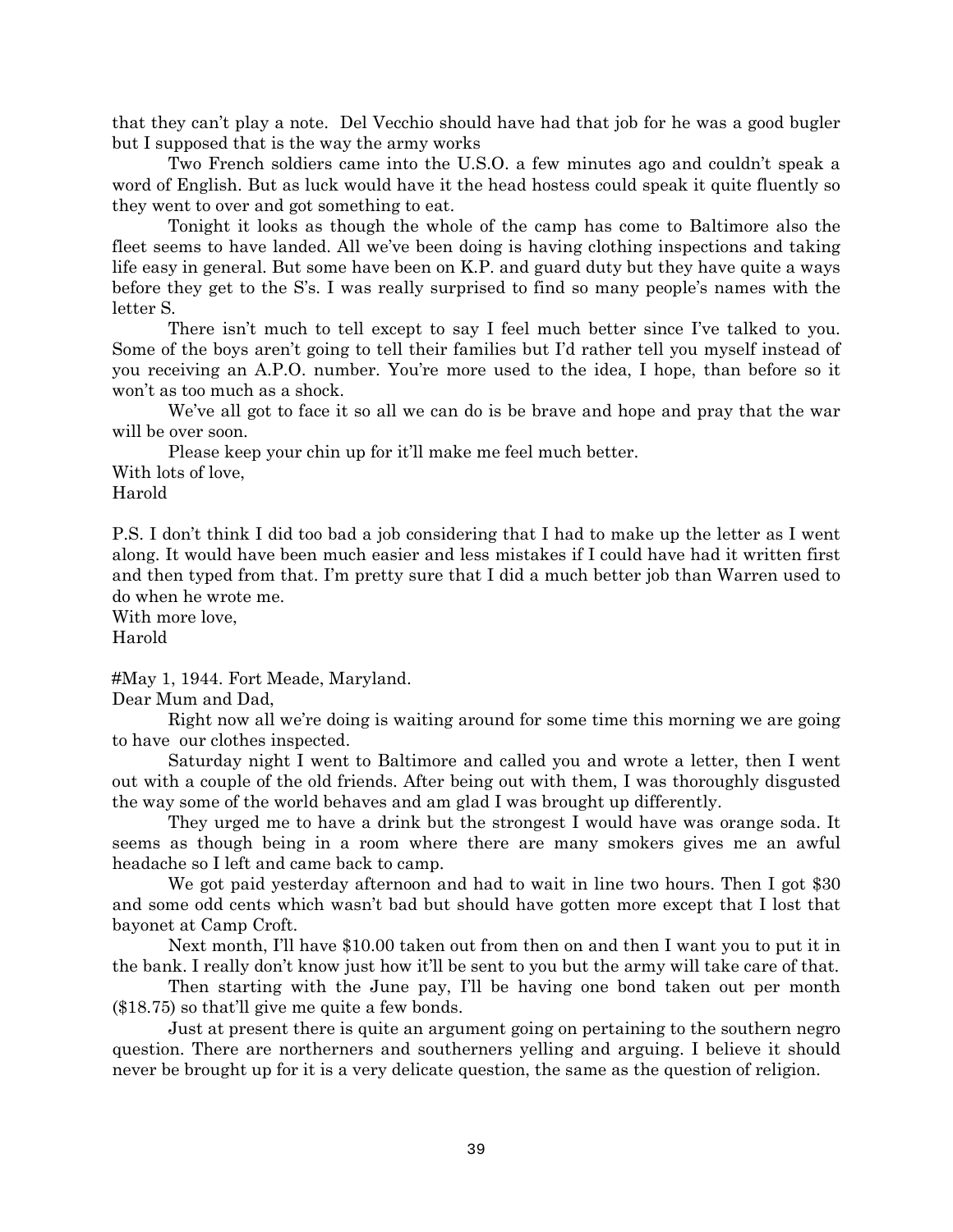It was a beautiful day yesterday and is the same today. Late yesterday afternoon, the officers, non-coms, and privates were all playing softball together. I was really surprised at the informality in this camp for usually offices and enlisted men shouldn't mix.

Fort Meade sure is a large camp though not as beautiful as Camp Croft. The buildings on this post are in bad need of painting though the insides are all right. This camp has three sections – the WAC's detachment down the road aways, the reception center like Fort Devens, and the replacement center where I am. I am in a battalion which is in a tank division but this is the first time they've had infantry in their battalion. I guess that is due to overcrowding.

I've written A.G.F.R.D#1 on my address and maybe you are wondering what it means. It means "Army Ground Force Replacement Depot #1. #2 depot is a fort in California and all the men from there goes to the South Pacific.

Only one boy from the old company went to Fort Ord, Cal. and I understand that he requested that for he is a German and many of his relations are in Germany.

I just filled a package with a few odds and ends such as coat hangers, books, etc. which would be too cumbersome. The package will be sent C.O.D. to you and I'll enclose a receipt for the package in this letter.

Since I missed church yesterday morning, I went last night and found very few there. Most of the boys were in town gambling and drinking. Many feel they might as well have a good time while they're here but I can't see their good time. It certainly would be better for many to go to church a little more often.

I'll write again as soon as I can so I'll have to be indefinite about when. I haven't started the correspondence yet for I want to get somewhere first instead of things being so indefinite.

This will be all for now so: With loads of love and kisses. ! Harold

P.S. You should see my new shoes. Are they fancy! They are leather turned rough side out and are almost pure white or a little tannish in some cases. I call them the "Palm Beach special" for they remind me of sport shoes.

#May 2, 1944. Fort Meade, Maryland

Dear Mum and Dad,

I'm still here with all the boys from the  $27<sup>th</sup>$  Battalion down at Croft. This morning at 4 almost all the men except those in the specialist group such as me left for a port of embarkation.

As yet we have no idea where we are going but know we'll be here for one more night at least. Tomorrow morning we may ship out though. The place is dead around here today for there isn't much excitement going on today.

Last night I went up to the main telephone exchange and what a madhouse! Everyone seemed to want to call home last night. There were calls from Maine to California and the calls didn't take too long. Most of the delay was due to the large number wanting to call. I enjoyed talking to Dad but would liked3 to have talking to both.

This morning the sgt. caught four of us sleeping or I should say resting on our beds when we weren't supposed to so we had to sort the rubbish collected from the men who didn't bother sending anything home. I can tell you there was everything from a needle to a haystack. Even shoes and furlough bags were in the mess. This stationery I am writing on I found in the pile so I took it in the barracks to use. This is the best writing paper I think I ever used.

All I did was want to write a note to let you know I'm still here. So I'll close now.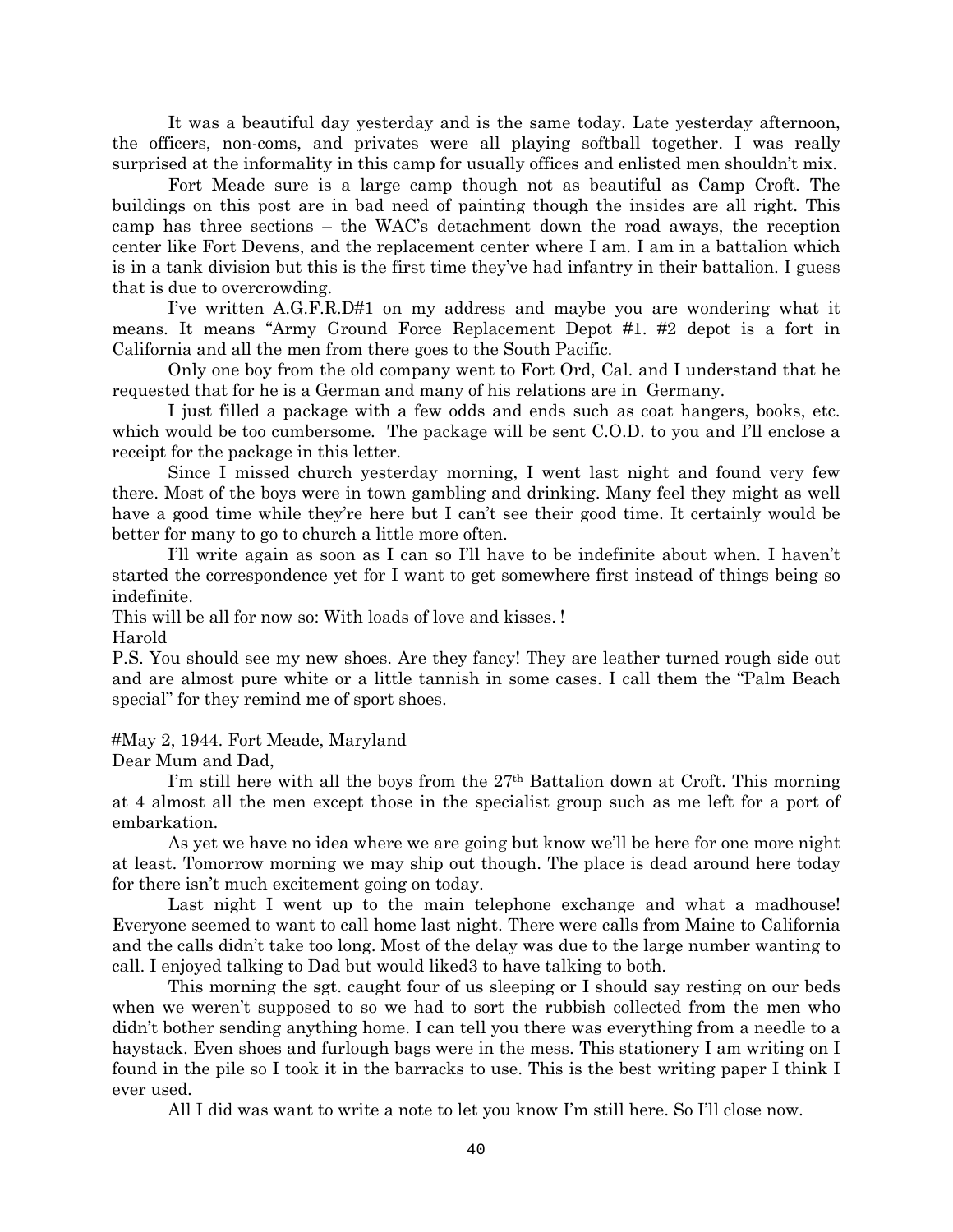With much love, Harold P.S. I'm sending home another box and it should get there soon. With more love.

## MY NOTES May, 2012

I moved into Camp Myles Standish on April 25, 1944. The first thing that happened was a confrontation between our southern boys and a contingent of Negroes (that's what they were called in those days) who moved in nest door. They were using our latrines and washing facilities. There was so much ruckus that I was sure a war was ready to hit because the southerners were so upset, they were ready to grab their rifles and shoot every one of those "bastards." I became very frightened by the whole episode. Fortunately, the camp commander learned of the situation and moved us to the other end of the camp. The confrontation suddenly subsided and all went back to normal. It was an experience the likes of which I have experienced since.

I found the following on 7 May 2007 among some of Ruby's items. Registered for the draft Sept. 27, 1943 Was inducted Nov. ?? Left for Fort Devens, Dec. 3 We left for Camp Croft, Mar. 2, 1944 He started furlough April 12 Got home April 13 Left for Fort Meade April 25 Called from Fort Meade May 1 Called from Taunton, May 5 Got home from Taunton, May 4 Got home from Taunton May 6, 7, & 8 Saw him last Tuesday morning May 9. Got word that he was in England June 14 Got word that he was in France July 6 Got word he was in actual combat July 14.

Boarded troop transport on late May 12, 1944 don't know the name of the vessel but it was small.

Sailed for Europe early May 13, 1944. Joined a large convoy from New York bound for Europe.

DUTIES OF A MESSENGER/RUNNER – taught in basic training

- 1. Transmitting of a message.
- 2. Travelling across country at prescribed speed.
- 3. Know how to use a compass.
- 4. Know how to orient and read a map.
- 5. Know how to maintain direction in the field by use of the dipper and the north star and by use of if you have a watch.\*
- 6. Looking for routes for both day and night reconnaissance.
- 7. Know how to write a message quickly and accurately.
- 8. Observing and interpreting enemy action.
- 9. To distinguish enemy and friendly equipment and dplanes.